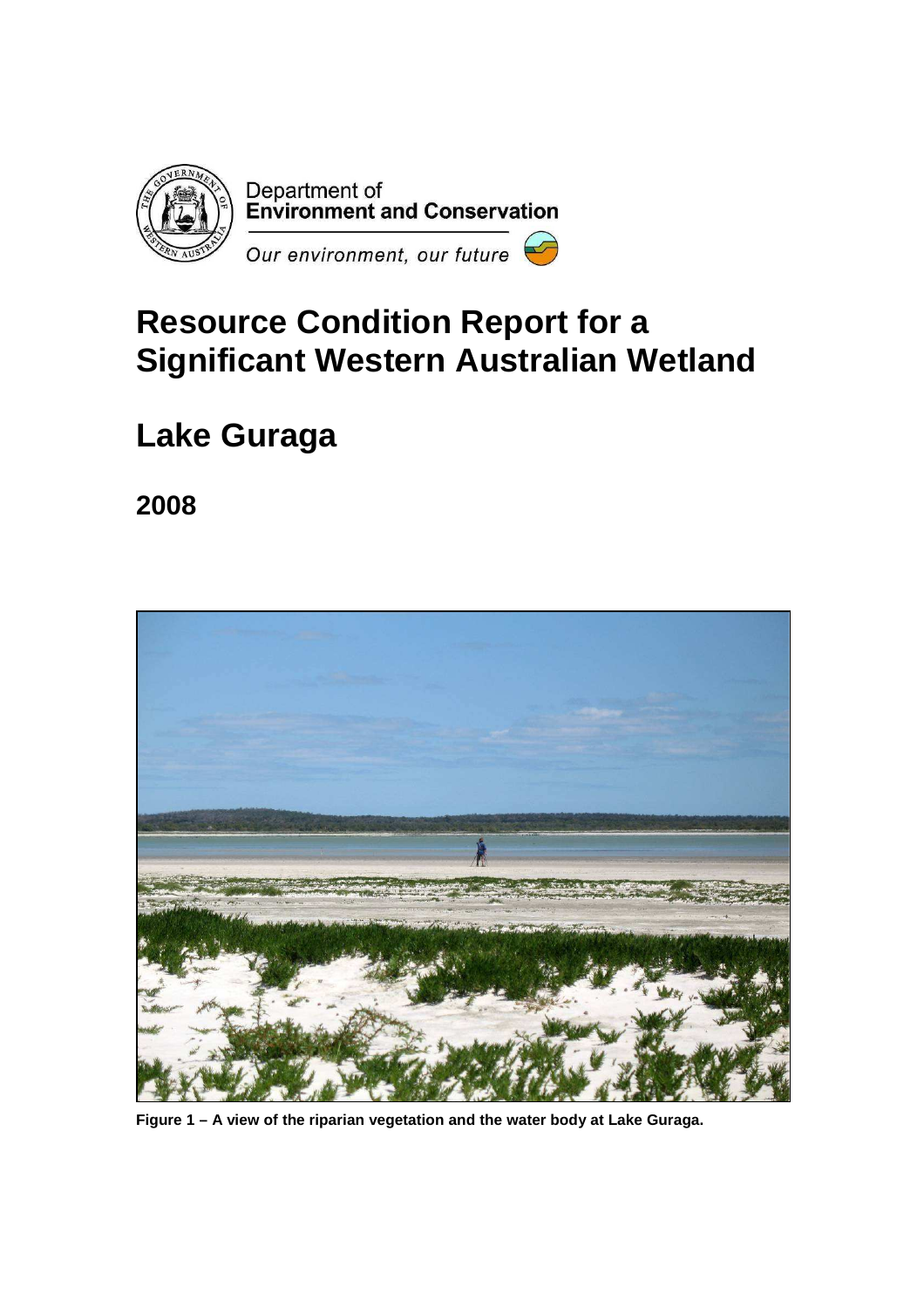#### **This report was prepared by:**

Anna Nowicki, Technical Officer, Department of Environment and Conservation, PO Box 51, Wanneroo 6946

Stephen Kern, Botanist, Department of Environment and Conservation, Locked Bag 104 Bentley Delivery Centre 6983

Adrian Pinder, Senior Research Scientist, Department of Environment and Conservation, PO Box 51, Wanneroo 6946

Glen Daniel, Environmental Officer, Department of Environment and Conservation, Locked Bag 104 Bentley Delivery Centre 6983

Invertebrate sorting and identification was undertaken by:

Nadine Guthrie, Research Scientist, Department of Environment and Conservation, PO Box 51, Wanneroo 6946

Ross Gordon, Technical Officer, Department of Environment and Conservation, PO Box 51, Wanneroo 6946

#### **Prepared for:**

Inland Aquatic Integrity Resource Condition Monitoring Project, Strategic Reserve Fund, Department of Environment and Conservation

**July 2009** 

#### **Suggested Citation:**

DEC (2009). Resource Condition Report for a Significant Western Australian Wetland: Lake Guraga. Department of Environment and Conservation, Perth, Western Australia.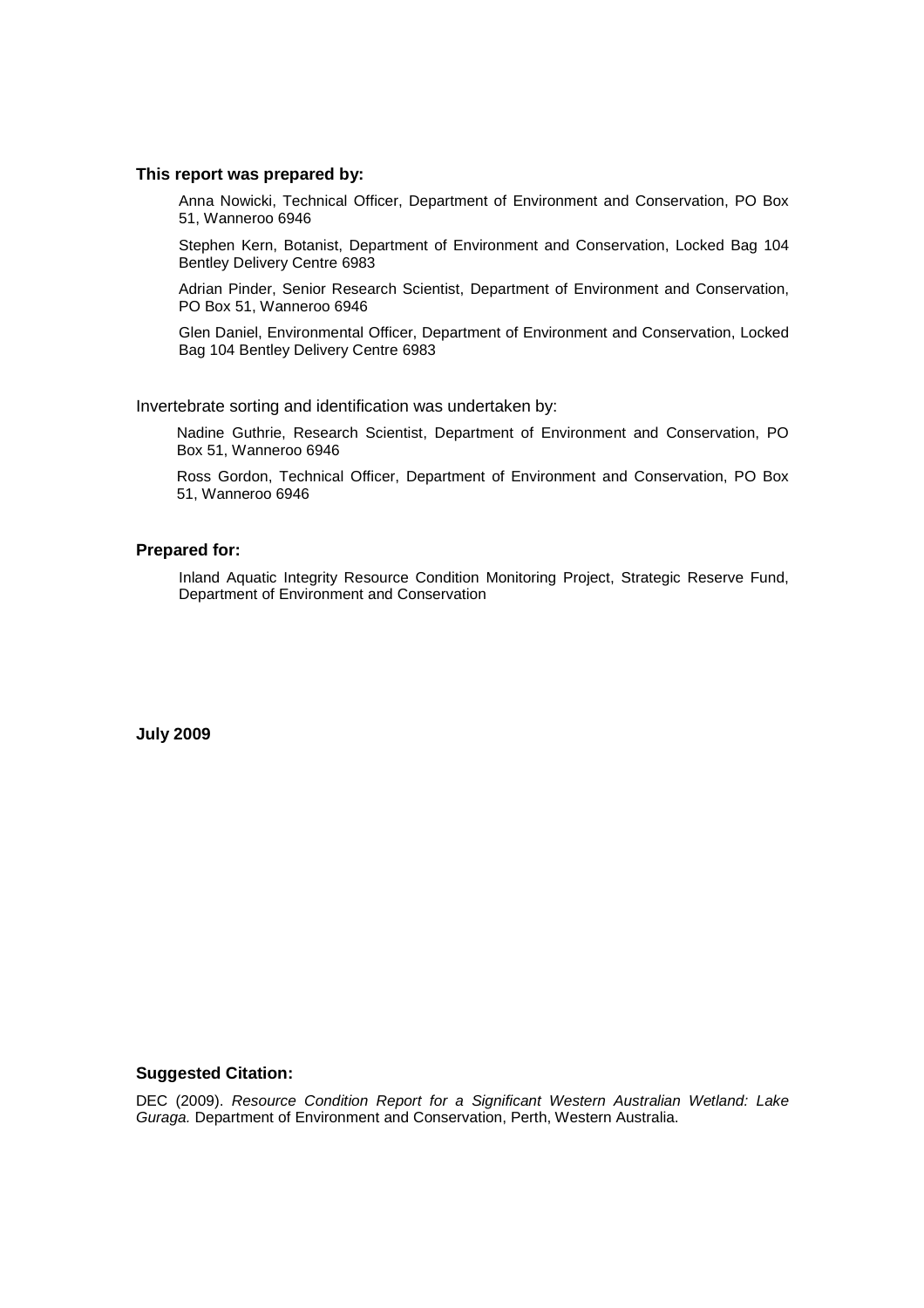## **Contents**

| 1.               |      |  |  |  |  |  |
|------------------|------|--|--|--|--|--|
|                  | 1.1. |  |  |  |  |  |
|                  | 1.2. |  |  |  |  |  |
|                  | 1.3. |  |  |  |  |  |
| 2.               |      |  |  |  |  |  |
|                  | 2.1. |  |  |  |  |  |
|                  | 2.2. |  |  |  |  |  |
|                  | 2.3. |  |  |  |  |  |
|                  | 2.4. |  |  |  |  |  |
|                  | 2.5. |  |  |  |  |  |
|                  | 2.6. |  |  |  |  |  |
| 3.               |      |  |  |  |  |  |
|                  | 3.1. |  |  |  |  |  |
|                  | 3.2. |  |  |  |  |  |
|                  | 3.3. |  |  |  |  |  |
|                  | 3.4. |  |  |  |  |  |
|                  | 3.5. |  |  |  |  |  |
|                  | 3.6. |  |  |  |  |  |
|                  | 3.7. |  |  |  |  |  |
|                  | 3.8. |  |  |  |  |  |
|                  | 3.9. |  |  |  |  |  |
| $\overline{4}$ . |      |  |  |  |  |  |
| 5.               |      |  |  |  |  |  |
| 6.               |      |  |  |  |  |  |
|                  |      |  |  |  |  |  |
|                  |      |  |  |  |  |  |
|                  |      |  |  |  |  |  |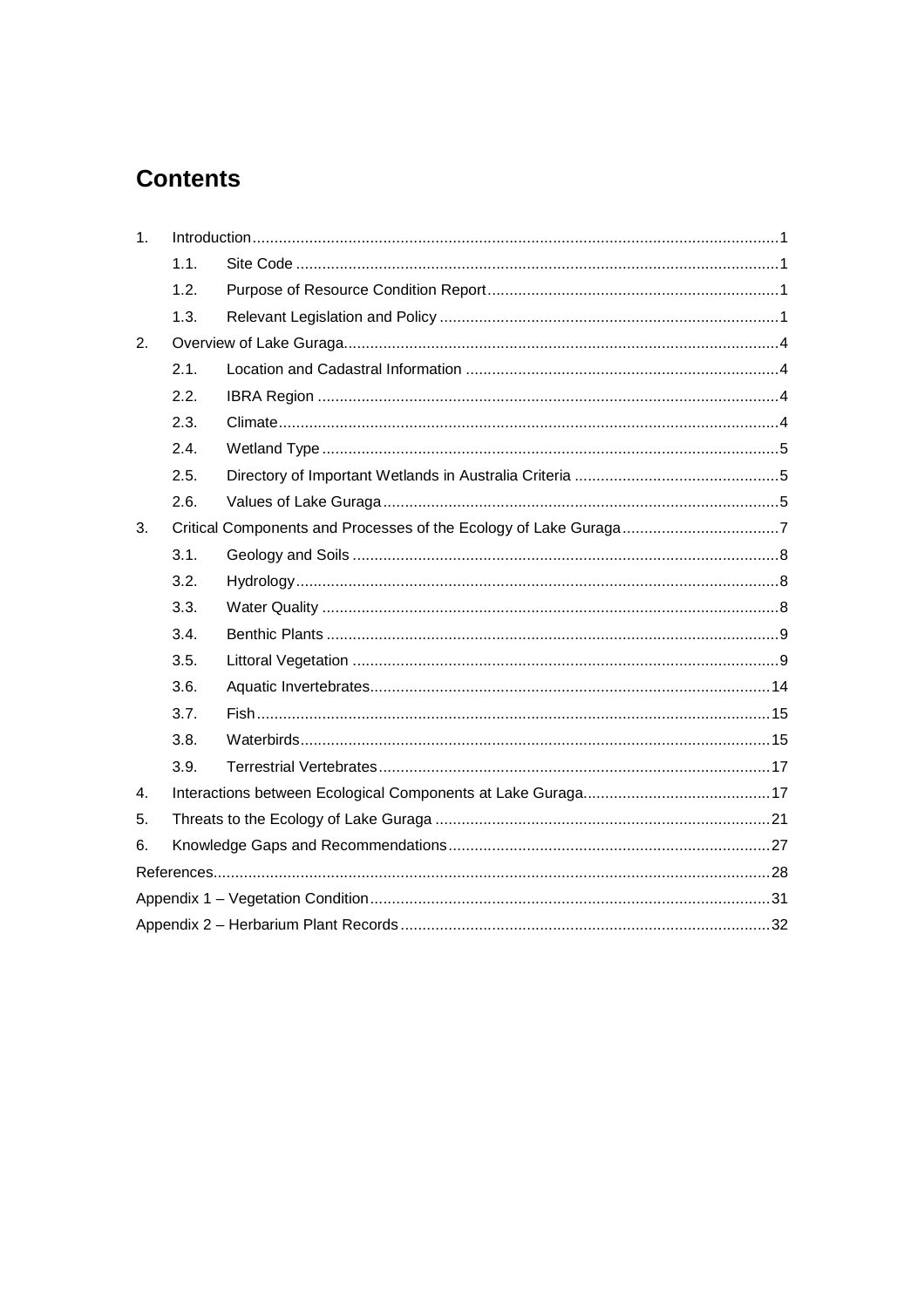## **1. Introduction**

This Resource Condition Report (RCR) was prepared by the Inland Aquatic Integrity Resource Condition Monitoring (IAI RCM) project. It describes the ecological character and condition of Lake Guraga, the largest of the lakes and swamps on the Dandaragan Plateau.

Lake Guraga was selected as a study site in the current project because it is listed in the Directory of Important Wetlands in Australia (DIWA) (Environment Australia 2001). It is a good example of a large saline/brackish lake on the Swan Coastal Plain and provides significant habitat for waterbirds.

## **1.1. Site Code**

Directory of Important Wetlands in Australia: WA079.

Register of the National Estate Place ID: 18697.

Inland Aquatic Integrity Resource Condition Monitoring Project (DEC): RCM029.

Waterfowl Counts in the South-West WA (DEC/RAOU): CALMWCSWWA\_GURA.

Waterbirds in Nature Reserves of South-West WA (DEC/RAOU): CALMWNRSWA\_398\_1.

South West Wetlands Monitoring Program (DEC): SWWMP\_GURA.

## **1.2. Purpose of Resource Condition Report**

This RCR provides a summary of information relevant to the ecology of Lake Guraga. This information is then used to describe the drivers of, and threats to, the wetland ecosystem. The resultant 'snapshot' of ecological character will provide context for future monitoring of the lake and assist with assessing the effectiveness of management planning and actions at the site.

## **1.3. Relevant Legislation and Policy**

The following is a summary of legislation and policy that may be relevant to the management of Lake Guraga:

## **International**

### **Migratory bird bilateral agreements and conventions**

Australia is party to a number of bilateral agreements, initiatives and conventions for the conservation of migratory birds. These are relevant to Lake Guraga due to its usage by migratory waterbirds. The bilateral agreements are:

JAMBA - The Agreement between the Government of Australia and the Government of Japan for the Protection of Migratory Birds in Danger of Extinction and their Environment, 1974;

CAMBA - The Agreement between the Government of Australia and the Government of the People's Republic of China for the Protection of Migratory Birds and their Environment, 1986;

ROKAMBA - The Agreement between the Government of Australia and the Republic of Korea for the Protection of Migratory Birds and their Environment, 2006; and

The Bonn Convention on Migratory Species (CMS) - The Bonn Convention adopts a framework in which countries with jurisdiction over any part of the range of a particular species co-operate to prevent migratory species becoming endangered. For Australian purposes, many of the species are migratory birds.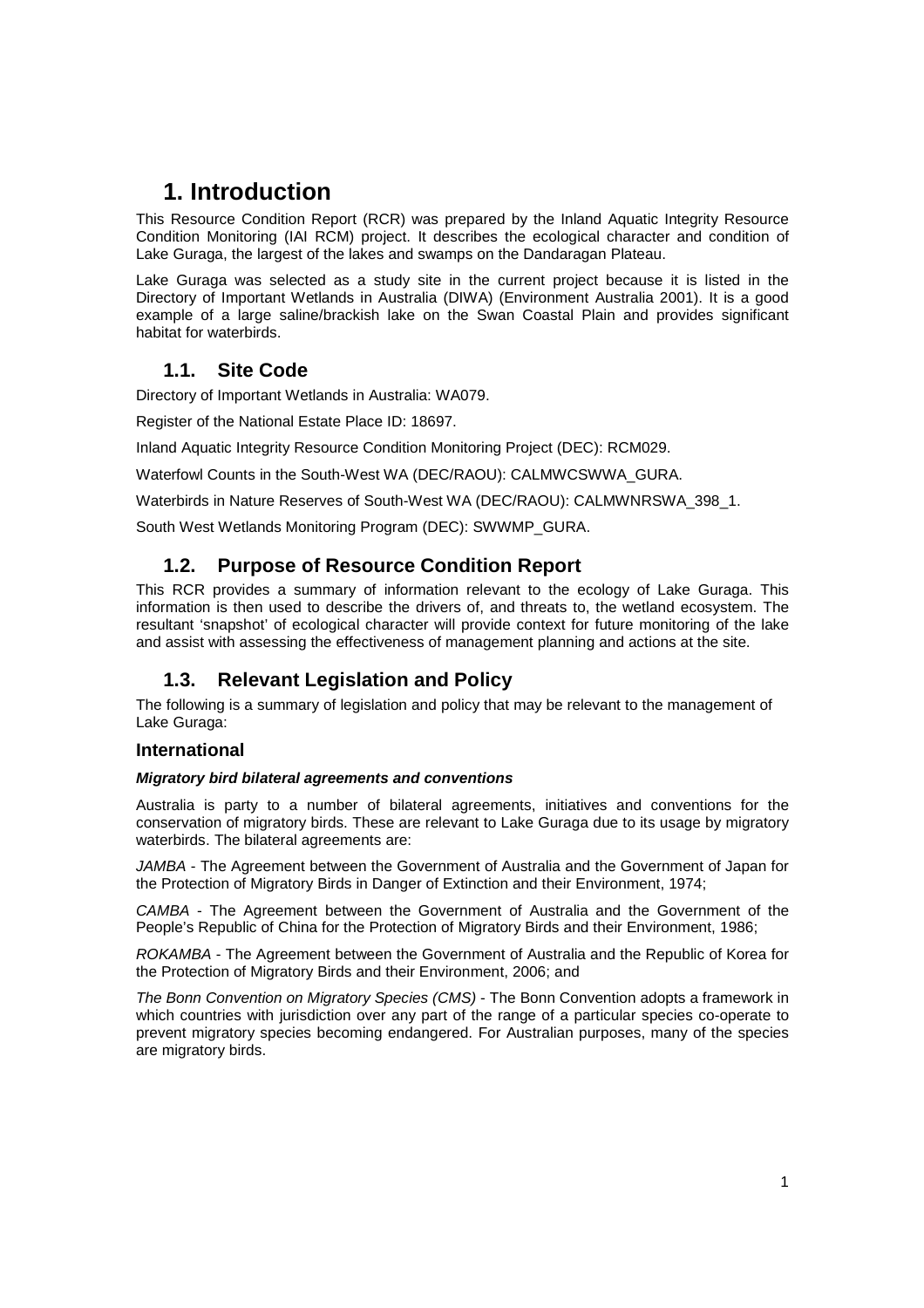### **National legislation**

#### **The Environment Protection and Biodiversity Conservation Act 1999 (EPBC Act)**

The EPBC Act is the Australian Government's principal piece of environmental legislation. It provides a legal framework to protect and manage nationally and internationally important flora, fauna, ecological communities and heritage places - defined in the Act as matters of national environmental significance.

There are seven matters of national environmental significance to which the EPBC Act applies. One of these is relevant to Lake Guraga: migratory species listed under international treaties.

#### **Australian Heritage Council Act 2003**

Lake Guraga has been placed on the Register of the National Estate. The Australian Heritage Council Act protects places of National and Commonwealth significance.

#### **Western Australian state policy**

#### **Wildlife Conservation Act 1950**

This Act provides for the protection of wildlife. All fauna in Western Australia is protected under section 14 of the Wildlife Conservation Act 1950. The Act establishes licensing frameworks for the taking and possession of protected fauna, and establishes offences and penalties for interactions with fauna.

#### **Local Government Act 1995**

This Act lays down the responsibilities, powers and procedures for Local Government Bodies. It allows a local government authority control and manage reserves placed under their control.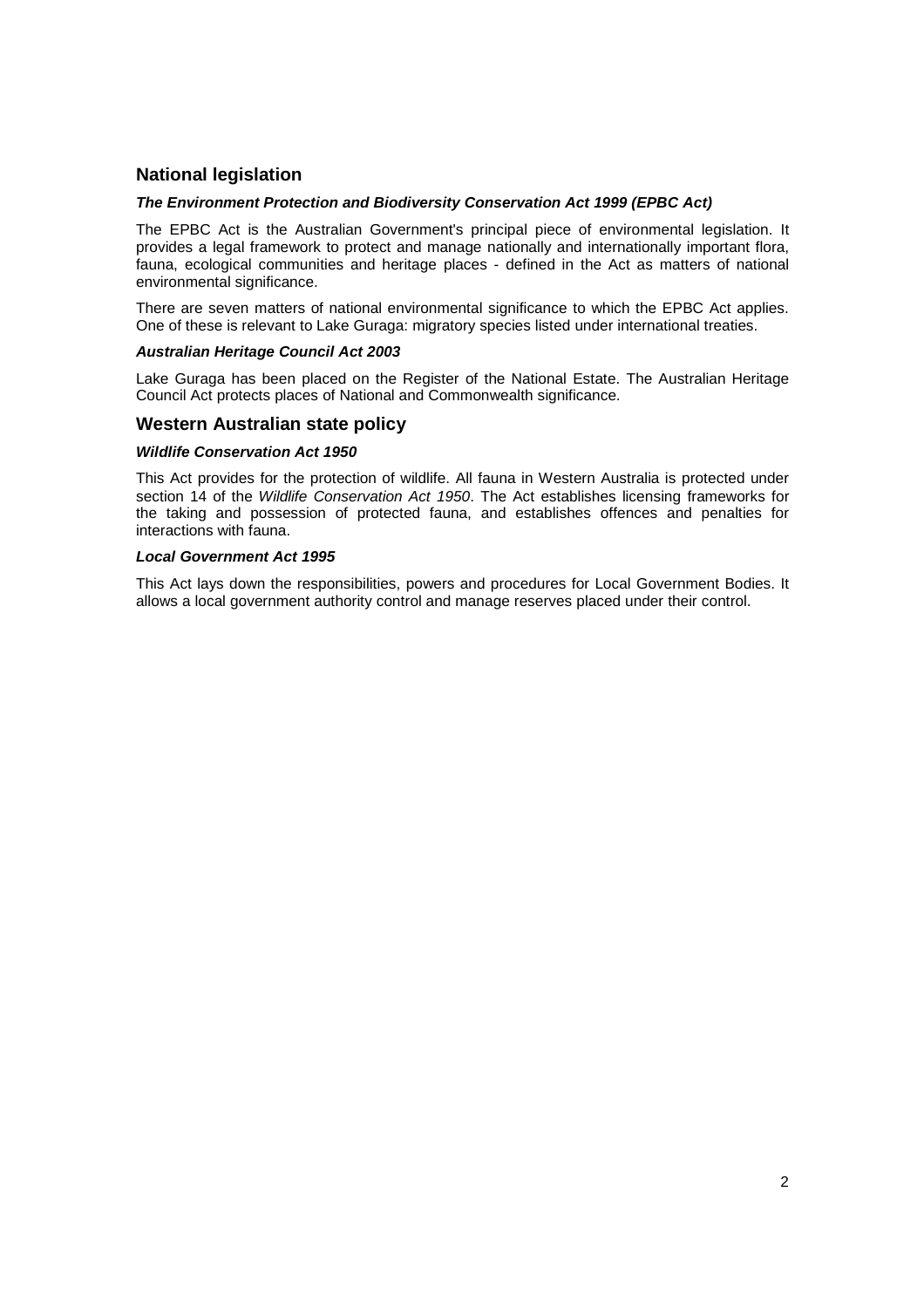

**Figure 2 – Aerial photograph showing the survey location at Lake Guraga. Also, the tenure of land surrounding Lake Guraga (upper insert) and the location of all IAI RCM survey sites in Western Australia (lower insert).**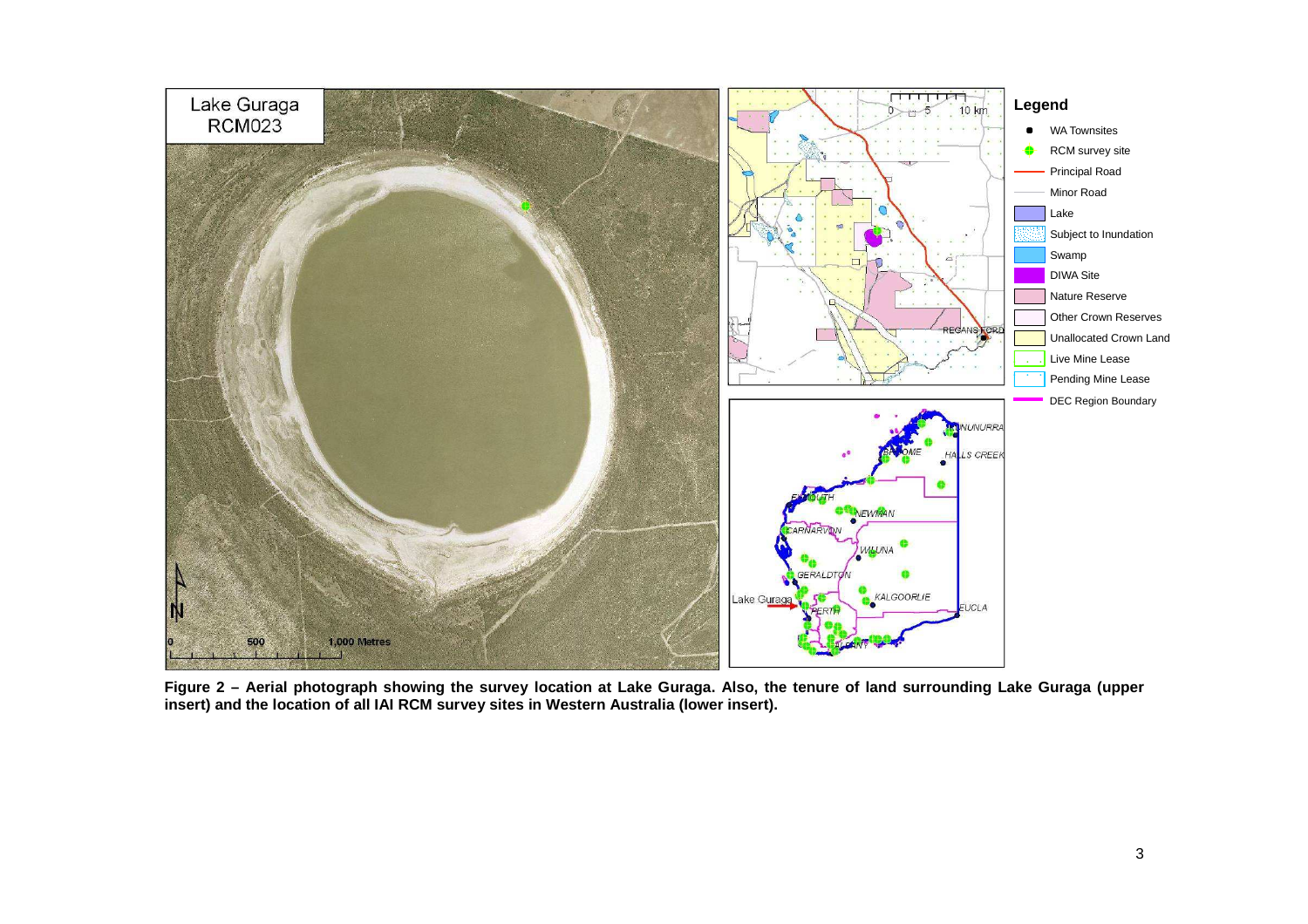## **2. Overview of Lake Guraga**

## **2.1. Location and Cadastral Information**

Lake Guraga lies west of the Brand Highway, approximately 14 km south of Cataby in the Shire of Dandaragan (Figure 2). It is contained within a recreation reserve vested in the Local Government Authority. That reserve is bordered by Unallocated Crown Land to the west and freehold land used for pasture grazing and cereal cropping to the east and south. Namming Nature Reserve, approximately 3 km to the south of the lake, is the largest of several conservation reserves in the vicinity.

## **2.2. IBRA Region**

Lake Guraga lies within the Perth (SWA2) subregion of the Swan Coastal Plain Interim Bioregionalisation of Australia (IBRA) region. The Swan Coastal Plain region is a low-lying coastal plain, mainly vegetated with various woodlands. The Perth subregion comprises colluvial and aeolian sands, alluvial river flats and coastal limestone. The vegetation consists primarily of heath and/or tuart woodlands on limestone, banksia and jarrah/banksia woodlands on Quaternary marine dunes of various ages, and marri on colluvial and alluvial deposits (Mitchell et al. 2002).

## **2.3. Climate**

The nearest Bureau of Meteorology weather station to Lake Guraga is at Lancelin, approximately 30 km to the southwest (Bureau of Meteorology 2009). Records have been kept at Lancelin since 1965. Lake Guraga may experience less rainfall than Lancelin with higher summer temperatures and lower winter temperatures, but these differences would not be large.

Lancelin experiences a Mediterranean climate with warm, dry summers and mild, wet winters. It receives a mean annual rainfall of 614.5 mm with approximately 70% falling between May and August (Figure 3). Annual evaporation at Lancelin is approximately 2,300 mm.



**Figure 3 – Climatic averages for Lancelin, approximately 30 km southwest of Lake Guraga.**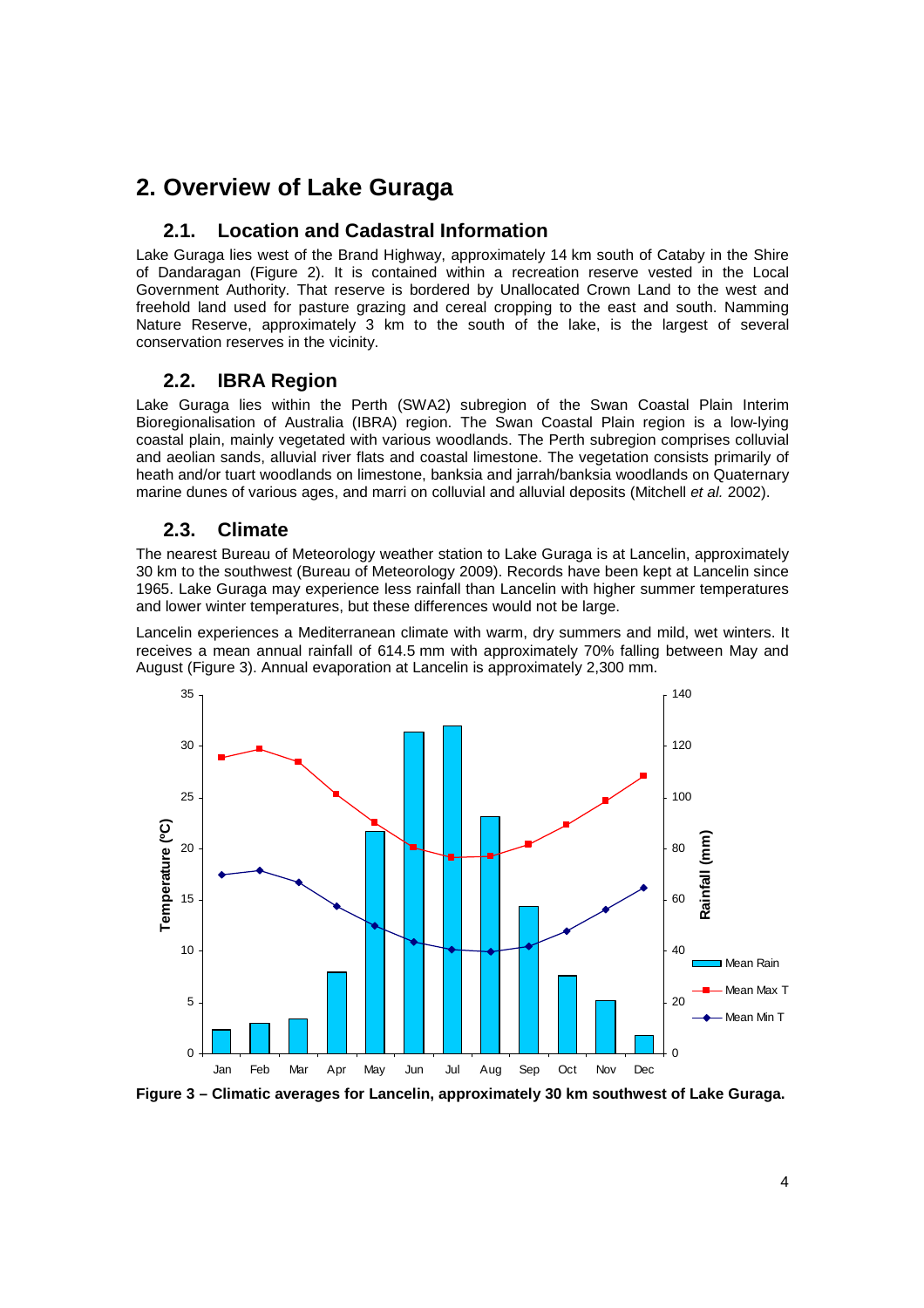Lake Guraga was surveyed for the IAI RCM project on the  $6<sup>th</sup>$  of October 2008. In the nine months preceding the survey, Lancelin received 661 mm of rain. The majority of this (306 mm) fell in June and July. A total of 11 mm of rain was received in the first six days of October, immediately prior to the RCM survey.

## **2.4. Wetland Type**

Lake Guraga is a macroscale round lake that is inundated on a near-permanent basis. A low bank separates the inner basin from a fringing flat which contains numerous microscale elongate depressions (Jaensch 1992).The Directory of Important Wetlands in Australia (Environment Australia 2001) describes Lake Guraga as a 'seasonal saline marsh' (type B12) and a 'permanent saline/brackish lake' (type B7).

## **2.5. Directory of Important Wetlands in Australia Criteria**

Lake Guraga is designated as a wetland of national importance under criteria 1, 2, 3, 4 and 6 of the Directory of Important Wetlands in Australia. These criteria are as follows:

• Criterion 1: It is a good example of a wetland type occurring within a biogeographic region in Australia.

Lake Guraga is a good example of a large saline/brackish lake in the Swan Coastal Plain bioregion.

• Criterion 2: It is a wetland which plays an important ecological or hydrological role in the natural functioning of a major wetland system/complex.

Lake Guraga is an important part of the Caren Caren Brook system.

• Criterion 3: It is a wetland that is important as the habitat for animal taxa at a vulnerable stage in their life cycles, or provides a refuge when adverse conditions such as drought prevail.

Lake Guraga is a major moulting area for Australian Shelduck and a breeding area for three species: Australian Shelduck, Grey Teal and Red-capped Plover. The lake is also a major drought refuge area for waterbirds.

• Criterion 4: The wetland supports 1% or more of the national populations of any native plant or animal taxa.

Lake Guraga is an internationally important stop-over area for fifteen waterbird species and is habitat for large populations of waterbird species, including Hoary-headed Grebe, Grey Teal, Pink-eared Duck and Musk Duck.

• Criterion 6: The wetland is of outstanding historical or cultural significance.

Lake Guraga has been listed on the Register of the National Estate.

## **2.6. Values of Lake Guraga**

Values are the internal principles that guide the behaviour of an individual or group. Value systems determine the importance people place on the natural environment and how they view their place within it. Divergent values may result in people pursuing different objectives in relation to nature conservation, having different reasons for desiring a commonly agreed outcome, or favouring different mechanisms to achieve that outcome. Because of this, it is important to be explicit about the values that are driving conservation activities at a wetland.

The Conceptual Framework for Managing Natural Biodiversity in the Western Australian Wheatbelt (Wallace 2003) identified eight reasons that humans value natural biodiversity: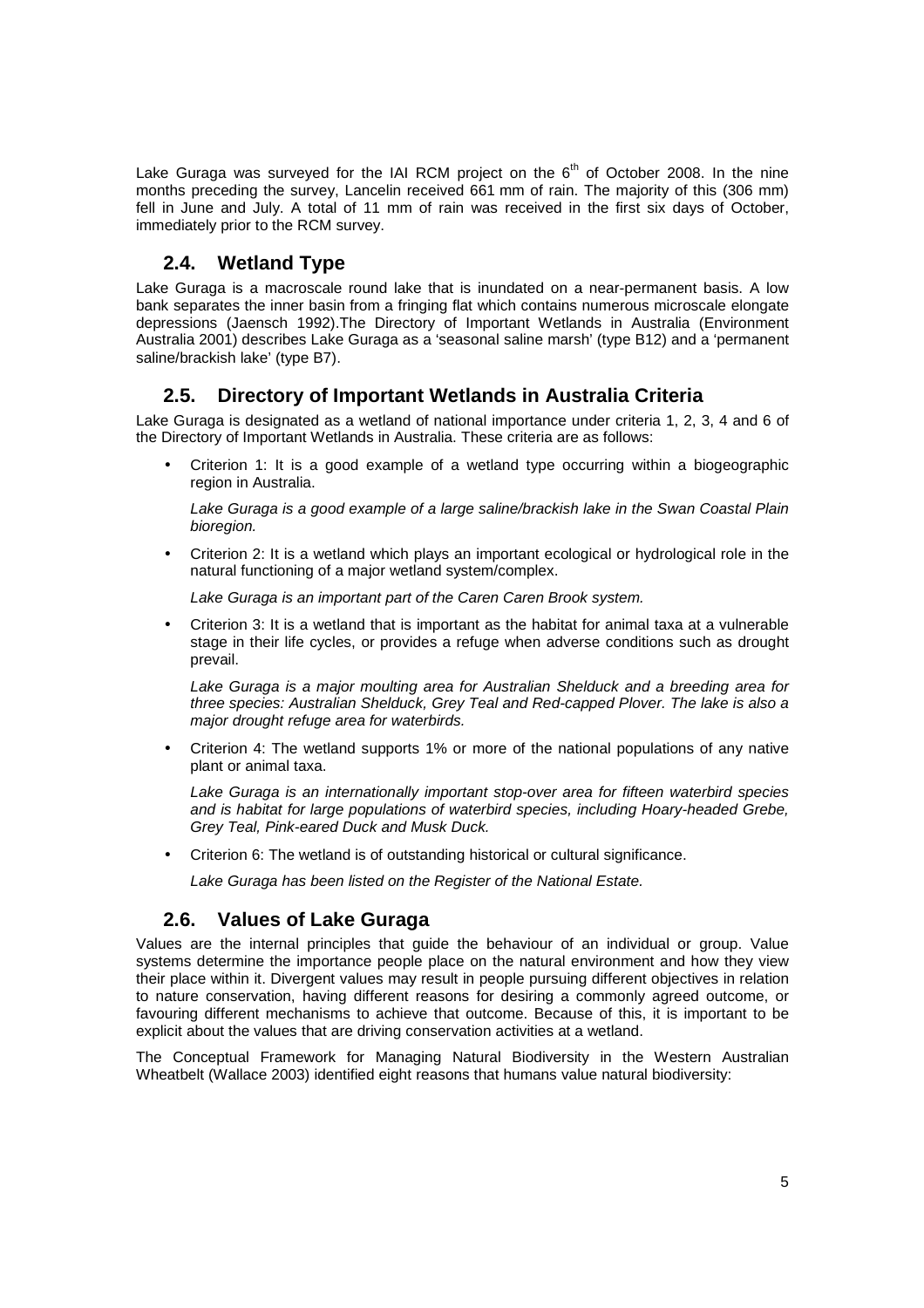### **a. Consumptive use**

Consumptive use is gaining benefit from products derived from the natural environment, without these products going through a market place, for example, the collection and personal use of firewood or 'bushtucker'. While Lake Guraga is likely to have been used historically by local Aboriginal people, the lake supports no known consumptive use values in the present day.

### **b. Productive use**

Productive use values are derived from market transactions involving products derived from the natural environment. For example, firewood may be collected and sold or exchanged for another commodity or commercial cattle may be grazed on native grasses. Lake Guraga is supports no known productive uses.

### **c. Ecosystem services**

There are many naturally occurring phenomena that bring enormous benefit to mankind. For example, plants generate oxygen, insects pollinate food crops and wetlands mitigate floods by regulating water flows. The term 'ecosystem services', is used as a broad umbrella to cover the myriad of benefits delivered, directly or indirectly, to humankind by healthy ecosystems. Lake Guraga is a good example of a large saline/brackish lake in the Swan Coastal Plain bioregion. It is significant to the local and regional hydrology because it retains water, thus mitigating flood flows and contributing to groundwater/surface water interactions (V & C Semeniuk Research Group 1994). Lake Guraga is also a major moulting area for one species, breeding area for three species and migration stop-over for fifteen species of waterbirds listed under international treaties. These factors make it one of the more important wetlands for waterbirds in the south-western land division of WA.

### **d. Amenity**

Amenity describes features of the natural environment that make life more pleasant for people. For example, pleasant views, shade and wind shelter from a stand of trees. Lake Guraga is valued by the local community for the amenity it provides. It is a picturesque lake in a near-natural setting. The site is popular for bird-watching and spectacular spring concentrations of waterbirds can be viewed (Jaensch 1992).

### **e. Scientific and educational uses**

Parts of the natural environment that remain relatively unmodified by human activity represent great educational opportunities. Such sites allow us to learn about the changes that have occurred to the natural world. They may also be considered 'control' sites that allow us to benchmark other, altered habitats. A number of scientific studies have been conducted at Lake Guraga. The Royal Australasian Ornithologists Union (now Birds Australia) conducted waterbird surveys (forty-three in total) at the lake between 1981 and 1991 (Jaensch et al. 1988; Halse et al. 1990; Halse et al. 1992; Halse et al. 1994). Lake Guraga was also included in the South West Wetland Monitoring Program conducted by the Department of Conservation and Land Management (CALM, now DEC). The lake was monitored from 1982 until 2000 for water depth and salinity (Lane et al. 2004).

### **f. Recreation**

Many recreational activities rely on the natural environment (bird watching, canoeing, wildflower tourism, etc.) or are greatly enhanced by it (hiking, cycling, horse riding, photography, etc.). Recreation may deliver economic benefit derived from tourism and also delivers spiritual and physical health benefits to the recreator. Lake Guraga is used by the local community as a recreation site. It is valued by naturalists for passive recreation (V & C Semeniuk Research Group 1994). Interest has been expressed in using the lake for boating (Jaensch 1992).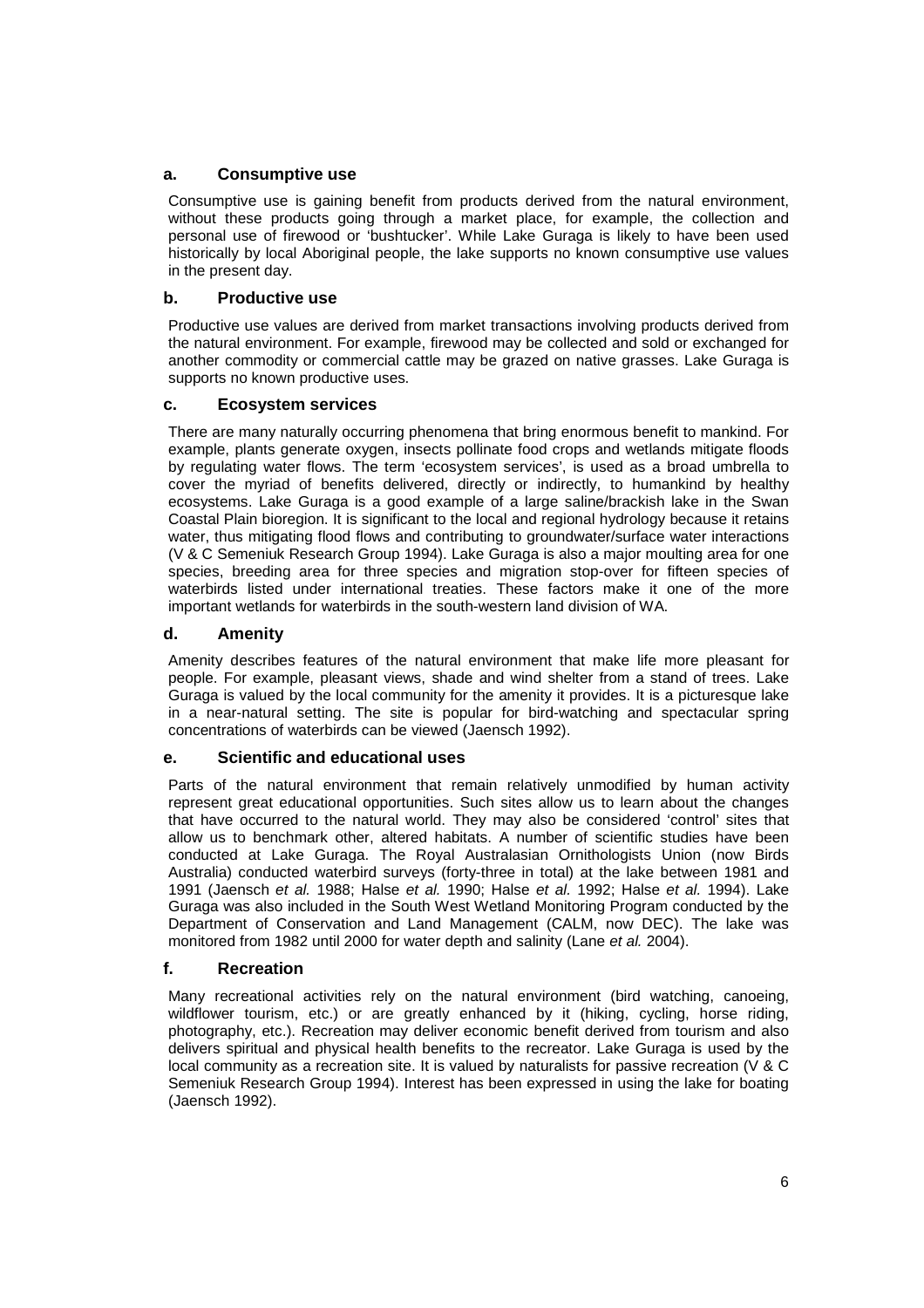### **g. Spiritual/philosophical values**

People's spiritual and philosophical reasons for valuing the natural environment are numerous and diverse. One commonly cited is the 'sense of place' that people derive from elements of their environment. This is evident in many Aboriginal and rural Australians, who strongly identify themselves with their natural environment. Many people also believe that nature has inherent value or a right to exist that is independent of any benefit delivered to humans. A sense of spiritual well-being may be derived from the knowledge of healthy environments, even if the individual has no contact with them.

### **h. Opportunities for future use**

Not all uses of the natural environment may be apparent at present. The potential for future benefit from the natural environment is maximised by maintaining the greatest possible biodiversity. Every lost taxa or ecosystem represents lost opportunities. Lake Guraga may support endemic or rare taxa. Such unique features would increase the potential for future opportunities.

The intent of nature conservation is usually to maintain the ecosystem services, scientific and educational uses and opportunity value at a given site. Doing so is likely to have positive effects on the amenity, recreational potential and spiritual/philosophical values to which the site's natural environment contributes. Consumptive and productive uses of the natural environment are not usually considered as these are often incompatible with nature conservation.

## **3. Critical Components and Processes of the Ecology of Lake Guraga**

The objective of the Lake Guraga RCR is to compile information relevant to the ecology of the wetland's ecosystem. By doing so, it is possible to identify the critical components and drivers of the wetlands. These components and processes determine the site's ecological character and are the variables that should be assessed in any ongoing monitoring.

Climate and geomorphology are the most important drivers of wetland ecosystems. Between them, these factors determine the position of a wetland in the landscape and its hydrological regime. Position and hydrology, in turn, exert a strong influence on the physiochemical properties of the water column and the biota that utilise it.

A summary of Lake Guraga's critical ecosystem components is presented in Table 1. This is followed by a description of the results of the IAI RCM 2008 survey. Some data from previous studies of the site are also presented.

| <b>Component</b>      | <b>Summary description</b>                                                                                                                          |
|-----------------------|-----------------------------------------------------------------------------------------------------------------------------------------------------|
| Geomorphology         | Macroscale round lake situated in the Perth Basin on the Bassendean Dunes<br>system                                                                 |
| Hydrology             | Near-permanent; inflow from Caren Caren Brook system; catchment partly<br>cleared                                                                   |
| <b>Water Quality</b>  | Hyposaline (secondarily), poikilohaline (35.2 mS/cm); highly nutrient enriched                                                                      |
| <b>Benthic Plants</b> | None                                                                                                                                                |
| Littoral Vegetation   | Grassland and herbland fringing the inner basin; low open-woodland and open-<br>scrub in surrounding areas; natural/impacted condition              |
| Invertebrates         | Low diversity of widespread halotolerant species                                                                                                    |
| Fish                  | None seen                                                                                                                                           |
| Waterbirds            | 49 waterbird species have been recorded, including 15 species listed in<br>the schedule to at least one of the migratory bird bilateral agreements. |

**Table 1 – Summary of critical ecosystem components at Lake Guraga.**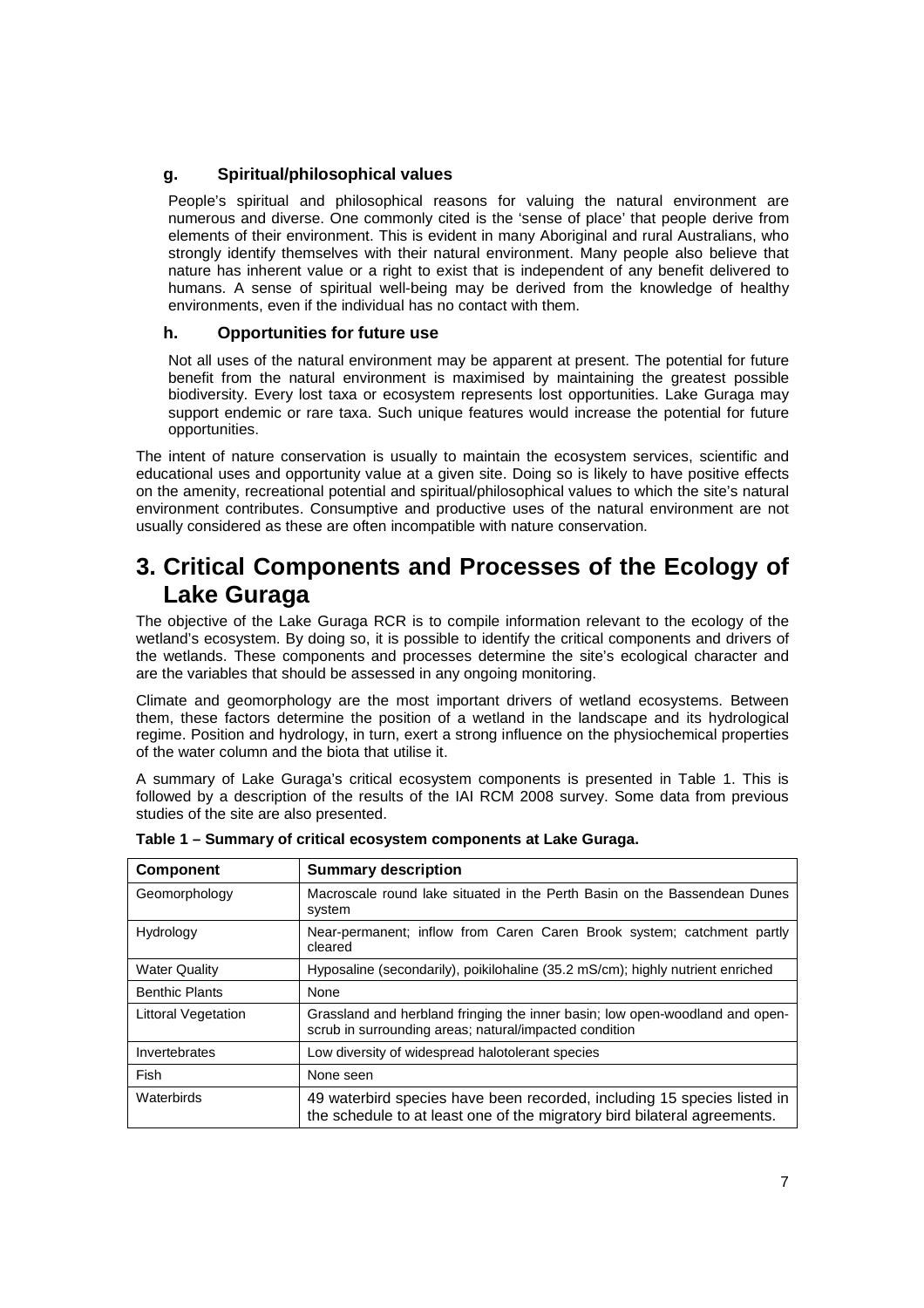## **3.1. Geology and Soils**

Lake Guraga is situated in the Perth Basin – an elongate trough covering an area of approximately 172,000 km between Geraldton and Augusta (Jaensch 1992; Cadman et al. 1994; Geoscience Australia 2008). This sedimentary basin formed during the separation of Australia and Greater India in the Permian to Early Cretaceous period (Geoscience Australia 2008).

The Lake lies on the Bassendean Dunes System, which consists of marine/continental sandstone/siltstone overlain with sand. The fringing flat includes clay-like deposits (Jaensch 1992). Soils at the site are predominately white sand.

## **3.2. Hydrology**

Lake Guraga is part of the Guraga Suite in the neighbourhood of Caro Brook in the Bassendean Dunes Unit. Water is supplied from the Caren Caren Brook system, which originates 25 km to the northeast. It enters Lake Guraga via Namming Lake and a connecting stream which may not flow in drier years (Jaensch 1992). Water is maintained in the lake through ponding of precipitation (V & C Semeniuk Research Group 1994). Lake Guraga is situated within the Minyulo Caren Caren catchment, which is moderately disturbed due to partial clearing (Jaensch 1992).

Lake Guraga is nearly permanently inundated. It was dry for several months in autumn of 1991 and 1992, and again briefly in the autumns of 1986 and 1990 (Jaensch 1992). The water depth of Lake Guraga varied between 0.25 m and 2.5 m over the three years between 1982 and 1985 (Australian Government 1995). The lake has attained a maximum water depth of 2.47 m in September 1983 and has a September mean water depth of 1.44 m (Jaensch 1992; Lane et al. 2004).

## **3.3. Water Quality**

1

Lake Guraga has previously been described as hyposaline and poikilohaline<sup>1</sup> with generally low salinity in spring (5 ppt), moderate salinity in autumn (14 ppt) and sometimes very high salinity when water levels are low in summer (Jaensch 1992; Australian Government 1995). A maximum salinity of 223 ppt was recorded in November 1990 and a minimum of 3.3 ppt in September 1986 (Jaensch 1992; Lane et al. 2004).

The water of Lake Guraga is basic, with recorded pH ranging from 7.3 to 10.2 (Jaensch 1992; Lane et al. 2004). The water is clear and light penetration good (Jaensch 1992; Lane et al. 2004).

The physio-chemical characteristics of Lake Guraga were measured by the IAI RCM project on 6 October 2008 (Table 2). At that time, salinity was moderately high (40 g/L) and the wetland was highly nutrient enriched. The concentration of nitrogen and phosphorous in the water exceeded ANZECC/ARMCANZ (2000) guidelines for south-west wetlands by an order of magnitude. Turbidity was also elevated, probably as a result of wind disturbance of the clay sediments. The high pH is typical of salinised wetlands that are not affected by acidification.

<sup>&</sup>lt;sup>1</sup> The terms *hyposaline* and *poikilohaline* respectively refer to salinity in the water body being relatively low, but variable throughout the year.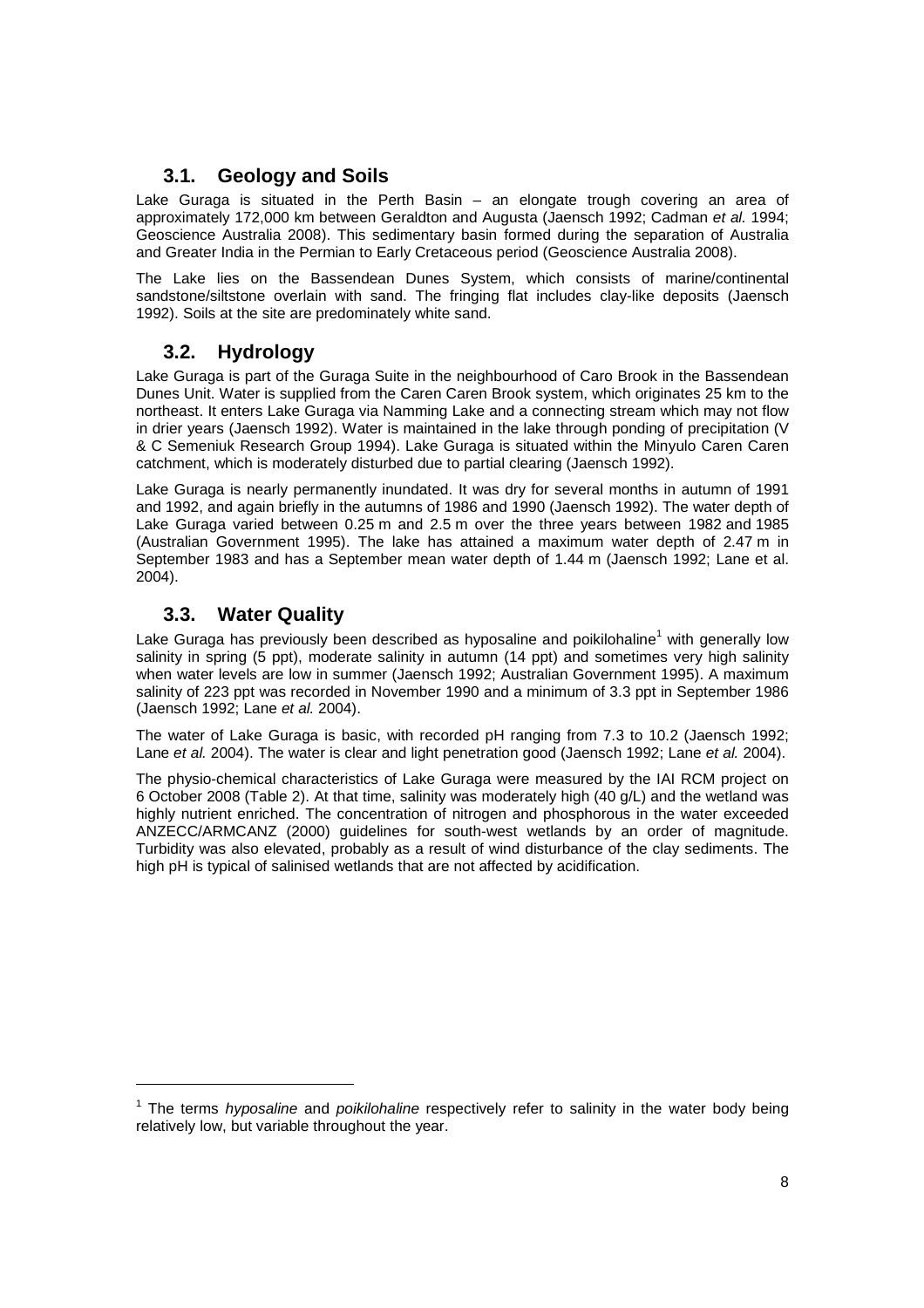| рH                              | 9.32   |
|---------------------------------|--------|
| Alkalinity (mg/L)               | 640    |
| TDS (g/L)                       | 40     |
| Turbidity (NTU)                 | 290    |
| Colour (TCU)                    | 54     |
| Total nitrogen (µg/L)           | 13,000 |
| Total phosphorus (µg/L)         | 1,400  |
| Total soluble nitrogen (µg/L)   | 8,400  |
| Total soluble phosphorus (µg/L) | 30     |
| Chlorophyll (µg/L)              | 2      |
| Na $(mg/L)$                     | 14,300 |
| $Mg$ (mg/L)                     | 711    |
| Ca (mg/L)                       | 93     |
| $K$ (mg/L)                      | 44     |
| CI (mg/L)                       | 23,300 |
| $SO_4$ (mg/L)                   | 2.1    |
| $HCO3$ (mg/L)                   | 781    |
| $CO3$ (mg/L)                    | 0.5    |

**Table 2 – Water chemistry parameters at Lake Guraga.** 

## **3.4. Benthic Plants**

Lake Guraga has been described as having an abundance of aquatic plant growth (Australian Government 1995). However, there were no aquatic plants observed at the time of the IAI RCM survey. This warrants further investigation as the presence of dense aquatic vegetation has been identified as highly important to the site's avifauna (Australian Government 1995).

## **3.5. Littoral Vegetation**

The vegetation of Lake Guraga consists of herbland and grassland in bacataform arrangement (Jaensch 1992). This fringing belt is composed of samphire species (predominantly Agrostis avenacea, Sporobolus virginicus and Wilsonia backhousei) covering a series of shallow winter wet depressions on the western side and the adjacent low rolling dunes (Jaensch 1992; Australian Government 1995). The surrounding areas support low open banksia woodland and open-scrub/heathland, and damplands containing scattered Flooded Gum (Eucalyptus rudis) (Jaensch 1992; Australian Government 1995). The surrounding areas of undisturbed vegetation form corridors, providing an uninterrupted succession of dryland to wetland habitats. This provides habitat for a diversity of plants (V & C Semeniuk Research Group 1994).

Three 30 m long vegetation transects were established as part of the IAI RCM survey within the vegetation fringing the northern side of Lake Guraga (Table 3).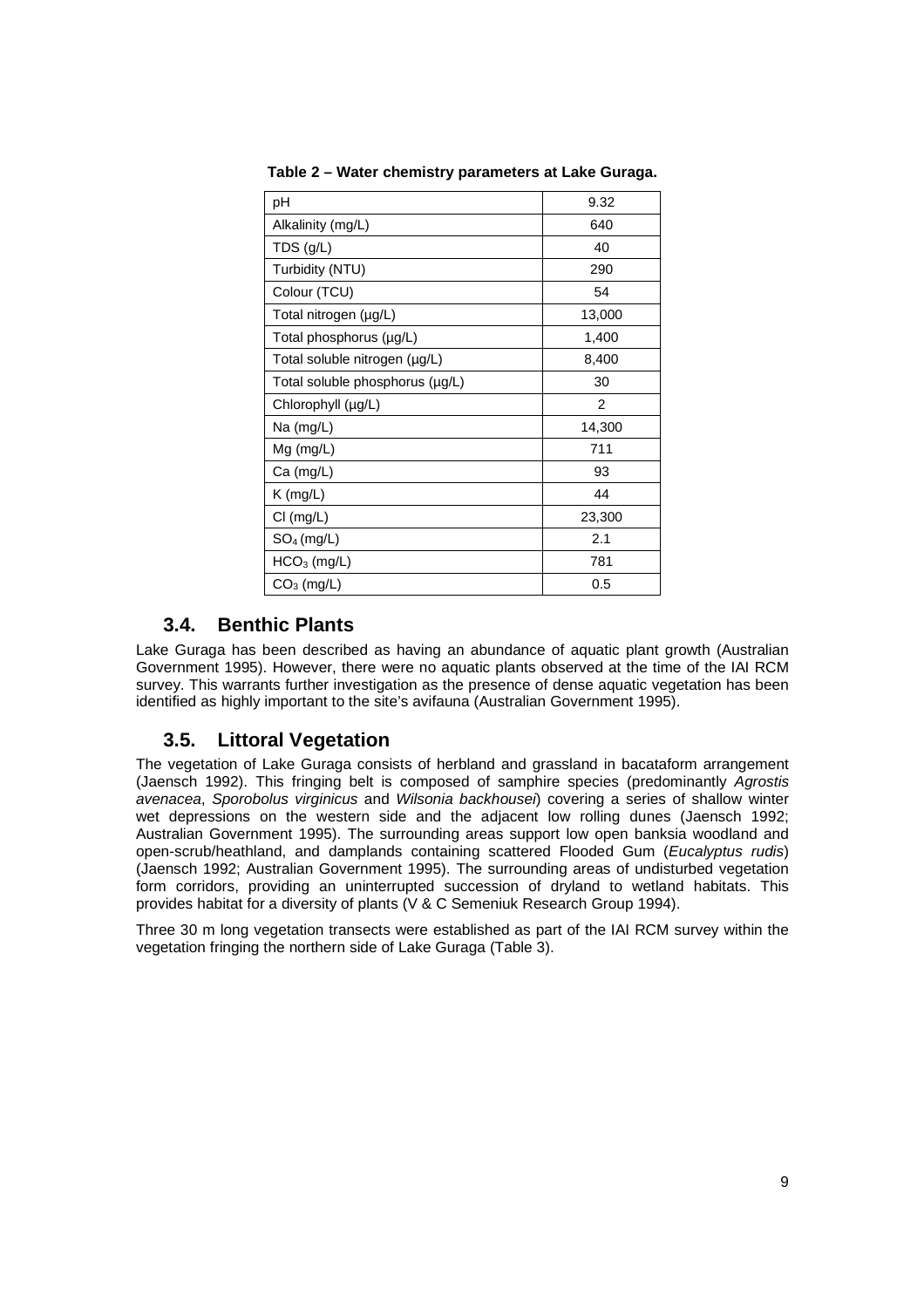| Transect             |             | R <sub>1</sub>     | R <sub>2</sub>           | R <sub>3</sub>   |
|----------------------|-------------|--------------------|--------------------------|------------------|
| Datum                |             | WGS84              | WGS84                    | WGS84            |
| Zone                 |             | 50                 | 50                       | 50               |
| Easting              |             | 363391             | 363406                   | 363434           |
| Northing             |             | 6585443            | 6585478                  | 6585497          |
| Length               |             | 30 m               | 30 m                     | 30 m             |
| Bearing              |             | 300                | 300                      | 300              |
| Wetland state        |             | <b>Drying</b>      | <b>Drying</b>            | Drying           |
|                      | Dry         | 0                  | 0                        | 100              |
| Soil state (%)       | Waterlogged | 100                | 100                      | 0                |
|                      | Inundated   | $\mathbf 0$        | $\mathbf 0$              | $\Omega$         |
|                      | <b>Bare</b> | 10                 | 40                       | 30               |
|                      | Rock        | $\mathbf 0$        | $\mathbf 0$              | 0                |
| Substrate (%)        | Cryptogam   | $\mathbf 0$        | 0                        | $\Omega$         |
|                      | Litter      | 0                  | 0                        | 10               |
|                      | Trash       | $\mathbf 0$        | 0                        | 10               |
|                      | Logs        | $\mathbf 0$        | 0                        | 5                |
| Time since last fire |             | fire unlikely here | fire unlikely here       | <5 years         |
| Community condition  |             | Natural            | Natural/Impacted         | Natural/Impacted |
| <b>Upper Stratum</b> | Cover (%)   | ä,                 | $\overline{\phantom{0}}$ | ä,               |
|                      | Height (m)  | ٠                  | ٠                        | ٠                |
| Mid Stratum          | Cover (%)   | 9.63               | $<$ 1                    | 32.2             |
|                      | Height (m)  | 0.4                | 0.4                      | $3$              |
| <b>Ground Cover</b>  | Cover (%)   | 51.8               | 49.5                     | 10               |
|                      | Height (m)  | 0.1                | 0.1                      | <0.2             |

#### **Table 3 – Site attributes of the Lake Guraga vegetation transects.**

#### **Transect RCM023-R1**

This transect was established within 50 m of the water's edge on the lake's northern margin (Figure 4). The soil was waterlogged at the time of survey. Vegetation consisted of Tecticornia pergranulata subsp. pergranulata low sparse chenopod shrubland (9.6% cover, 0.4 m tall) over Wilsonia backhousei, Lawrencia glomerata, Triglochin mucronata low herbland (51.8% cover, 0.1 m tall). Table 4 provides a complete list of taxa recorded along the transect RCM023-R1.

Scattered plants of the weed Arctotheca calendula were recorded on the transect. The overall community condition was considered 'natural' (Table 12 in Appendix 1).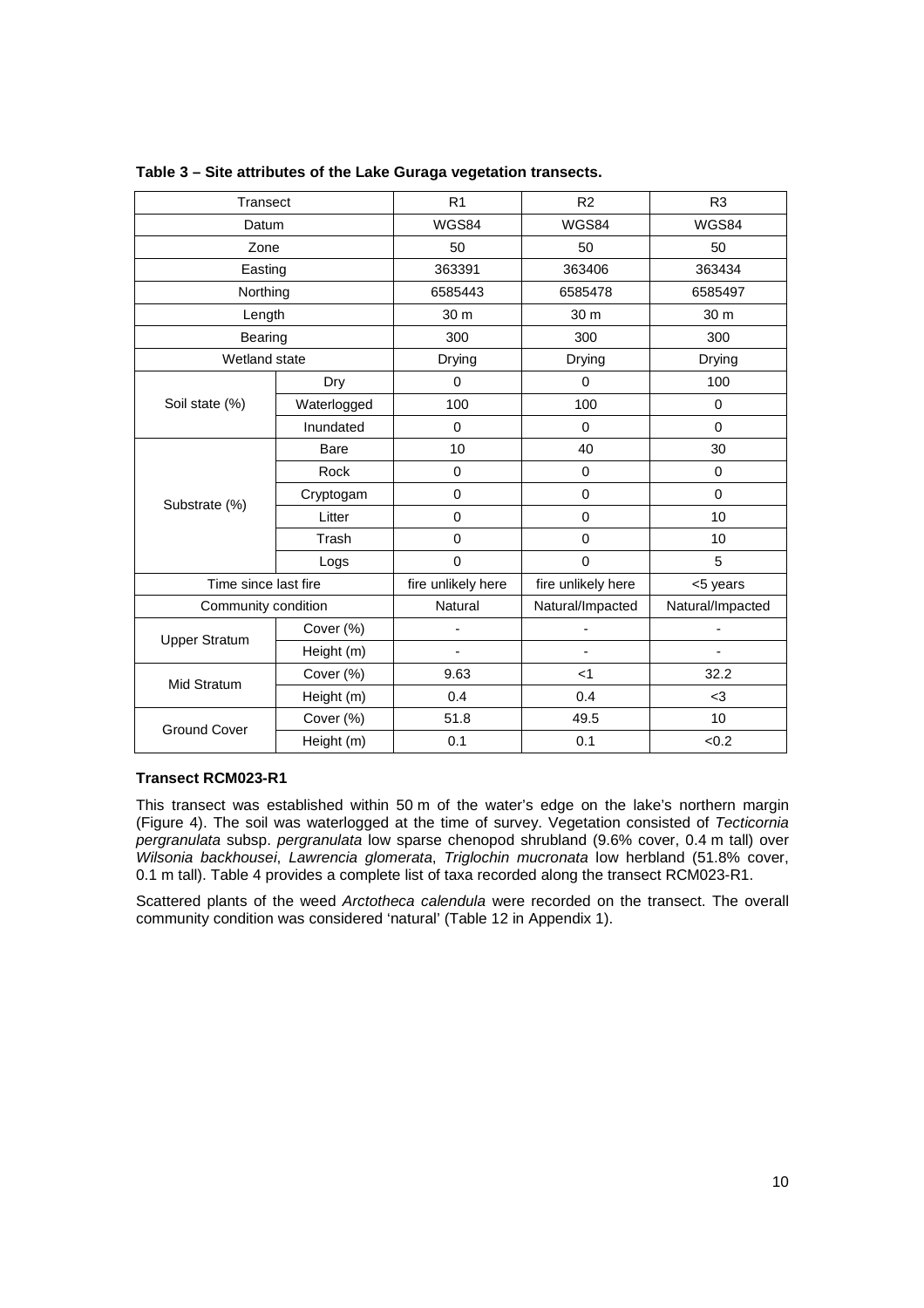

**Figure 4 – Lake Guraga vegetation transect RCM023-R1.** 

|  | Table 4 – Plant taxa recorded on Lake Guraga vegetation transect RCM023-R1. |
|--|-----------------------------------------------------------------------------|
|--|-----------------------------------------------------------------------------|

| Genus        | <b>Species</b>                   | Height (m) | Stratum <sup>1</sup> | Form     |
|--------------|----------------------------------|------------|----------------------|----------|
| Tecticornia  | pergranulata subsp. pergranulata | 0.4        | G1                   | Chenopod |
| Wilsonia     | backhousei                       | 0.1        | G <sub>2</sub>       | Forb     |
| Lawrencia    | ? glomerata                      | 0.2        | G <sub>2</sub>       | Forb     |
| Triglochin   | mucronata                        | 0.1        | G <sub>2</sub>       | Forb     |
| * Arctotheca | calendula                        | 0.2        | G2                   | Forb     |
| Puccinellia  | stricta                          | 0.2        | G2                   | Grass    |

1 In an NVIS description, 'U' denotes the upper storey, 'M' the mid storey and 'G' the under storey (ground cover). Numerals to denote substrata from tallest (ESCAVI 2003).

\* Introduced species.

? Limited confidence in identification.

According to the National Vegetation Information System (NVIS), the vegetation community may be described as (ESCAVI 2003):

G1+ ^Tecticornia pergranulata subsp. pergranulata\samphire shrub\1\r; G2 ^Wilsonia backhousei, Lawrencia ?glomerata, Triglochin mucronata, \*Arctotheca calendula, Puccinellia stricta\forb, tussock grass\1\c.

#### **Transect RCM023-R2**

The second transect was established approximately 100 m from the water's edge on the northern margin of the lake (Figure 5). Soil was moist at the time of survey. Isolated plants of Tecticornia pergranulata subsp. pergranulata and T. indica subsp. bidens low chenopod shrubs formed the upper vegetative layer over a mixture of open low herbs, grasses and sedges (49.5% cover, 0.1 m tall). Table 5 provides a complete list of taxa recorded along the transect RCM023-R2.

Six species of weeds were recorded on the transect. As such, the community condition was considered somewhat impacted' (Table 12 in Appendix 1).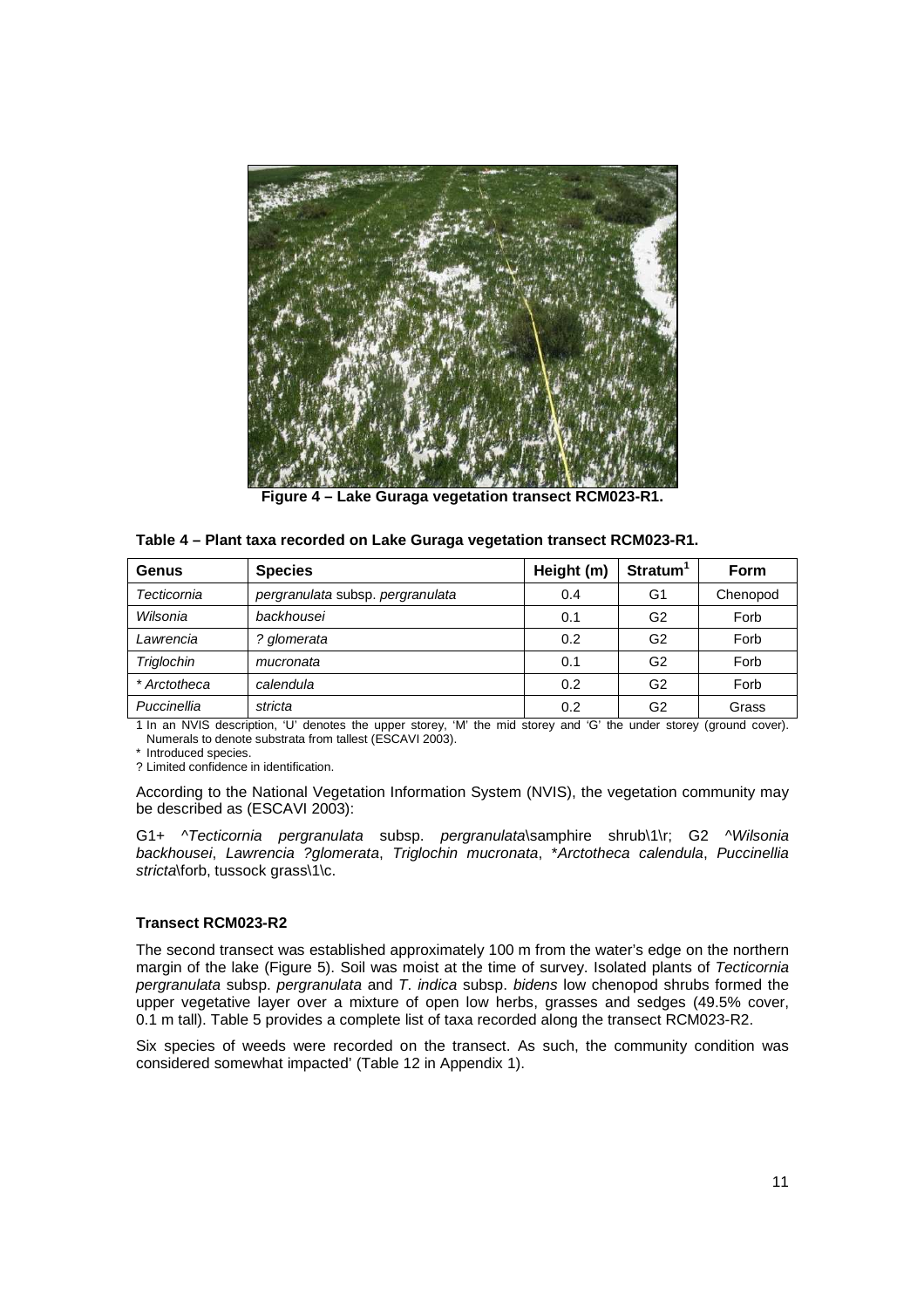

**Figure 5 – Lake Guraga vegetation transect RCM023-R2.** 

| Genus        | <b>Species</b>                   | Height (m) | Stratum <sup>1</sup> | Form     |
|--------------|----------------------------------|------------|----------------------|----------|
| Tecticornia  | pergranulata subsp. pergranulata | 0.4        | G1                   | Chenopod |
| Tecticornia  | indica subsp. Bidens             | 0.4        | G <sub>1</sub>       | Chenopod |
| Cotula       | cotuloides                       | 0.1        | G <sub>2</sub>       | Forb     |
| * Cotula     | coronopifolia                    | 0.1        | G <sub>2</sub>       | Forb     |
| Sporobolus   | virginicus                       | 0.05       | G <sub>2</sub>       | Grass    |
| Wilsonia     | backhousei                       | 0.1        | G <sub>2</sub>       | Forb     |
| * Cuscuta    | epithymum                        | 0.1        | G <sub>2</sub>       | Vine     |
| * Monopsis   | debilis                          | 0.1        | G <sub>2</sub>       | Forb     |
| * Crassula   | glomerata                        | 0.1        | G <sub>2</sub>       | Forb     |
| Isolepis     | cernua var. setiformis           | 0.05       | G <sub>2</sub>       | Sedge    |
| * Arctotheca | calendula                        | 0.2        | G <sub>2</sub>       | Forb     |
| * Anagallis  | arvensis                         | 0.1        | G <sub>2</sub>       | Forb     |
| Triglochin   | mucronata                        | 0.1        | G <sub>2</sub>       | Forb     |
| Lawrencia    | ? glomerata                      | 0.2        | G <sub>2</sub>       | Forb     |
| * Polypogon  | monspeliensis                    | 0.2        | G <sub>2</sub>       | Grass    |

|             | Table 5 – Plant taxa recorded on vegetation transect RCM023-R2 (in order of stratum then |  |
|-------------|------------------------------------------------------------------------------------------|--|
| dominance). |                                                                                          |  |

1 In an NVIS description, 'U' denotes the upper storey, 'M' the mid storey and 'G' the under storey (ground cover). Numerals to denote substrata from tallest (ESCAVI 2003).

\* Introduced species.

? Limited confidence in identification.

According to the National Vegetation Information System (NVIS), the vegetation community may be described as (ESCAVI 2003):

G1 ^Tecticornia pergranulata, T. indica subsp. bidens\samphire shrub\1\bi; G2+ ^Cotula cotuloides, ^\*Cotula coronopifolia, Sporobolus virginicus, Wilsonia backhousei, \*Cuscuta epithymum\forb, grass\1\i.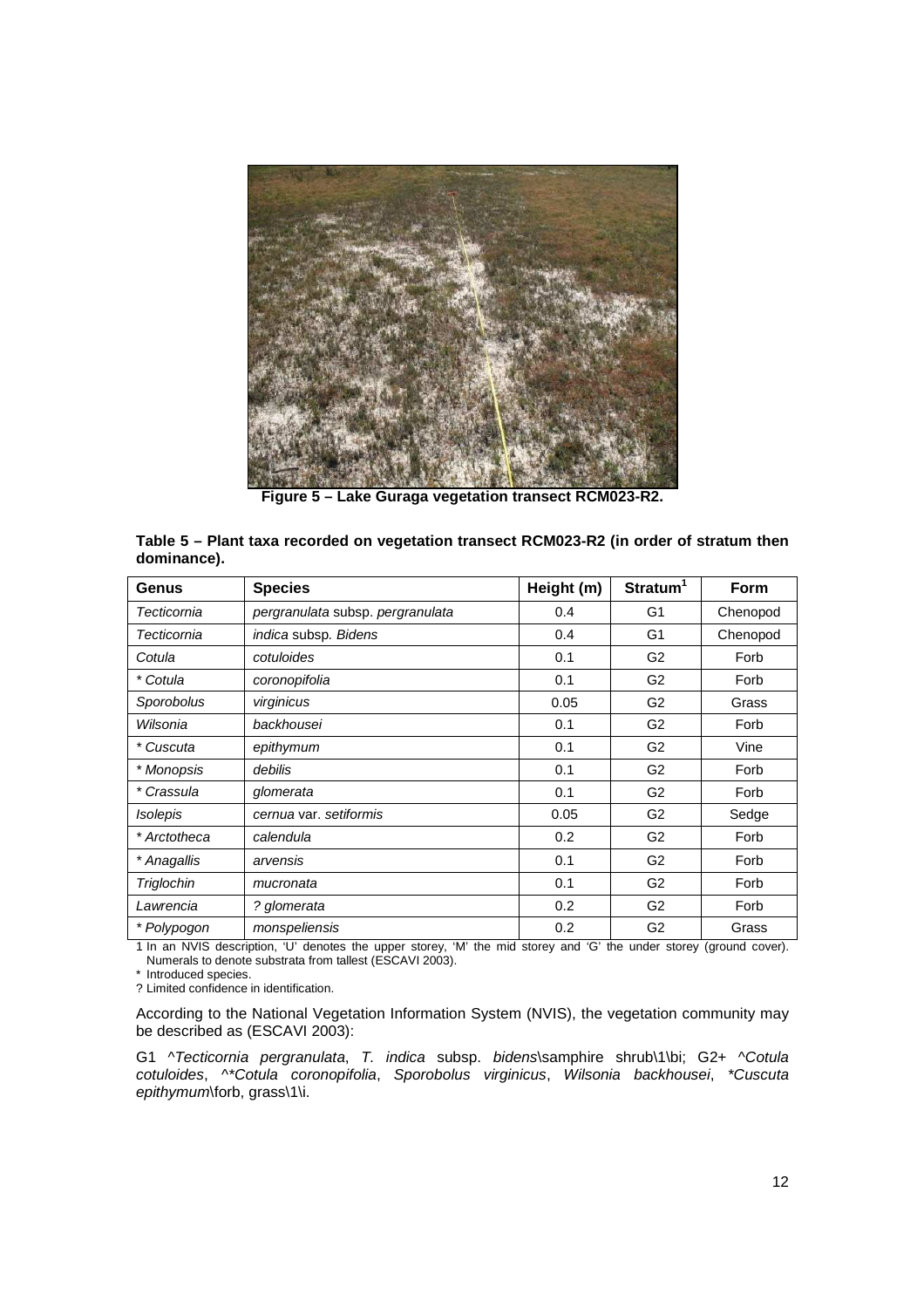#### **Transect RCM023-R3**

Transect R3 was established approximately 120 m from the water's edge (Figure 6). The sandy soils were dry at the time of survey. Vegetation was dominated by Melaleuca viminea, Acacia saligna, Jacksonia furcellata tall open shrubland (32.2% cover, <3 m tall) over various low open herbs, sedges and rushes (10% cover, <0.2 m tall). Table 6 provides a complete list of taxa recorded on transect RCM023-R3.

The vegetation on this transect has been burnt in the last five years and consequently heavy recruitment of Melaleuca viminea subsp. viminea is evident. Seven species of weeds were recorded contributing to a substantial proportion of the ground cover. Weed cover was probably elevated due to the recent disturbance by fire. The overall community condition was considered impacted' (Table 12 in Appendix 1).

| Genus            | <b>Species</b>               | Height (m) | Stratum <sup>1</sup> | Form  |
|------------------|------------------------------|------------|----------------------|-------|
| Melaleuca        | viminea subsp. viminea       | 3          | M1                   | Shrub |
| Acacia           | saligna                      | 2          | M1                   | Shrub |
| Jacksonia        | furcellata                   | 2          | M1                   | Shrub |
| Triglochin       | minutissima                  | 0.05       | G <sub>1</sub>       | Forb  |
| <b>Isotropis</b> | cuneifolia subsp. cuneifolia | 0.1        | G <sub>1</sub>       | Forb  |
| * Ursinia        | anthemoides                  | 0.2        | G <sub>1</sub>       | Forb  |
| * Isolepis       | marginata                    | 0.05       | G <sub>1</sub>       | Sedge |
| * Juncus         | capitatus                    | 0.05       | G <sub>1</sub>       | Rush  |
| * Crassula       | glomerata                    | 0.1        | G <sub>1</sub>       | Forb  |
| ? Sporobolus     | virginicus                   | 0.1        | G <sub>1</sub>       | Grass |
| * Lotus          | subbiflorus                  | 0.1        | G <sub>1</sub>       | Forb  |
| * Vulpia         | fasciculata                  | 0.3        | G <sub>1</sub>       | Grass |
| Drosera          | sp.                          | 0.1        | G <sub>1</sub>       | Forb  |
| * Briza          | minor                        | 0.2        | G <sub>1</sub>       | Grass |
| <b>Microtis</b>  | media                        | 0.2        | G <sub>1</sub>       | Forb  |
| Caladenia        | reptans subsp. reptans       | 0.2        | G <sub>1</sub>       | Forb  |
| Cotula           | cotuloides                   | 0.1        | G <sub>1</sub>       | Forb  |

| Table 6 – Plant taxa recorded on vegetation transect RCM023-R3 (in order of stratum then |  |  |
|------------------------------------------------------------------------------------------|--|--|
| dominance).                                                                              |  |  |

1 In an NVIS description, 'U' denotes the upper storey, 'M' the mid storey and 'G' the under storey (ground cover). Numerals to denote substrata from tallest (ESCAVI 2003).

\* Introduced species.

? Limited confidence in identification.

According to the National Vegetation Information System (NVIS), the vegetation community may be described as (ESCAVI 2003):

M1+ ^Melaleuca viminea subsp. viminea, Acacia saligna, Jacksonia furcellata\shrub\4\i; G1 ^Triglochin minutissima, ^Isotropis cuneifolia subsp. cuneifolia, \*Ursinia anthemoides, Isolepis marginata, \*Juncus capitatus\forb, sedge, rush\1\i.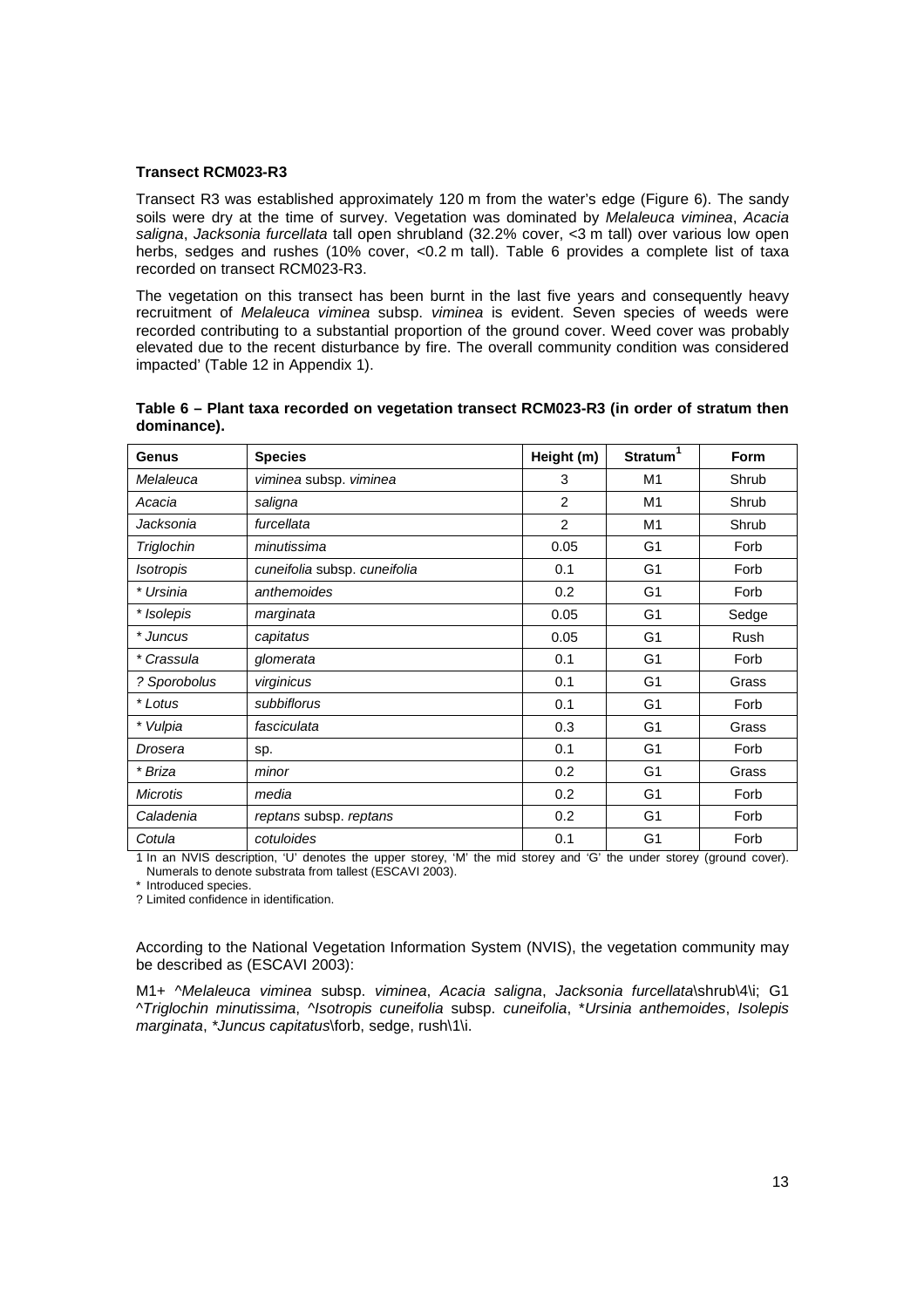

**Figure 6 – Lake Guraga vegetation transect RCM023-R3.** 

## **3.6. Aquatic Invertebrates**

Three aquatic macroinvertebrate samples were collected, all in bare, open mud habitat with no macrophyte cover (Table 7). Lake Guraga is a secondarily saline wetland and this was reflected in the very low diversity of very widely distributed halotolerant species. A total of nine species of invertebrates were collected, belonging to six families. This richness represents a small proportion of what would have inhabited the wetland prior to alteration of the system's hydrology.

| <b>Class</b> | Order          | Family          | <b>Lowest ID</b>                       | Sample <sup>1</sup> |
|--------------|----------------|-----------------|----------------------------------------|---------------------|
| Gastropoda   | Neotaeniglossa | Pomatiopsidae   | Coxiella sp.                           | 3                   |
|              | Coleoptera     | Hydrophilidae   | Berosus sp.                            | 1, 2, 3             |
|              |                | Ceratopogonidae | Culicoides sp.                         | 2, 3                |
|              |                |                 | Procladius paludicola                  | 1, 2, 3             |
| Insecta      |                | Chironomidae    | Tanytarsus fuscithorax/semibarbitarsus | 1, 2, 3             |
|              | Diptera        |                 | Cladopelma curtivalva                  | 3                   |
|              |                | Dolichopodidae  | Dolichopodidae                         | 1, 2, 3             |
|              |                | Muscidae        | Muscidae                               | 3                   |

**Table 7 – Invertebrates collected from Lake Guraga.**

Samples 1, 2 and 3 denote the three replicate sub-samples as above.

A previous survey, conducted between March and September 1979, found the faunal assemblages of Lake Guraga were dominated by crustaceans. Five species of Crustacea (including one copepod) were recorded as well as one insect species (Halse 1981). However, the 2008 IAI RCM survey found Lake Guraga was dominated by insects. This may be due, in part, to the use of different survey methods in the two projects. The IAI RCM project did not identify microinvertebrates, whereas Halse (1981) identified all aquatic invertebrates. This would explain the lack of microcrustacea (copepods and ostracods) in the 2008 samples.

Another source of variation between the 1979 and 2008 results is the difference in climatic conditions in the lead up to those surveys. The year 1979 was an exceptionally dry year in WA. Coorow (113 km northeast of Lake Guraga) received only 181 mm of rain from March to September 1979 (Halse 1981). More rain fell in Lancelin in July 2008 alone (241.4 mm) with a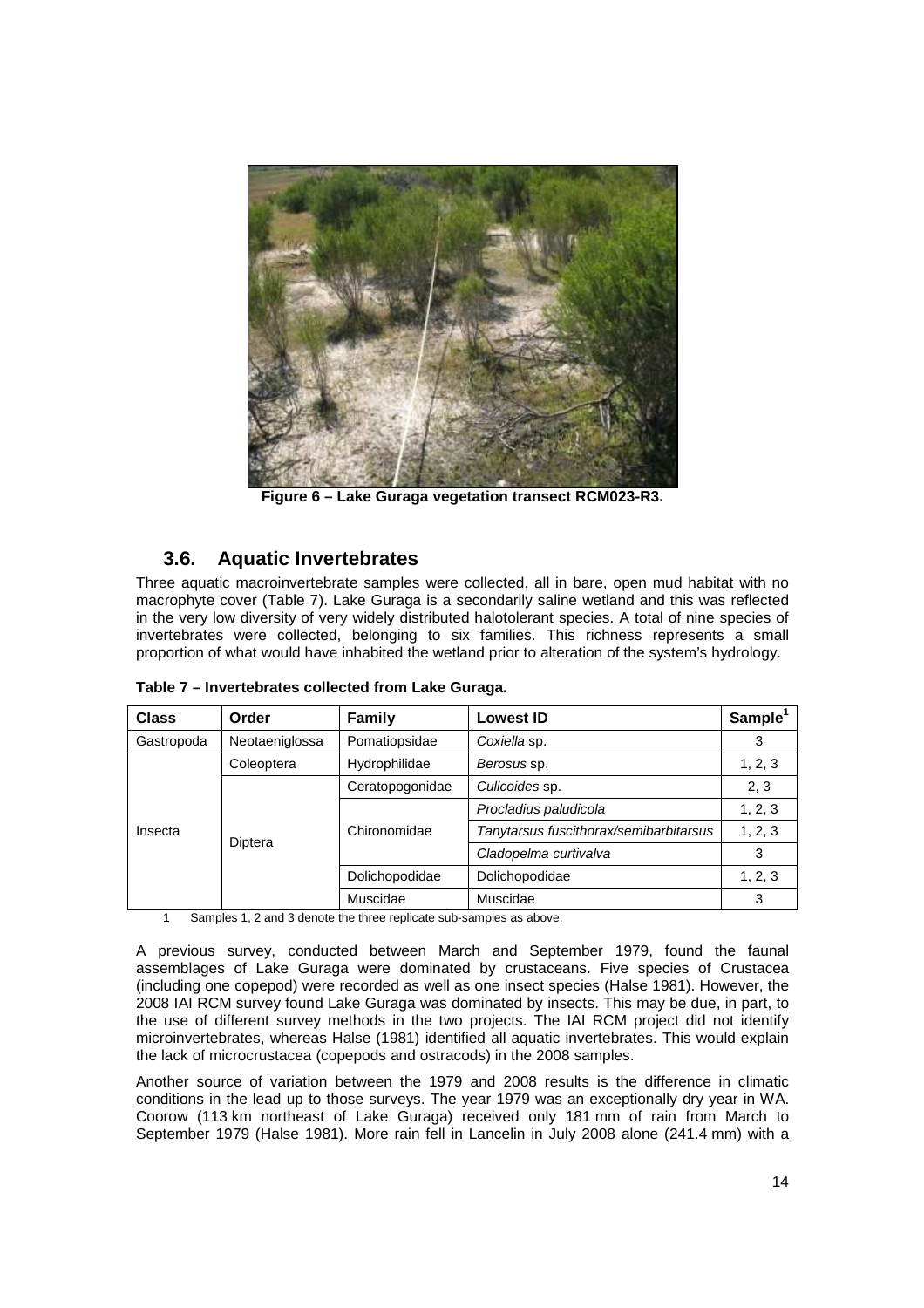total of 628.1 mm from March to October  $(6<sup>th</sup>)$ . This resulted in water levels in the lake falling throughout the 1979 winter, while salinity rose to 44 ppt (Halse 1981), much higher than the 21.3 ppt recorded in 2008. Lower salinity generally favours insect species and may offer an explanation on the shift from crustacean dominance to an insect dominated wetland.

## **3.7. Fish**

No fish have been recorded in Lake Guraga and none were seen during the IAI RCM survey in 2008.

## **3.8. Waterbirds**

Lake Guraga is one of the more important wetlands for waterbirds in the southwest of WA. It supports a diverse and abundant bird life and is an important drought refuge area for waterbirds (Australian Government 1995). Previous waterbird surveys have been conducted at Lake Guraga by DEC and RAOU (Royal Australasian Ornithologists Union, now Birds WA) under the projects 'Waterfowl Counts in the South-West WA' (WCSW) and 'Waterbirds in Nature Reserves of South-West WA' (WNRSW). All of the waterbirds observed during the IAI RCM survey have previously been recorded at Lake Guraga (Table 8).

A total of forty-nine species of waterbirds have been recorded at Lake Guraga, including fifteen species listed in the schedule to at least one of the migratory bird bilateral agreements and conventions (Table 8). Species known to occur at Lake Guraga include Freckled Duck, which is gazetted 'rare and endangered' under the Western Australian Wildlife Conservation Act (Creagh 2003).

Lake Guraga sometimes supports very large numbers of waterbirds. The highest number of waterbirds counted in a single survey was 27,697 birds of twenty-two species in October 1985. This figure is exceeded in southwestern Australia only by the Vasse Estuary, Dumbleyung Lake and Peel Inlet (Australian Government 1995). Lake Guraga is one of the top three wetlands in southwestern Australia for Hoary-headed Grebe, Grey Teal, Pink-eared Duck and Musk Duck. Other species that have been particularly common at various times include Black Swan, Great Cormorant, Red-necked Avocet and Eurasian Coot. A variety of wader species have been recorded at Lake Guraga, the most numerous of which are Red-capped Plover and Red-necked Stint (Jaensch et al. 1988; Halse et al. 1990; Jaensch 1992; Australian Government 1995).

Three species have been observed using Lake Guraga as a breeding site: Australian Shelduck, Grey Teal and Red-necked Stint (Jaensch 1992). Lake Guraga is a moulting site for Australian Shelduck populations within WA. Some 6,000 to 8,000 of these ducks migrate to the lake to moult in late spring.

| <b>Organisation/Project</b><br><b>Duration of project</b> | <b>DEC/RAOU</b><br><b>WNRSW</b> | <b>DEC/RAOU</b><br><b>WCSW</b><br>1988 - 1991 | <b>DEC</b><br><b>RCM</b> |  |
|-----------------------------------------------------------|---------------------------------|-----------------------------------------------|--------------------------|--|
| <b>Common name</b>                                        | 1981 - 1988                     |                                               | 06/10/2008               |  |
| * American Golden Plover                                  | Pluvialis dominica              | ✔                                             |                          |  |
| Australasian Shoveler                                     | Anas rhynchotis                 | ✔                                             | ✔                        |  |
| Australian Pelican                                        | Pelecanus conspicillatus        | ✔                                             |                          |  |
| <b>Australian Shelduck</b>                                | Tadorna tadornoides             | ✔                                             | ✓                        |  |
| Australian White Ibis                                     | Threskiornis molucca            | ✓                                             |                          |  |
| Australian Wood Duck                                      | Chenonetta jubata               | ✓                                             | ✓                        |  |
| <b>Banded Stilt</b>                                       | Cladorhynchus leucocephalus     | ✓                                             |                          |  |
| * Bar-tailed Godwit                                       | Limosa lapponica                | ✔                                             |                          |  |
| * Black-tailed Godwit                                     | Limosa limosa                   | ✓                                             |                          |  |
| <b>Black-winged Stilt</b>                                 | Himantopus himantopus           |                                               |                          |  |

|  |  | Table 8 – Waterbirds observed at Lake Guraga. |
|--|--|-----------------------------------------------|
|  |  |                                               |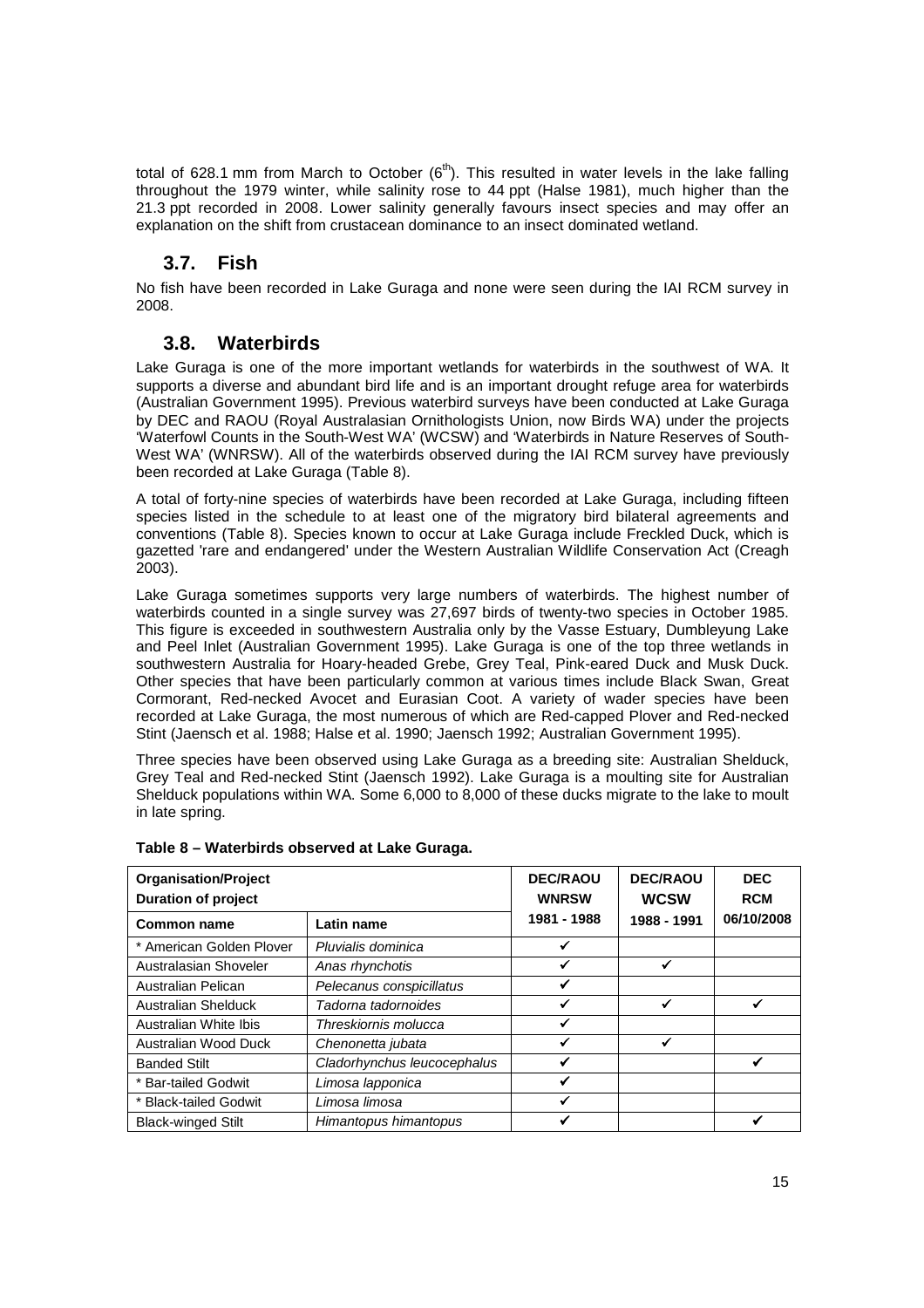| <b>Organisation/Project</b>      | <b>DEC/RAOU</b>                | <b>DEC/RAOU</b> | <b>DEC</b>  |            |
|----------------------------------|--------------------------------|-----------------|-------------|------------|
| <b>Duration of project</b>       |                                | <b>WNRSW</b>    | <b>WCSW</b> | <b>RCM</b> |
| <b>Common name</b>               | Latin name                     | 1981 - 1988     | 1988 - 1991 | 06/10/2008 |
| <b>Black Swan</b>                | Cygnus atratus                 | ✓               | ✓           | ✓          |
| <b>Blue-billed Duck</b>          | Oxyura australis               | ✓               |             |            |
| * Broad-billed Sandpiper         | Limicola falcinellus           | ✓               |             |            |
| * Common Greenshank              | Tringa nebularia               | ✓               |             |            |
| Common Sandpiper                 | Tringa hypoleucos              | ✓               |             |            |
| * Curlew Sandpiper               | Calidris ferruginea            | ✓               |             |            |
| Darter                           | Anhinga melanogaster           | ✔               |             |            |
| Double-banded Plover             | Charadrius bicinctus           | ✓               |             |            |
| Eurasian Coot                    | Fulica atra                    | ✔               | ✔           |            |
| <b>Freckled Duck</b>             | Stictonetta naevosa            | ✔               |             |            |
| <b>Great Cormorant</b>           | Phalacrocorax carbo            | ✓               |             |            |
| <b>Great Crested Grebe</b>       | Podiceps cristatus             | ✓               |             |            |
| * Great Egret                    | Ardea alba                     | ✔               |             |            |
| * Great Knot                     | Calidris tenuirostris          | ✓               |             |            |
| * Grey Plover                    | Pluvialis squatarola           | ✓               |             |            |
| <b>Grey Teal</b>                 | Anas gracilis                  | ✓               | ✓           |            |
| Hardhead                         | Aytha australis                | ✓               |             |            |
| <b>Hoary-headed Grebe</b>        | Poliocephalus poliocephalus    | ✓               |             |            |
| Little Black Cormorant           | Phalacrocorax sulcirostris     | ✔               |             |            |
| <b>Little Pied Cormorant</b>     | Phalacrocorax melanoleucos     | ✓               |             |            |
| * Long-toed Stint                | Calidris subminuta             | ✔               |             |            |
| * Marsh Sandpiper                | Tringa stagnatilis             | ✓               |             |            |
| <b>Musk Duck</b>                 | Biziura lobata                 | ✔               | ✓           |            |
| Pacific Black Duck               | Anas superciliosa              | ✔               | ✔           |            |
| * Pectoral Sandpiper             | Calidris melanotos             | ✓               |             |            |
| <b>Pink-eared Duck</b>           | Malacorhynchus<br>membranaceus |                 |             |            |
| Red-capped Plover                | Charadrius ruficapillus        | ✔               |             | ✔          |
| <b>Red-kneed Dotterel</b>        | Erythrogonys cinctus           | ✓               |             |            |
| Red-necked Avocet                | Recurvirostra novaehollandiae  | ✔               |             |            |
| * Red-necked Stint               | Calidris ruficollis            | ✔               |             |            |
| * Sharp-tailed Sandpiper         | Calidris acuminata             | ✓               |             |            |
| Silver Gull                      | Larus novaehollandiae          | ✔               |             |            |
| Straw-necked Ibis                | Threskiornis spinicollis       | ✓               |             |            |
| Swamp Harrier                    | Circus approximans             | ✔               |             |            |
| <b>Unidentified Duck</b>         |                                | ✔               |             |            |
| <b>Unidentified Grebe</b>        |                                | ✔               |             |            |
| <b>Unidentified Small Waders</b> |                                | ✓               |             |            |
| Unidentified Stilt-type          |                                | ✓               |             |            |
| <b>Whiskered Tern</b>            | Sterna hybrida                 | ✓               |             |            |
| * White-bellied Sea-eagle        | Haliaeetus leucogaster         | ✓               |             |            |
| White-faced Heron                | Egretta novaehollandiae        | ✔               |             |            |
| White-necked Heron               | Ardea pacifica                 | ✔               |             |            |
| Yellow-billed Spoonbill          | Platalea flavipes<br>0.1101    | ✔<br>DQIXABADA  |             |            |

Listed under Migratory Bird Agreements JAMBA, CAMBA and/or ROKAMBA.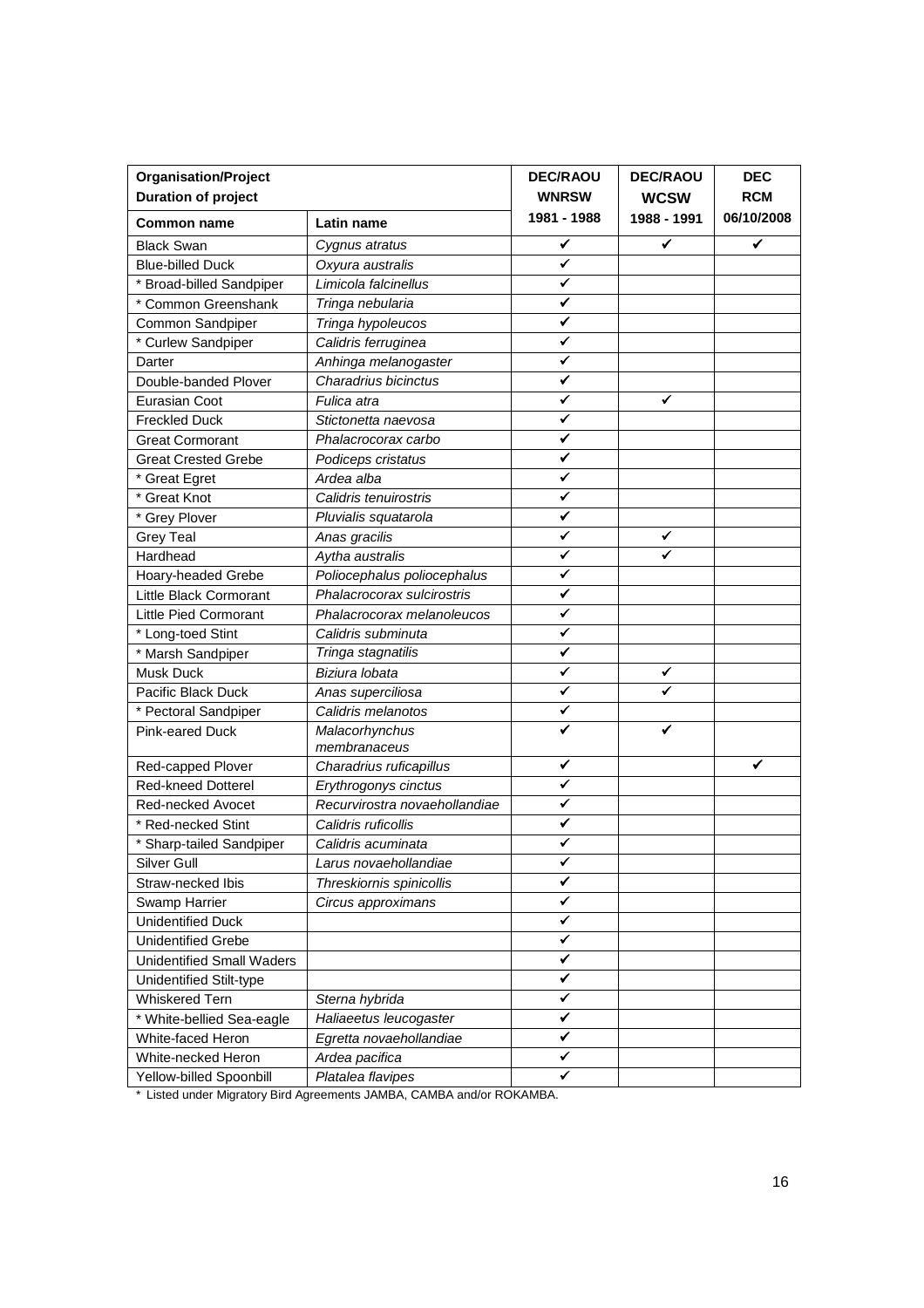## **3.9. Terrestrial Vertebrates**

No evidence of frogs or other terrestrial vertebrates was found during the IAI RCM 2008 survey. However, two frog species and three reptile species are known to occur in the area (Table 9).

**Table 9 – Western Australian Museum records for fauna collected within 5 km of Lake Guraga (WA Museum 2009).** 

| <b>Accession ID/s</b>      | <b>Common Name</b>             | Latin name             | Year |
|----------------------------|--------------------------------|------------------------|------|
| R141596                    | <b>Common Dwarf Skink</b>      | Menetia grevii         | 2000 |
| R <sub>104386</sub>        | Moaning Frog                   | Heleioporus evrei      | 1990 |
| R40097                     | <b>Guenther's Toadlet</b>      | Pseudophryne guentheri | 1971 |
| R26809                     | <b>Yellow-faced Whip Snake</b> | Demansia psammophis    | 1966 |
| R31080<br>R31081<br>R31082 | Western Spiny-tailed Gecko     | Strophurus spinigerus  | 1965 |

## **4. Interactions between Ecological Components at Lake Guraga**

An appreciation of the interactions between the elements of a wetland ecosystem is essential to understanding the condition of the system. Although components of a wetland are often monitored and managed as discrete entities, they exist as nodes in a complex ecological web. Documenting the full extent of the interactions that occur at a wetland would be impractical. However, it is essential to identify key interactions that define the system's ecological character.

Hale and Butcher (2007) justified the equivalence of Ramsar nomination criteria and primary determinants of ecological character. This justification may also be extended to nomination for the Directory of Important Wetlands in Australia, as the criteria are very similar. Accordingly, the primary determinants of ecological character at Lake Guraga are:

- The characteristics that make the site a good example of a wetland type occurring within a biogeographic region in Australia.
- The contribution the site makes to the ecological or hydrological functioning of the wetland system/complex.
- The animal taxa that utilise the site as habitat at a vulnerable stage in their life cycles, or as a refuge when adverse conditions such as drought prevail; and the characteristics of the site that allow it support these populations.
- The plant or animal taxa that have more than 1% of their national populations supported by the site.
- The site's outstanding historical and cultural significance.

Table 10 summarises the interactions between key components and processes at Lake Guraga that give rise to the site's ecological character. The table lists the components that are directly responsible for the provision of each service or benefit of the wetland and the biotic and abiotic factors that support or impact these components. Also listed, are the key threats that may affect the components or processes.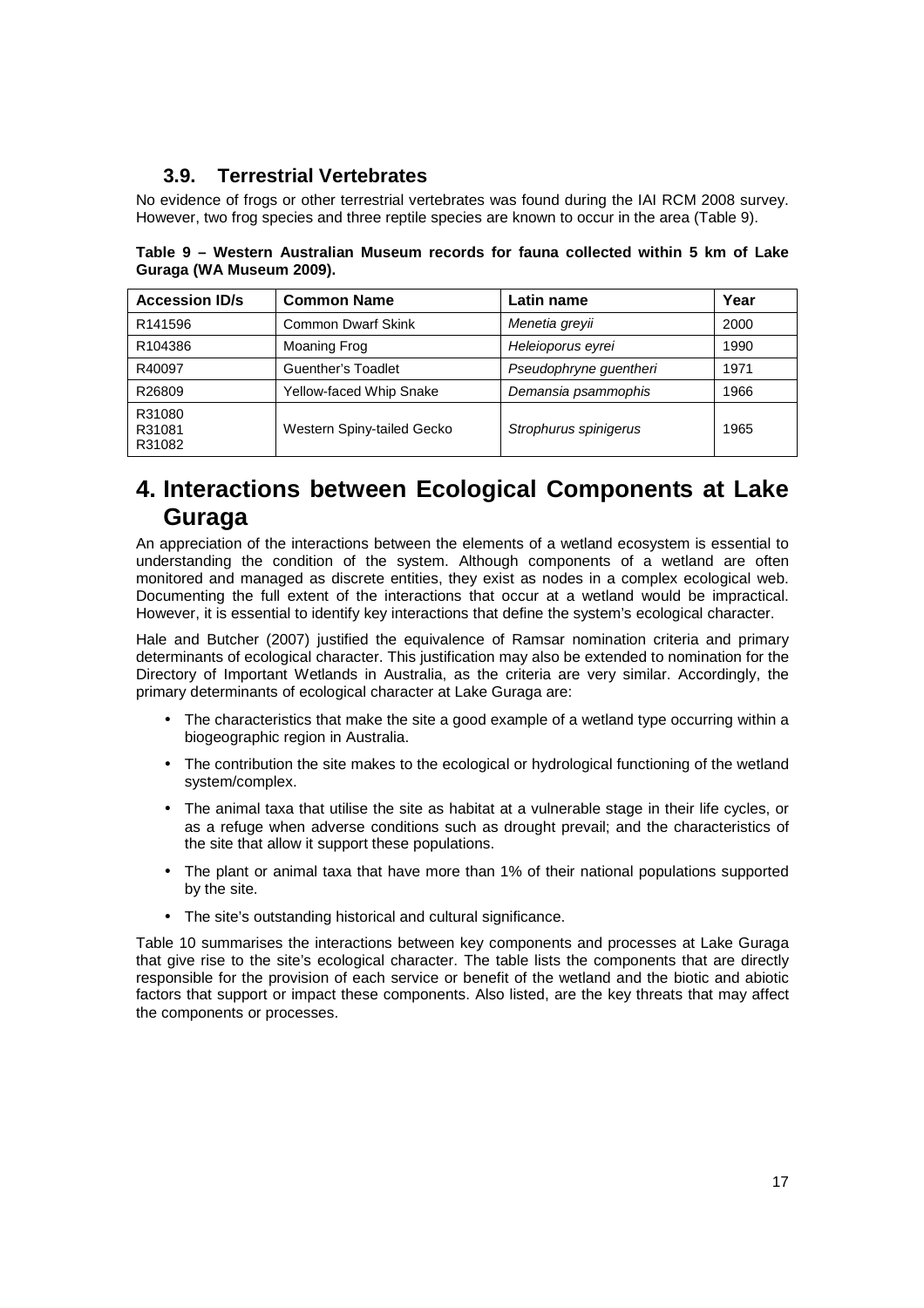**Table 10 – The relationship between the services and benefits delivered by Lake Guraga and the key components and processes that support them.** 

| <b>Benefit or Service</b>                                                                                                                                                                   | <b>Component</b>                                                                                                                                                                                                                                                             | <b>Factors Influencing Component</b>                                                                        |                                                                                     | <b>Threats and Threatening Activities</b>                                                                                                                                                                                           |  |
|---------------------------------------------------------------------------------------------------------------------------------------------------------------------------------------------|------------------------------------------------------------------------------------------------------------------------------------------------------------------------------------------------------------------------------------------------------------------------------|-------------------------------------------------------------------------------------------------------------|-------------------------------------------------------------------------------------|-------------------------------------------------------------------------------------------------------------------------------------------------------------------------------------------------------------------------------------|--|
|                                                                                                                                                                                             |                                                                                                                                                                                                                                                                              | <b>Biotic</b>                                                                                               | <b>Abiotic</b>                                                                      |                                                                                                                                                                                                                                     |  |
| Ecosystem Service Value<br>A good example of a<br>wetland type occurring<br>within a biogeographic<br>region in Australia                                                                   | Large saline/brackish<br>lake on the Swan<br>Coastal Plain bioregion.                                                                                                                                                                                                        | Vegetation<br>communities                                                                                   | Water regime<br>Water quality<br>Soils and sediments                                | Alteration to hydrology due to climate<br>change, groundwater extraction or<br>catchment perturbation<br>Salinisation<br>Weeds<br>Erosion                                                                                           |  |
| Ecosystem Service Value<br>Plays an important<br>ecological or hydrological<br>role in the natural<br>functioning of a major<br>wetland system/complex                                      | Geomorphology and<br>hydrology                                                                                                                                                                                                                                               | None                                                                                                        | Climate                                                                             | Alteration to hydrology due to climate<br>change, groundwater extraction or<br>catchment perturbation<br>Sedimentation                                                                                                              |  |
| Ecosystem Service Value<br>Provides habitat for animal<br>taxa at a vulnerable stage<br>in their life cycles, or<br>provides a refuge when<br>adverse conditions such as<br>drought prevail | <b>Australian Shelduck</b><br>(moulting and breeding<br>area)<br>Grey Teal and Red-<br>capped Plover (breeding<br>area)<br>15 species of waterbird<br>that use the lake for a<br>migration stop-over for<br>Other waterbirds that<br>utilise the site as a<br>drought refuge | Invertebrate<br>populations (food<br>source)<br>Phytoplankton<br>(food source)<br>Vegetation<br>communities | Hydrological regime<br>Water quality<br>Habitat extent and<br>distribution<br>Soils | Alteration to hydrology due to climate<br>change, groundwater extraction or<br>catchment perturbation<br>Salinisation<br>Weeds<br>Erosion<br>Predation by introduced fauna<br>Inappropriate recreation (e.g. four-wheel<br>driving) |  |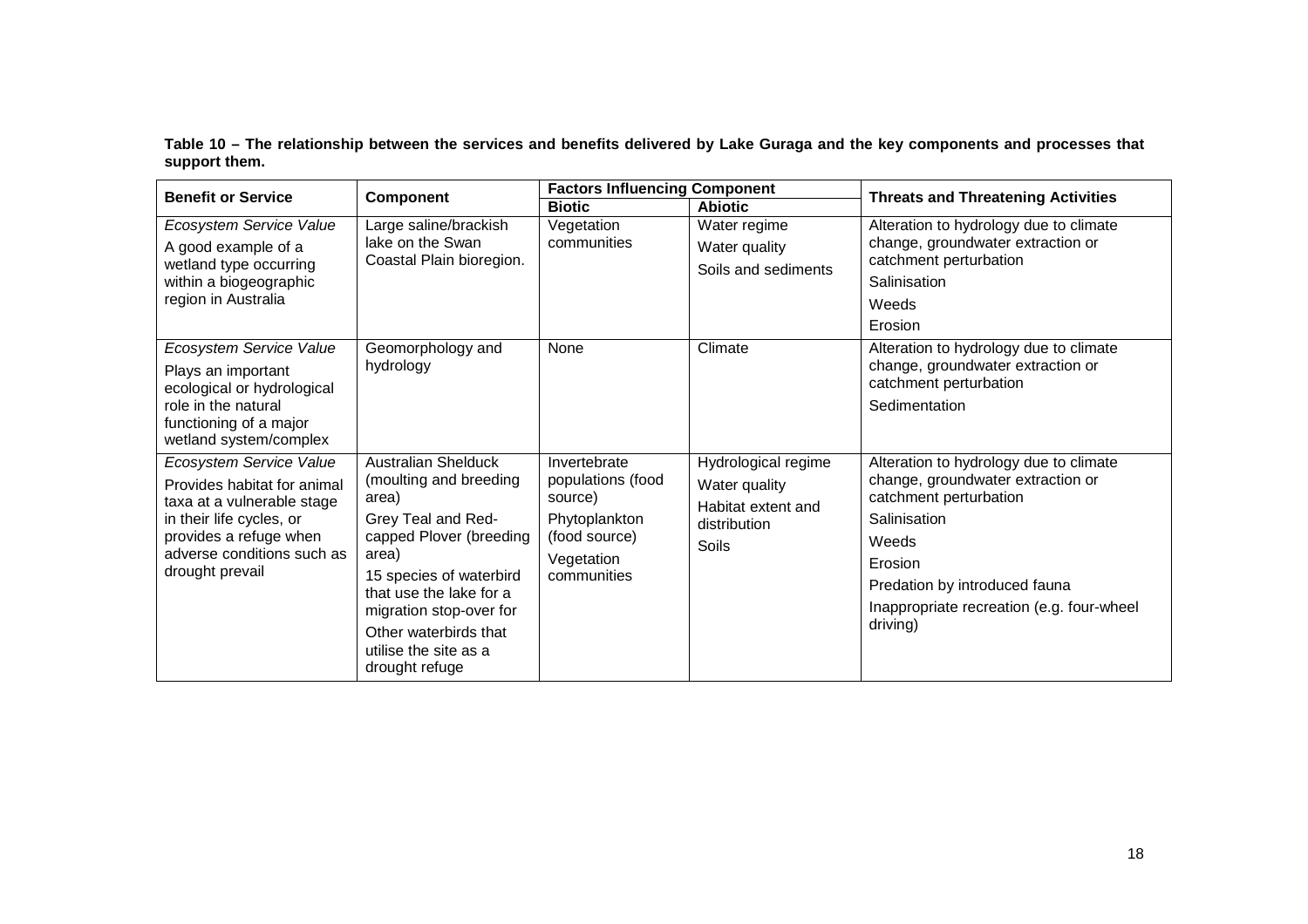| <b>Benefit or Service</b>                                                                                              | <b>Component</b>                                                                                                         | <b>Factors Influencing Component</b>                                                                        |                                                                                     | <b>Threats and Threatening Activities</b>                                                                                                                                                                                           |  |
|------------------------------------------------------------------------------------------------------------------------|--------------------------------------------------------------------------------------------------------------------------|-------------------------------------------------------------------------------------------------------------|-------------------------------------------------------------------------------------|-------------------------------------------------------------------------------------------------------------------------------------------------------------------------------------------------------------------------------------|--|
|                                                                                                                        |                                                                                                                          | <b>Biotic</b>                                                                                               | <b>Abiotic</b>                                                                      |                                                                                                                                                                                                                                     |  |
| Ecosystem Service Value<br>Supports 1% or more of<br>the national populations of<br>any native plant or animal<br>taxa | Hoary-headed Grebe<br><b>Grey Teal</b><br>Pink-eared Duck<br>Musk Duck                                                   | Invertebrate<br>populations (food<br>source)<br>Phytoplankton<br>(food source)<br>Vegetation<br>communities | Water regime<br>Water quality<br>Habitat extent and<br>distribution<br>Soils        | Alteration to hydrology due to climate<br>change, groundwater extraction or<br>catchment perturbation<br>Salinisation<br>Weeds<br>Erosion<br>Predation by introduced fauna<br>Inappropriate recreation (e.g. four-wheel<br>driving) |  |
| <b>Amenity Value</b><br>Aesthetics                                                                                     | Landscape amenity<br>Waterbird populations<br>Vegetation communities                                                     | Invertebrate<br>populations (food<br>source)<br>Phytoplankton<br>(food source)<br>Vegetation<br>communities | Hydrological regime<br>Water quality<br>Habitat extent and<br>distribution<br>Soils | Alteration to hydrology due to climate<br>change, groundwater extraction or<br>catchment perturbation<br>Salinisation<br>Weeds<br>Erosion<br>Predation by introduced fauna<br>Inappropriate recreation (e.g. four-wheel<br>driving) |  |
| Scientific/Educational<br>Value<br>Research opportunities                                                              | Waterbird populations<br>Aquatic invertebrate<br>communities<br>Vegetation communities<br>Hydrology and water<br>quality | Invertebrate<br>populations (food<br>source)<br>Phytoplankton<br>(food source)<br>Vegetation<br>communities | Hydrological regime<br>Water quality<br>Habitat extent and<br>distribution<br>Soils | Alteration to hydrology due to climate<br>change, groundwater extraction or<br>catchment perturbation<br>Salinisation<br>Weeds<br>Erosion<br>Predation by introduced fauna<br>Inappropriate recreation (e.g. four-wheel<br>driving) |  |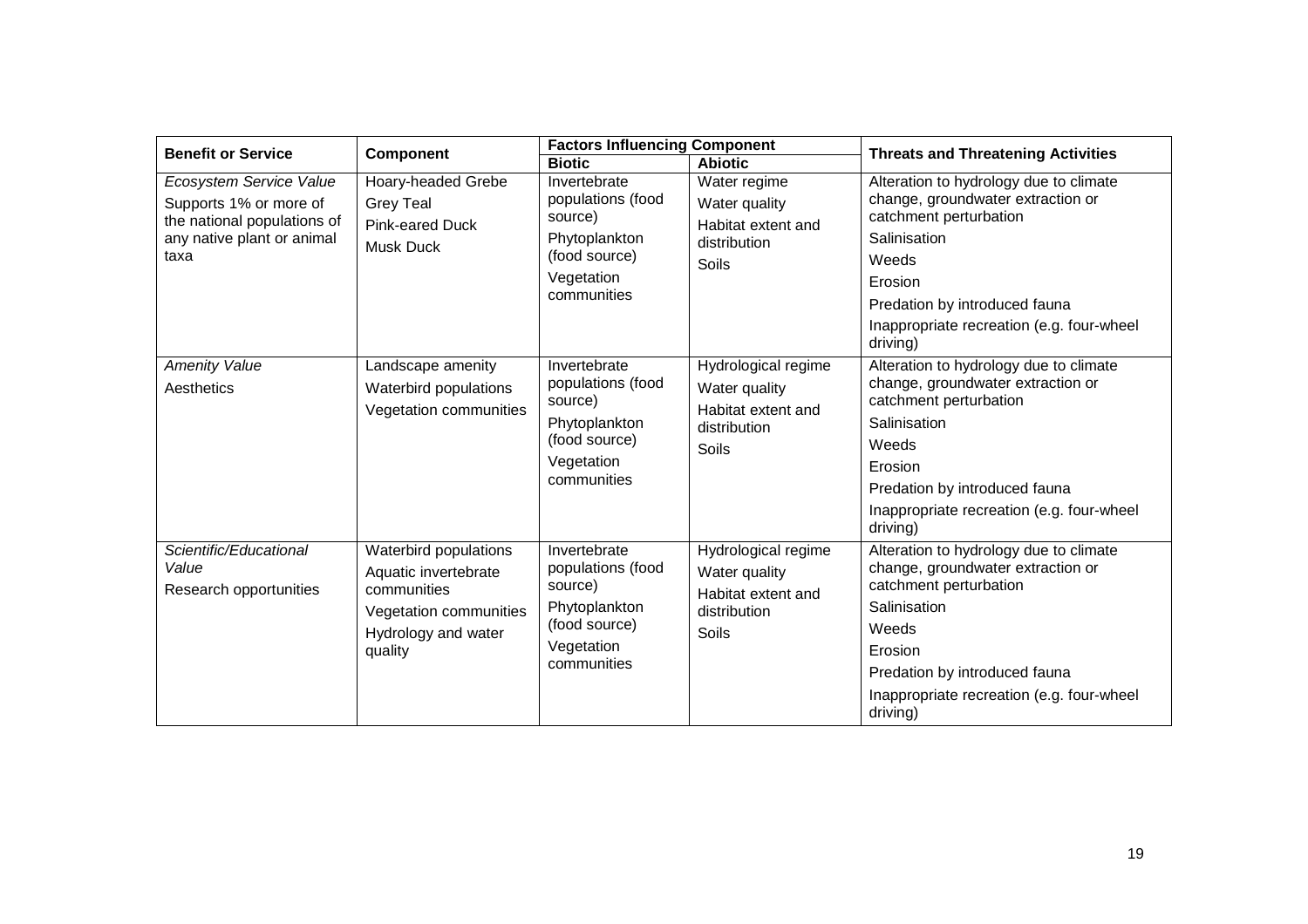| <b>Benefit or Service</b> | <b>Component</b>       | <b>Factors Influencing Component</b> |                     | <b>Threats and Threatening Activities</b>                   |  |
|---------------------------|------------------------|--------------------------------------|---------------------|-------------------------------------------------------------|--|
|                           |                        | <b>Biotic</b>                        | <b>Abiotic</b>      |                                                             |  |
| <b>Recreational Value</b> | Landscape amenity      | Invertebrate                         | Hydrological regime | Alteration to hydrology due to climate                      |  |
| Bird watching             | Waterbird populations  | populations (food                    | Water quality       | change, groundwater extraction or                           |  |
| Picnicking                | Vegetation communities | source)                              | Habitat extent and  | catchment perturbation                                      |  |
| Boating                   | Significant flora      | Phytoplankton<br>(food source)       | distribution        | Salinisation                                                |  |
| Bush walking              | Significant fauna      | Vegetation                           | Soils               | Weeds                                                       |  |
| Photography               |                        | communities                          |                     | Erosion                                                     |  |
| Wildflower tourism        |                        |                                      |                     | Predation by introduced fauna                               |  |
|                           |                        |                                      |                     | Inappropriate recreation (e.g. four-wheel<br>driving)       |  |
| Spiritual Value           | Landscape amenity      | Invertebrate                         | Hydrological regime | Alteration to hydrology due to climate                      |  |
| The wetland is of         | Waterbird populations  | populations (food<br>source)         | Water quality       | change, groundwater extraction or<br>catchment perturbation |  |
| outstanding historical or | Vegetation communities |                                      | Habitat extent and  | Salinisation                                                |  |
| cultural significance     | Significant flora      | Phytoplankton<br>(food source)       | distribution        |                                                             |  |
|                           | Significant fauna      | Vegetation                           | Soils               | Weeds                                                       |  |
|                           |                        | communities                          |                     | Erosion                                                     |  |
|                           |                        |                                      |                     | Predation by introduced fauna                               |  |
|                           |                        |                                      |                     | Inappropriate recreation (e.g. four-wheel<br>driving)       |  |
| <b>Opportunity Value</b>  | Endemic flora          | Pollinators                          | Habitat extent and  | Alteration to hydrology due to climate                      |  |
| Potential future use of   | Endemic fauna          | Food sources                         | distribution        | change, groundwater extraction or                           |  |
| unique flora and fauna    |                        |                                      | Hydrological regime | catchment perturbation                                      |  |
|                           |                        |                                      | Fire regime         | Salinisation                                                |  |
|                           |                        |                                      | Water quality       | Inappropriate fire regimes                                  |  |
|                           |                        |                                      | Soils               | Weeds                                                       |  |
|                           |                        |                                      |                     | Grazing by livestock or pest animals                        |  |
|                           |                        |                                      |                     | Predation by introduced fauna                               |  |
|                           |                        |                                      |                     | Inappropriate recreation (e.g. four-wheel<br>driving)       |  |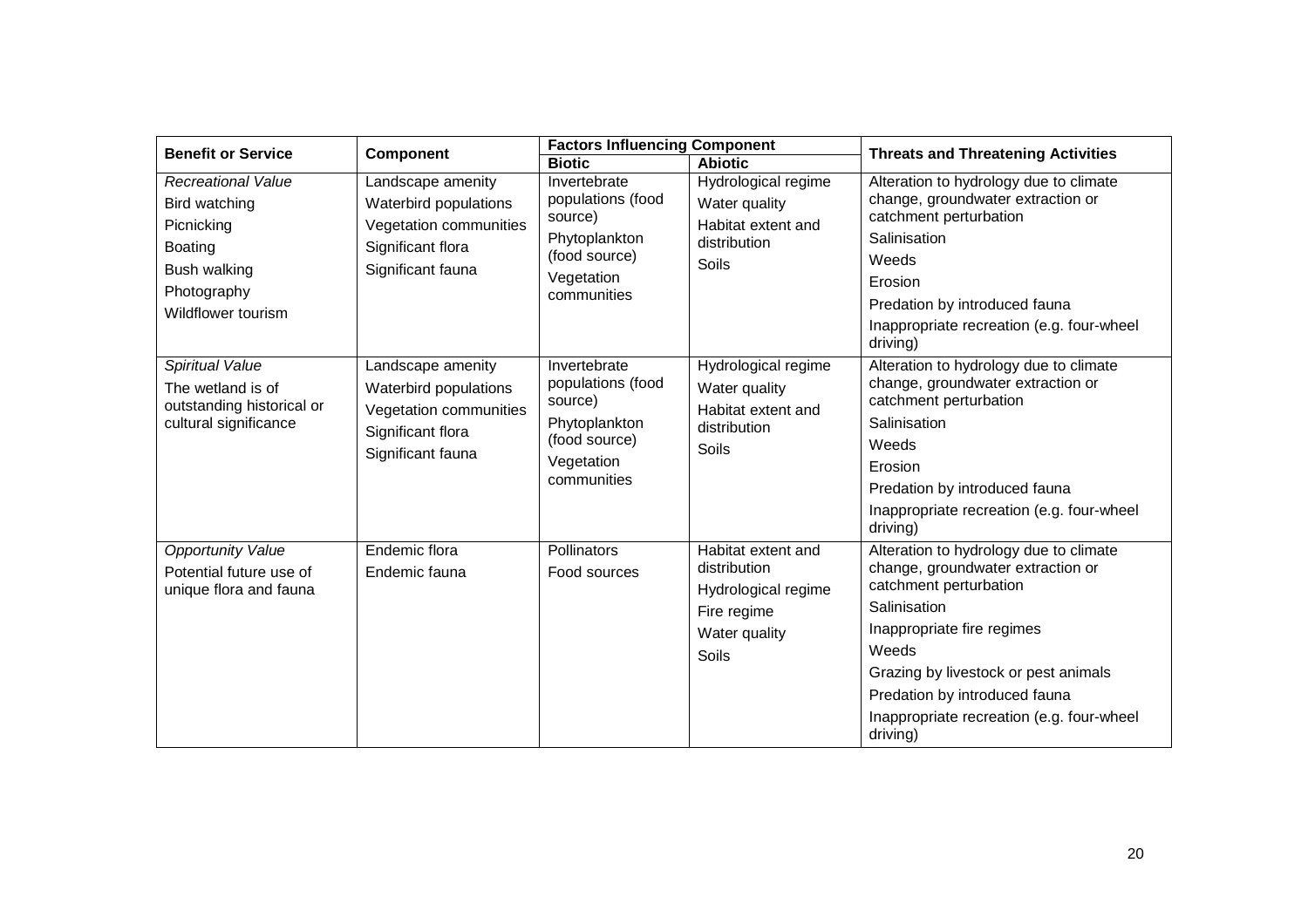## **5. Threats to the Ecology of Lake Guraga**

The ambition for management at Lake Guraga is to maintain those elements of the ecology that resulted in its nomination as a DIWA site. The critical components of the ecology are the geomorphologic, hydrologic and water quality factors that make the lake a good example of a saline lake on the Swan Coastal Plain, suitable stopover for migratory birds and refuge site for domestic waterbirds. These factors are the primary determinants of the lake's ecological character. They are influenced by, and exert an influence on, the vegetation communities that surround the water body, the aquatic invertebrate and benthic vegetation communities that inhabit it, and the threatening processes that face all of these. Also of importance are the elements of the system that contribute to its cultural and scientific value.

Threats to Lake Guraga must be considered in relation to their likelihood of causing failure of the above management goal for the lake. An assessment is made of the probability that goal failure will result due to the impacts of each threatening process identified at the site, or potentially acting there. The results of this assessment are presented in Table 11. In summary, failure to achieve the management goal for Lake Guraga is most likely to result due to salinisation of surface and groundwater, eutrophication and pollution, and weeds. Recreation, mining and climate change are also significant threats.

#### **Altered Hydrology**

Changes to the hydrology of Lake Guraga have been identified as a major threat to the site (Jaensch 1992; NAIMS 2000; Comer et al. 2002; Mitchell et al. 2002; NACC 2005). Surface water inflows to Lake Guraga have been decreased significantly by flood control works on Caren Caren Brook and the diversion of water for irrigation. As a result, the proportion of inflow from groundwater has increased (Australian Government 1995). The associated lowered levels of water in Lake Guraga could potentially affect the riparian vegetation (Mitchell et al. 2002).

Salinisation of surface and groundwater has been commonly identified as a threat affecting Lake Guraga (NAIMS 2000; Comer et al. 2002; Mitchell et al. 2002). Salinisation occurs when the water table rises in response to increased water infiltration and reduced evapotranspiration following the clearing of native vegetation. Rising groundwater dissolves salt that was previously stored in the soil above the water table and transports it to the soil surface. The combination of soil waterlogging and high concentrations of salt cause a number of impacts, including the death of vegetation and disruption of soil structure (Mulcahy 1978; Ruprecht and Schofield 1991; George et al. 1995; Halse et al. 2003).

#### **Nutrient Enrichment and Water Pollution**

Lake Guraga has been identified as vulnerable to nutrient enrichment and pollution (Jaensch 1992; NAIMS 2000; Comer et al. 2002; Mitchell et al. 2002). Elevated nutrients can cause algal blooms in wetlands, which impact on flora and fauna. The IAI RCM survey found very high nutrient levels in Lake Guraga. A turf farm that operates to the east of Lake Guraga could be contributing to this via run-off containing fertilisers. If this is occurring, runoff may also be transporting herbicides into the lake.

#### **Recreational usage of the area**

A number of four wheel drive tracks were observed on the northern, western and southern sides of Lake Guraga (Australian Government 1995). Four wheel driving kills vegetation and degrades soil structure (Figure 7). This increases the likelihood of soil erosion provides opportunities for colonisation by weed species.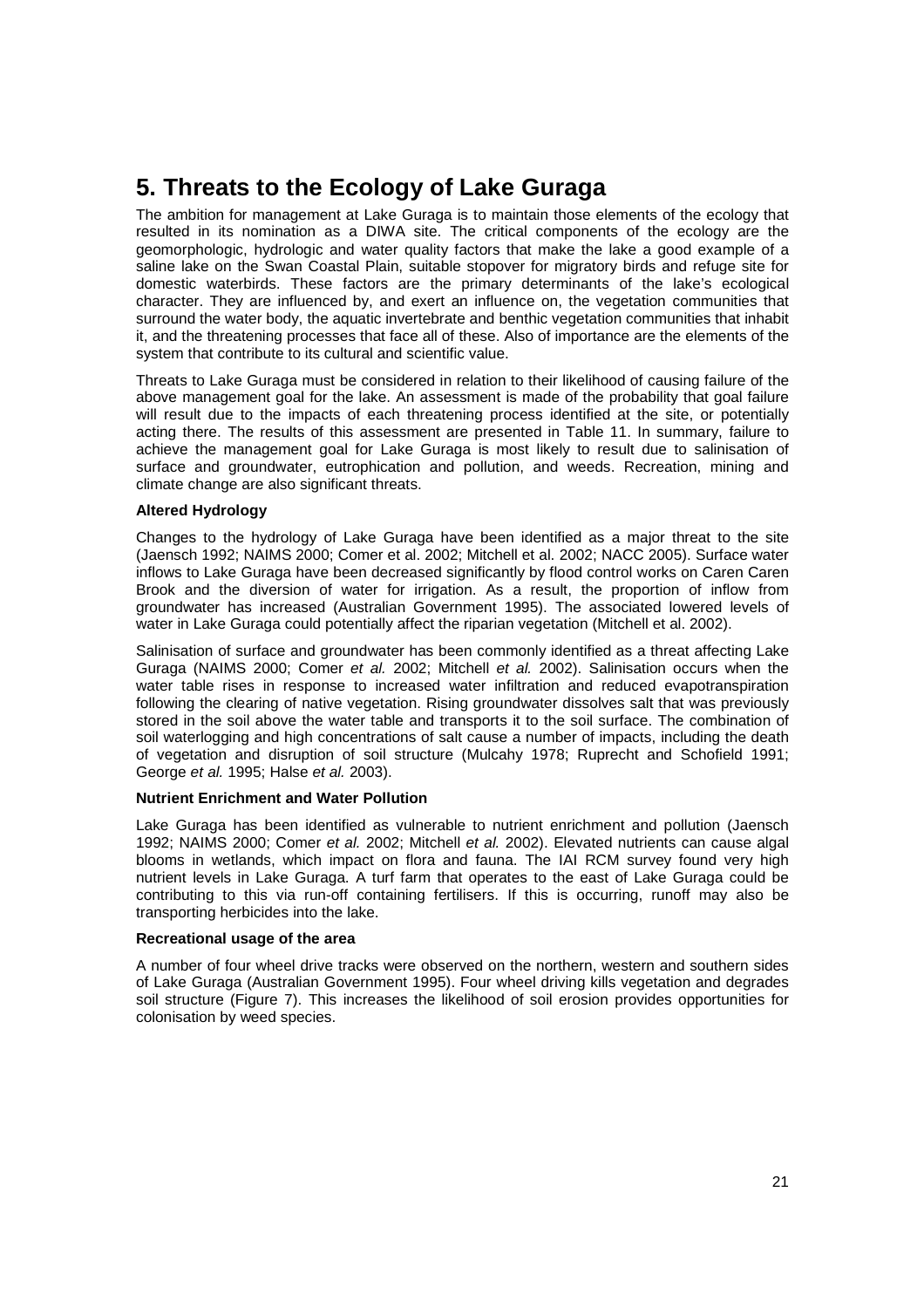

#### **Figure 7 – Evidence of four wheel drive tracks affecting the riparian vegetation of Lake Guraga.**

There have been proposals to use Lake Guraga for recreational activities, particularly boating (Jaensch 1992; NAIMS 2000). Use of the lake for recreational boating could be a threat to the wetland, specifically due to bird disturbance, introduction of pollutants and increased access to the site.

#### **Impacts from mining**

Two mineral sands mining operations are occurring in the vicinity of Lake Guraga. Iluka's Cataby Mineral Sands Project is located approximately 20 km to the north-northwest of the lake and Tiwest Joint Venture's Cooljaroo Mine is immediately north of this.

Lake Guraga has been identified as a groundwater dependent ecosystem, at risk from altered groundwater levels due to mining activity (Froend and Loomes 2004). Modelling was undertaken to gauge the potential cumulative impacts of the Cooljarloo and Cataby operations on groundwater dependent ecosystems. No effect on the groundwater levels at Lake Guraga was predicted. Wetland vegetation was deemed not at risk of impact from changes to groundwater. The accuracy of this modelling should be monitored throughout the life of the minesites.

#### **Impacts of weeds, fire and herbivory on vegetation**

In 1995, the vegetation of Lake Guraga was described as being in 'very good condition' with few human impacts evident other than a number of four wheel drive tracks (Australian Government 1995). However, by 2008, the condition of the vegetation was considered 'impacted' (Table 12 in Appendix 1) due to the presence of considerable populations of weed species. The IAI RCM survey recorded severe weed infestations both in the riparian zone and further from the lake's edge (Figure 8).

Several mounds of soil, presumably spoil from track construction, were dumped at the northern end of the lake. The dumped soil appeared to be a vector for weed propagules, as the area surrounding the mounds were heavily weed infested. More appropriate methods of disposing of spoil need to be implemented and these disturbed areas should be treated to remove weeds.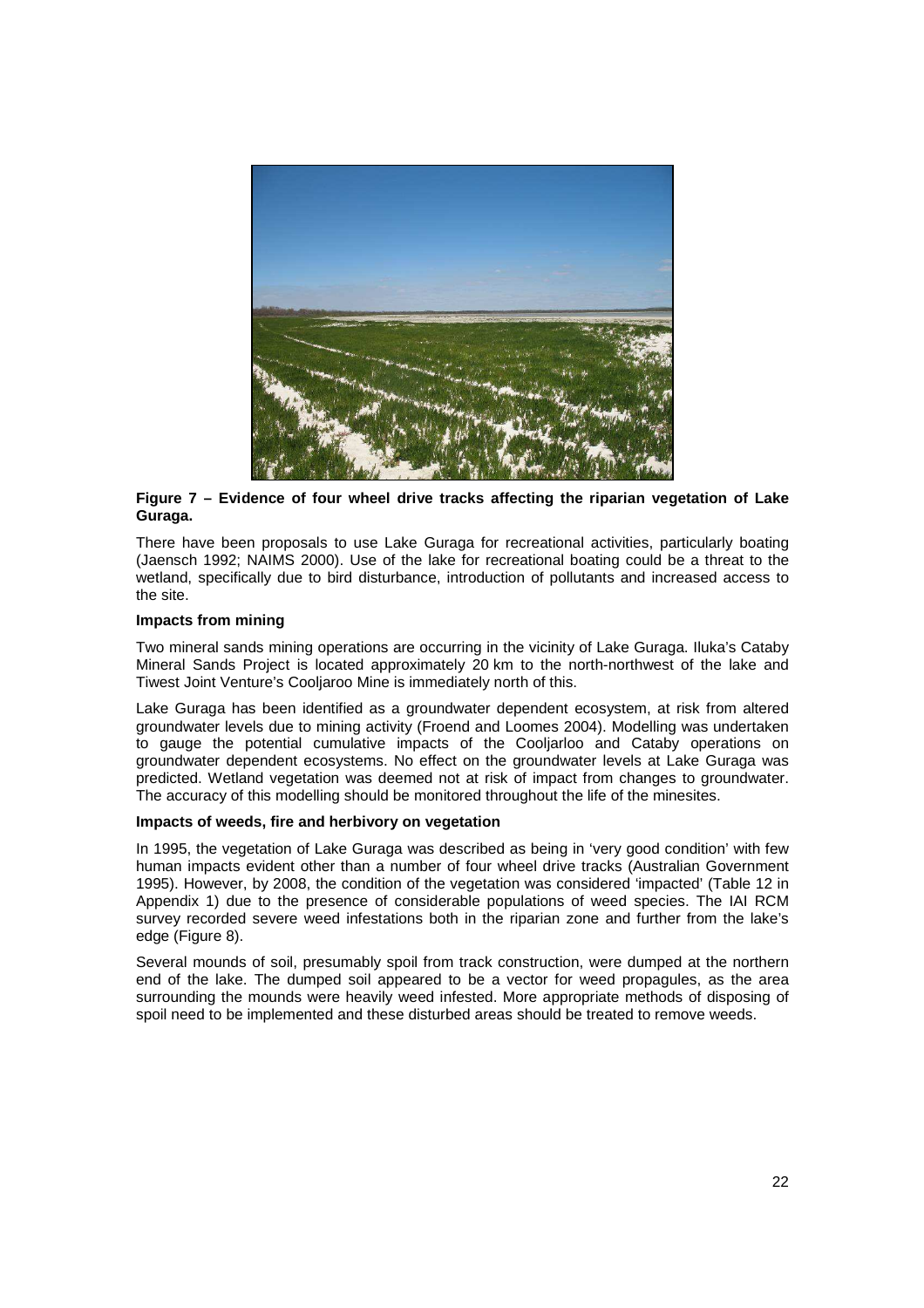

**Figure 8 – Weeds present on disturbed soils to the north of Lake Guraga.** 

At the time of the IAI RCM survey, the impacts of fire were evident at Lake Guraga. Much of the bushland around the southern and eastern sides of the lake had been burnt in December 2007. This appears to have facilitated the establishment of weeds in the burnt area.

Grazing also appeared to be impacting the vegetation of Lake Guraga. The presence of a large number of kangaroos was recorded, as was cow faeces.

#### **Climate change**

Climate change may be expected to affect Lake Guraga. Climate change modelling conducted by the CSIRO predicts that rainfall received by the southwest of WA will decline by as much as 20% by 2030 and 60% by 2070, relative to 1990 figures (EPA 2007). The impacts of this on the ecology and geomorphology of Lake Guraga are difficult to predict and should be monitored. It is likely that climate change may lead to alteration in wetland extent, water quality and vegetation.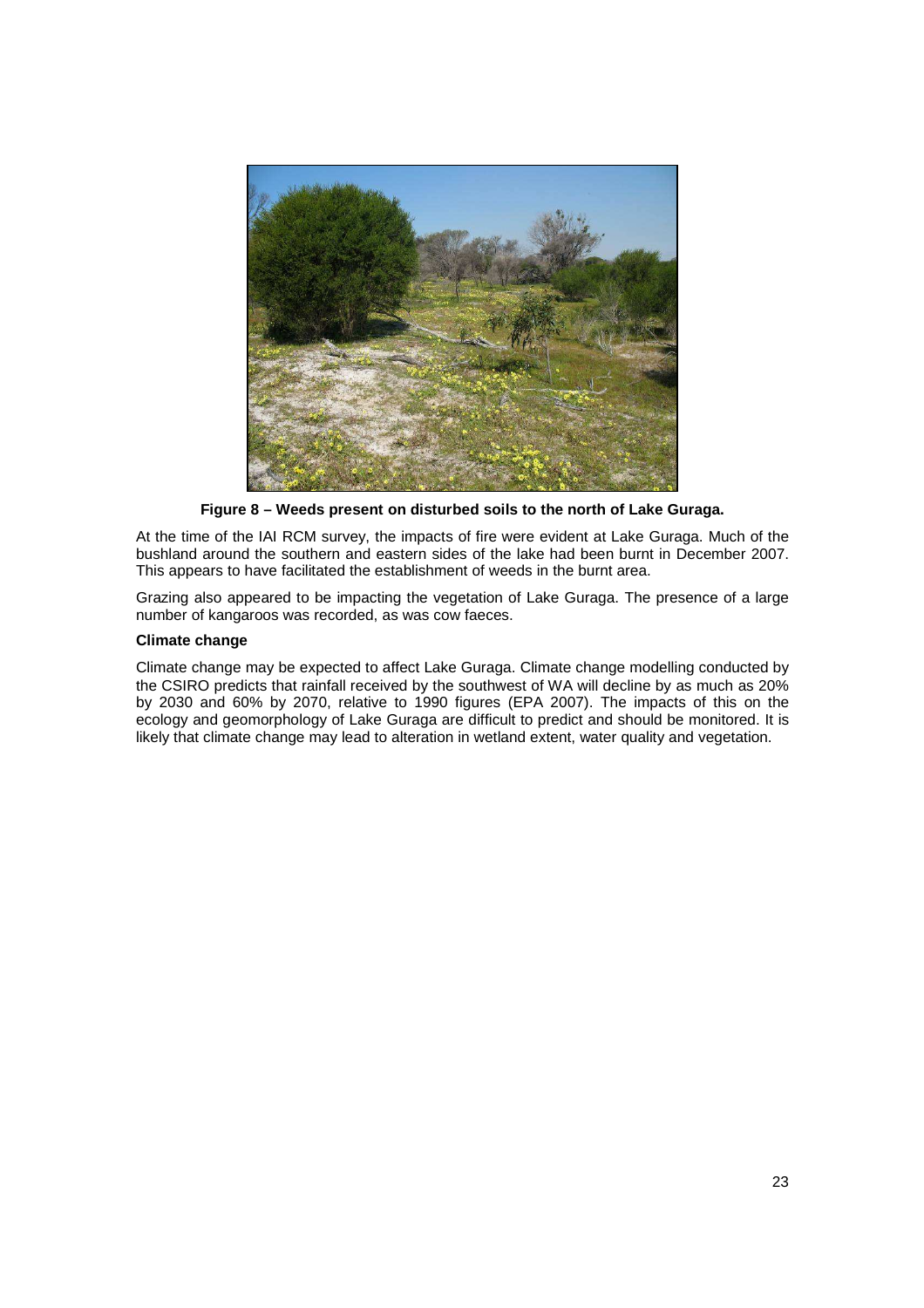#### **Table 11 – Threat assessment for Lake Guraga.**

An estimate is provided of the perceived likelihood of goal failure resulting from the impacts of each identified threat category.

Goal: to maintain the geomorphology and hydrology of Lake Guraga, thus ensuring it remains a suitable drought refuge and migratory stopover for waterbirds and retains its cultural and scientific values.

| <b>Threat category</b>                                   | <b>Management issue</b>                                        | Probability that threat will<br>cause goal failure with: |                            | Assumptions underlying initial probability assessment and                                                                                                                                                                                                              |
|----------------------------------------------------------|----------------------------------------------------------------|----------------------------------------------------------|----------------------------|------------------------------------------------------------------------------------------------------------------------------------------------------------------------------------------------------------------------------------------------------------------------|
|                                                          |                                                                | <b>Existing</b><br>management                            | <b>Extra</b><br>management | explanatory notes                                                                                                                                                                                                                                                      |
| Altered<br>biogeochemical<br>processes                   | Hydrological<br>processes,<br>particularly salinity            | 0.3                                                      | 0.25                       | Lake Guraga is a secondarily salinised wetland and its ecology has<br>already changed accordingly. Further salinisation could affect the<br>riparian vegetation and make the wetland less suitable for<br>waterbirds.                                                  |
|                                                          | Carbon cycle and<br>climate change                             | 0.05                                                     | 0.05                       | A significant decline in rainfall is predicted for the southwest region<br>of WA (EPA 2007). This may lead to alteration in wetland extent,<br>water quality and vegetation. Climate change may have positive<br>effects if it reverses the trend in water table rise. |
| Impacts of<br>introduced plants<br>and animals           | Environmental<br>weeds                                         | 0.3                                                      | 0.15                       | Weeds are one of the primary threats to the ecology of Lake Guraga<br>with severe infestations evident. Alteration to natural fire regimes<br>may facilitate the establishment of weed species in the area.                                                            |
|                                                          | Herbivory, wallowing<br>and trampling by<br>introduced species | 0.1                                                      | 0.0                        | Evidence of cattle. Cattle wallowing around the lake margins kill<br>vegetation and make soil susceptible to erosion. Over-grazing has<br>similar impacts. Fencing to exclude cattle is required.                                                                      |
| Impacts of problem<br>native species                     | Overgrazing by<br>native species.                              | 0.05                                                     | 0.0                        | No impacts evident. Potential threat, as large numbers of kangaroos<br>are present.                                                                                                                                                                                    |
| Impacts of disease                                       | Plant pathogens                                                | 0.0                                                      | 0.0                        | No impacts evident.                                                                                                                                                                                                                                                    |
| Detrimental regimes<br>of physical<br>disturbance events | Fire regimes                                                   | 0.2                                                      | 0.1                        | Evidence of recent fire was observed.<br>Fire<br>facilitates<br>the<br>establishment of exotic grasses and other weeds. Fire also create<br>the potential for erosion of soils with the next rainfall event. Fire<br>management may be necessary.                      |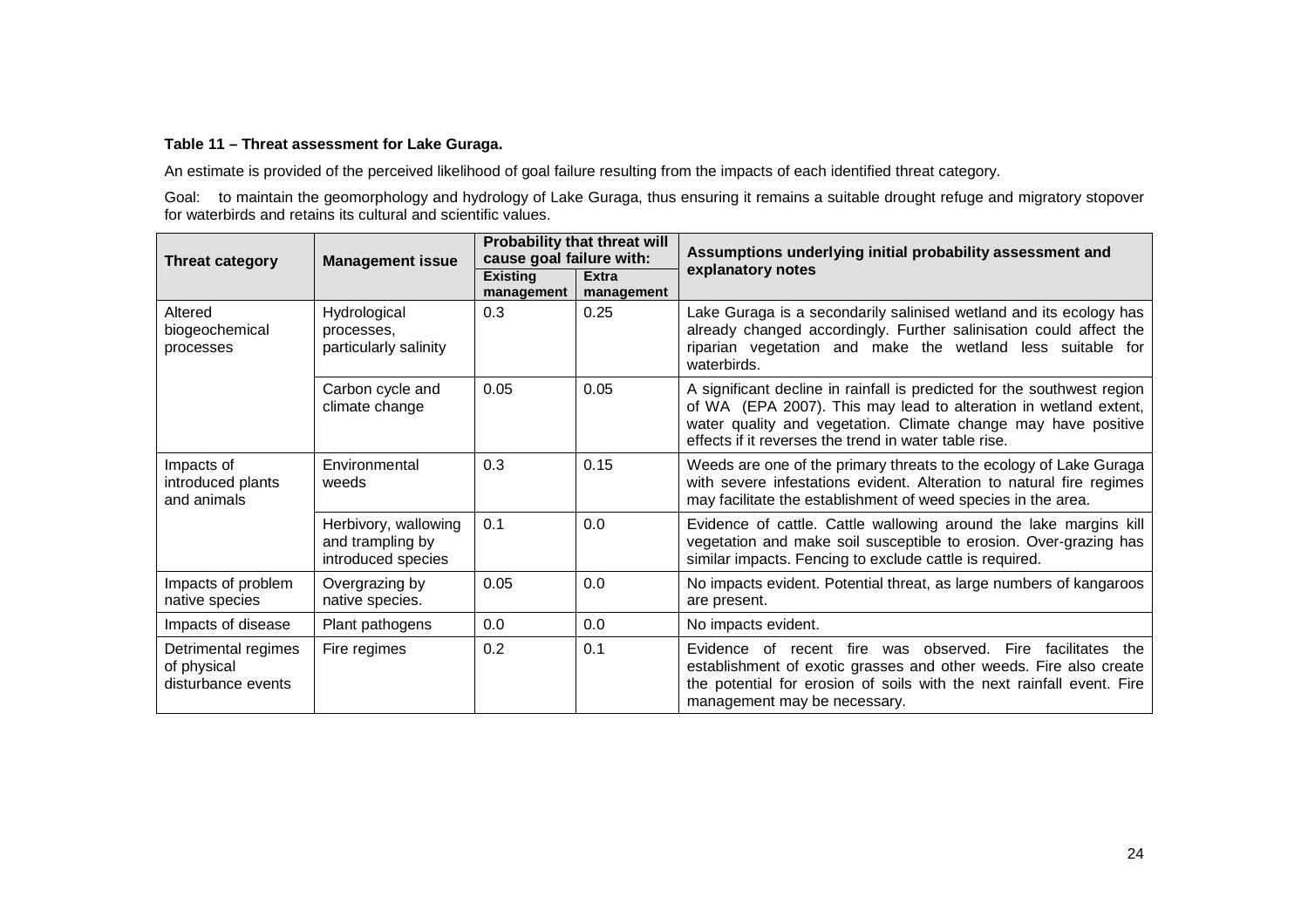| <b>Threat category</b>            | <b>Management issue</b>                                         | Probability that threat will<br>cause goal failure with: |                            | Assumptions underlying initial probability assessment and                                                                                                                                                                                                                                      |  |
|-----------------------------------|-----------------------------------------------------------------|----------------------------------------------------------|----------------------------|------------------------------------------------------------------------------------------------------------------------------------------------------------------------------------------------------------------------------------------------------------------------------------------------|--|
|                                   |                                                                 | <b>Existing</b><br>management                            | <b>Extra</b><br>management | explanatory notes                                                                                                                                                                                                                                                                              |  |
|                                   | Drought                                                         | 0.05                                                     | 0.05                       | The hydrology of Lake Guraga is dependent on a combination of<br>inflow from an ephemeral creek and rainfall. Increased periods of<br>drought associated with climate change could potentially change the<br>near-permanent nature of the lake.                                                |  |
|                                   | Flood                                                           | 0                                                        | 0                          | Flooding is unlikely in the area.                                                                                                                                                                                                                                                              |  |
| Impacts of pollution              | Herbicide, pesticide<br>or fertiliser use and<br>direct impacts | 0.3                                                      | 0.1                        | Lake Guraga is highly nutrient enriched and pollution has been<br>identified as a threatening process occurring at the wetland.<br>Eutrophication may be attributed to agricultural run-off.                                                                                                   |  |
| Impacts of<br>competing land uses | Recreation<br>management                                        | 0.1                                                      | 0.0                        | Four wheel drive tracks evident. Uncontrolled, four wheel driving at<br>Lake Guraga could cause further loss of riparian vegetation and soil<br>erosion, and may facilitate weed invasion.                                                                                                     |  |
|                                   | Nutrient enrichment<br>of water body.                           | 0.4                                                      | 0.1                        | Lake Guraga has extremely high nutrient levels suggesting<br>eutrophication is a dominant threat to its ecology. This is possibly a<br>result of agricultural run-off. It is also likely that cattle accessing the<br>lake will result in nutrient enrichment of the water body.               |  |
|                                   | Urban and industrial<br>development                             | 0.2                                                      | 0.0                        | Continuing land clearing and impacts on small fragmented remnants<br>which predominate in the central and southern zone of the Swan<br>Coastal Plain IBRA subregion have been identified as processes<br>threatening the ecology of Lake Guraga (Mitchell et al. 2002).                        |  |
|                                   | Consumptive uses                                                | 0.0                                                      | 0.0                        | There was no evidence of consumptive use of Lake Guraga.                                                                                                                                                                                                                                       |  |
|                                   | Illegal activities                                              | 0.1                                                      | 0.0                        | Soil appears to have been illegally dumped at the site, assisting the<br>spread of weed species.                                                                                                                                                                                               |  |
|                                   | Mines and quarries                                              | 0.01                                                     | 0.0                        | Mineral sands mining operations occur 20 km north of Lake Guraga.<br>Mining may cause groundwater drawdown potentially impacting the<br>vegetation in the east of the reserve within which Lake Guraga is<br>contained. Mining is not expected to affect the actual lake or its<br>vegetation. |  |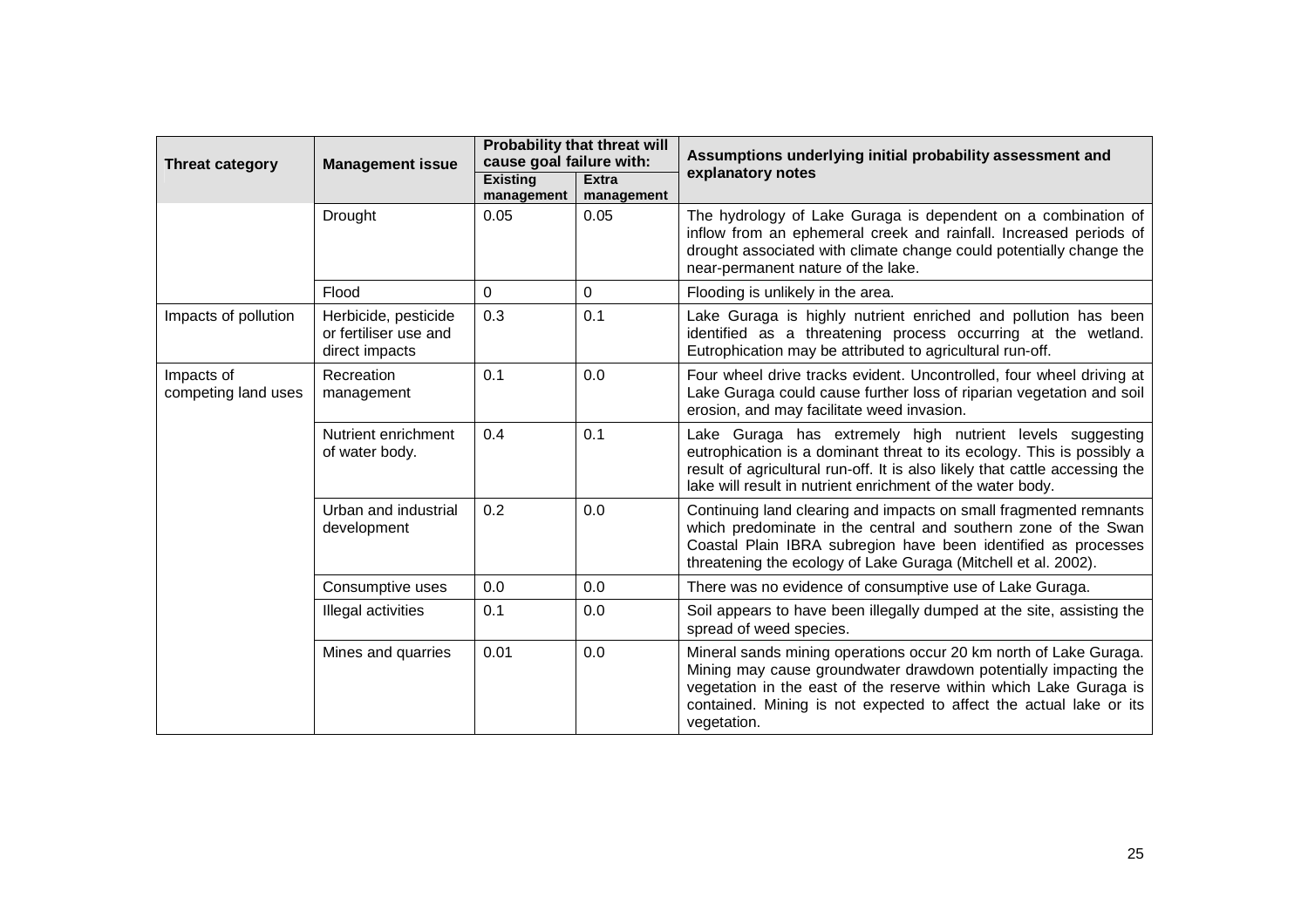| <b>Threat category</b>                                                    | <b>Management issue</b>      | Probability that threat will<br>cause goal failure with: |                            | Assumptions underlying initial probability assessment and                                                                                                                                                                                                                                                                                              |  |
|---------------------------------------------------------------------------|------------------------------|----------------------------------------------------------|----------------------------|--------------------------------------------------------------------------------------------------------------------------------------------------------------------------------------------------------------------------------------------------------------------------------------------------------------------------------------------------------|--|
|                                                                           |                              | <b>Existing</b><br>management                            | <b>Extra</b><br>management | explanatory notes                                                                                                                                                                                                                                                                                                                                      |  |
| Insufficient<br>ecological resources<br>to maintain viable<br>populations | Habitat, genetic<br>exchange | 0.01                                                     | 0.01                       | Lake Guraga is well-connected to areas of native vegetation, some<br>of which is contained within nature reserves. Populations are likely<br>to be self-supporting in this setting. Off-site impacts on migratory<br>birds could potentially reduce their population size to unsustainable<br>levels, but this could not be addressed at a site level. |  |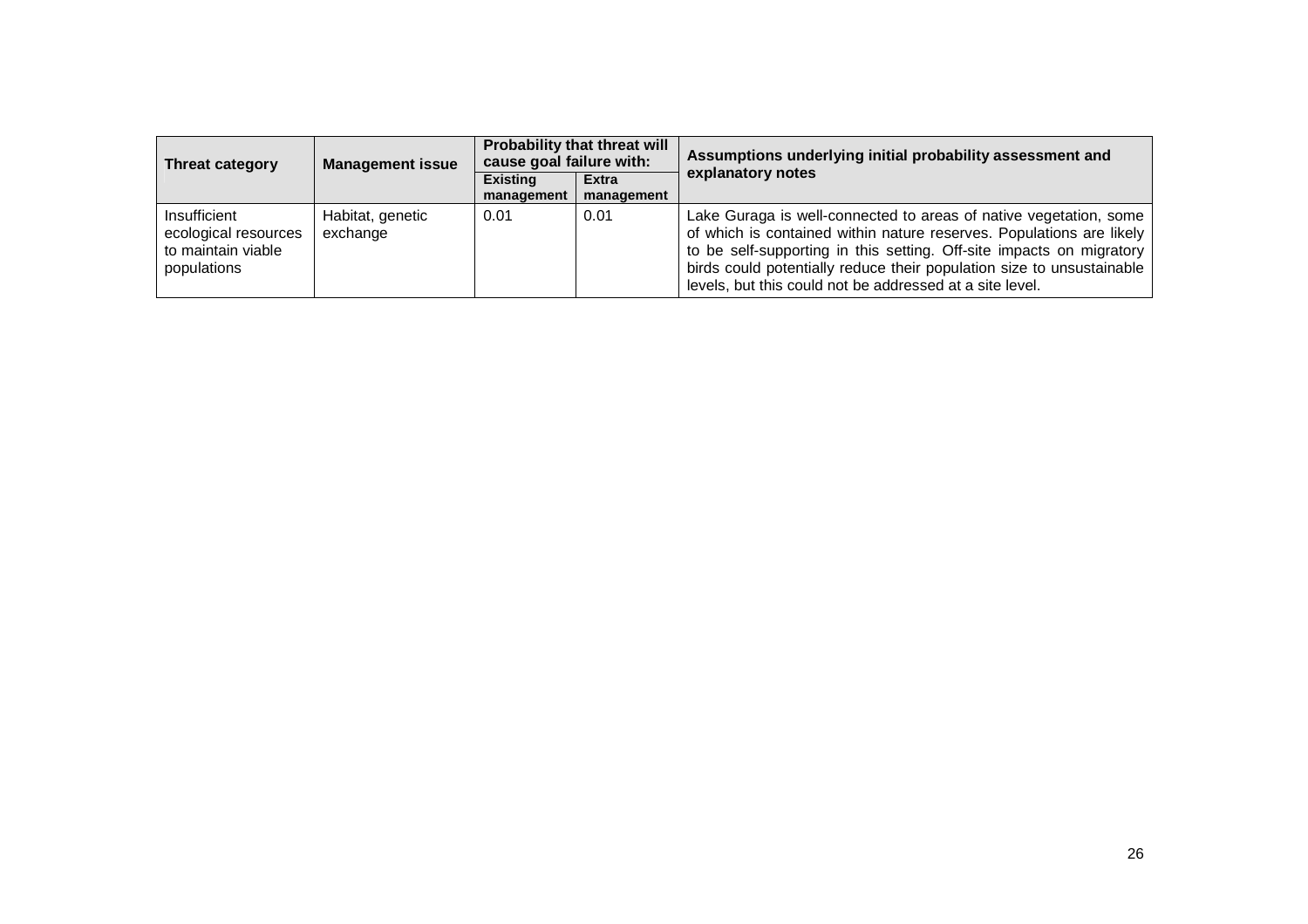## **6. Knowledge Gaps and Recommendations**

Lake Guraga is situated on the Bassendean Dune System, the vegetation of which has been identified as poorly represented in conservation reserves in the region (Beard 1981; CALM/Dept. Ag. 1996; Creagh 2003), particularly in regards to wetland vegetation (Creagh 2003). The relatively small amount of land currently set aside for conservation, coupled with the high degree of floristic variation and complexity of vegetation types, means that many vegetation types are likely to be under-represented in reserves. Despite being a DIWA listed wetland, Lake Guraga is not within a conservation reserve. Although the condition of the vegetation surrounding Lake Guraga has been impacted by weeds, it is still amenable to recovery to a natural state with management intervention. Consideration should be given to inclusion of Lake Guraga in the conservation reserve system.

Recreational activities, such as four wheel driving, and illegal activities, such as soil dumping, should be closely controlled to prevent further deterioration of the riparian vegetation surrounding Lake Guraga.

Weed management may have to be employed to mitigate the impacts of the current weed infestation.

The riparian vegetation of Lake Guraga may also need to be fenced to exclude livestock and pest native species with the aim of reducing grazing pressures. This may also serve to reduce nutrient enrichment of the waterbody.

Some investigation of the source of nutrients entering the lake is also required. A management strategy could then be developed to reduce the nutrient runoff from neighbouring properties.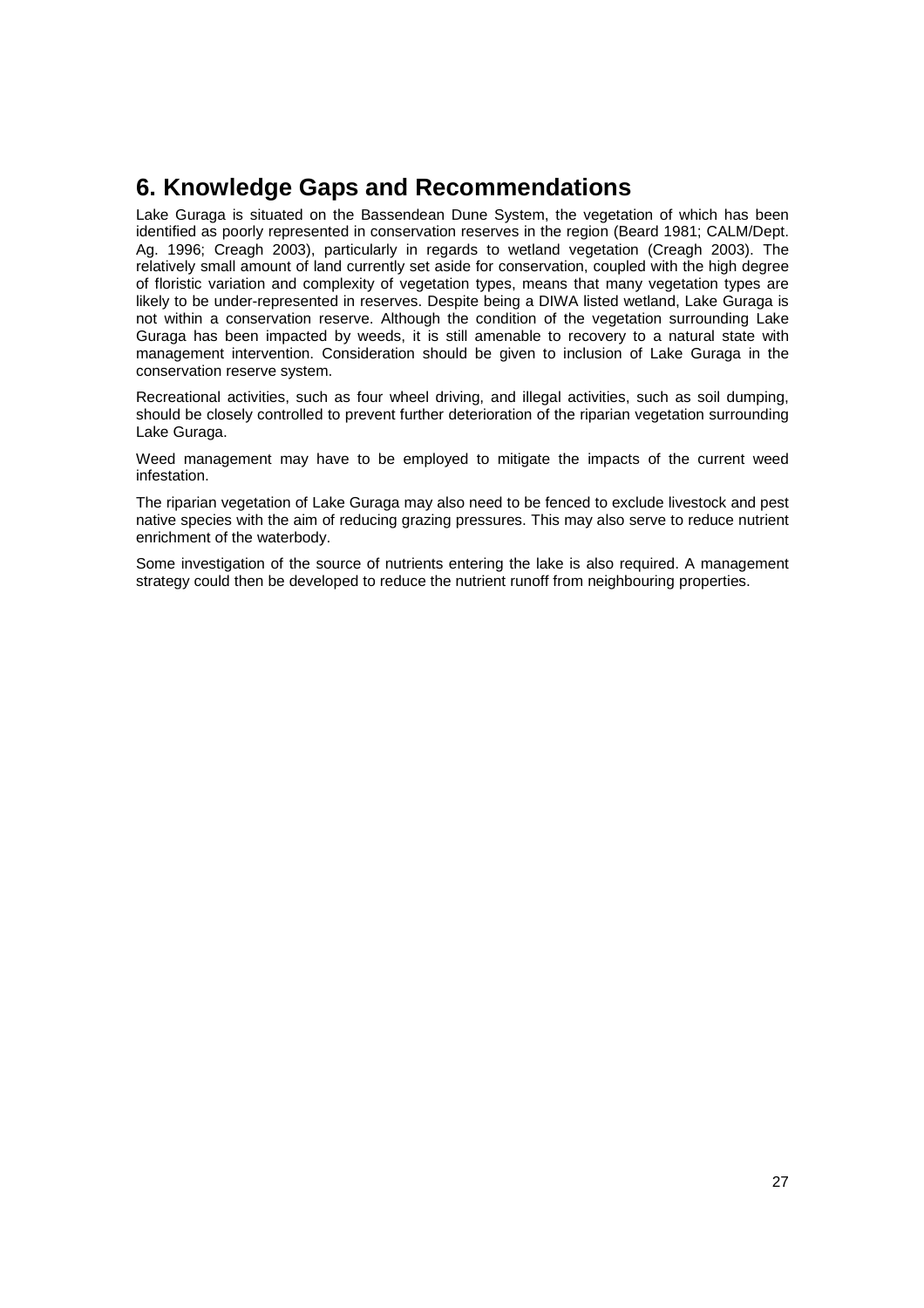## **References**

- ANZECC/ARMCANZ. (2000) Australian and New Zealand Guidelines for Fresh and Marine Water Quality. Australian and New Zealand Environment and Conservation Council and Agriculture and Resource Management Council of Australia and New Zealand. October 2000.
- Australian Government. (1995) Lake Guraga, Cataby, WA, Australia. In Australian Heritage Database. Department of Environment, Heritage and the Arts. Accessed on 23 February 2009.
- Beard, J. S. (1981) Vegetation Survey of Western Australia. 1:1,000,000 Series. Explanatory Notes to Sheet 7. Vegmap Publications, Perth, Australia.
- Bureau of Meteorology. (2009) Climate Statistics for Australian Locations. Bureau of Meteorology. <http://www.bom.gov.au/climate/averages/> Accessed on 5 January 2009.
- Cadman, S. J., Pain, L., and Vuckovic, V. (1994) Perth Basin, Western Australia. Australian Petroleum Accumulations Report No. 10. Department of Primary Industries and Energy, Canberra, Australia.
- CALM/Dept. Ag. (1996) Conservation Status of Vegetation Types throughout Western Australia. Australian Nature Conservancy Agency National Reserves System Co-operative Program, Project No. N703. Department of Conservation and Land Management and Department of Agriculture, Perth, Australia.
- Comer, S., Gilfillan, S., Grant, M., Barrett, S., and Anderson, L. (2002) Esperance 1 (ESP1 Fitzgerald subregion). In A Biodiversity Audit of Western Australia's 53 Biogeographic Subregions in 2002. (McKenzie, N. L., May, J. E., and McKenna, S., eds). Department of Environment and Conservation, Perth, Australia.
- Creagh, S. (2003) Minyulo Brook and Cataby Brook. Background Study for: Baseline Aquatic Ecosystem Survey of Minyulo and Cataby brooks and the Design of a Monitoring Programme. Report ST 6.1/03. Prepared by Streamtec Pty Ltd for Iluka Resources Limited, Perth, Australia. June 2003.
- Environment Australia. (2001) A Directory of Important Wetlands in Australia, Third Edition. Environment Australia, Canberra.
- EPA. (2007) State of Environment Report Western Australia 2007. Environmental Protection Authority, Perth.
- ESCAVI. (2003) National Vegetation Information System: Australian Vegetation Attribute Manual. Department of Environment and Heritage, Canberra, Australia. August 2003.
- Froend, R. H., and Loomes, R. (2004) Cataby Mineral Sands Project Review of Drawdown Impact on Groundwater Dependent Vegetation and Wetlands. Prepared by Froend, Bowen and Associates for Iluka Resources Ltd., Perth, Australia.
- George, R. J., McFarlane, D. J., and Speed, R. J. (1995) The consequences of a changing hydrologic environment for native vegetation in south-western Australia. In Nature conservation 4: the role of networks. (Saunders, D. A., Craig, J. L., and Mattiske, E. M., eds). Pages 9-22. Surrey Beatty & Sons, Sydney, Australia.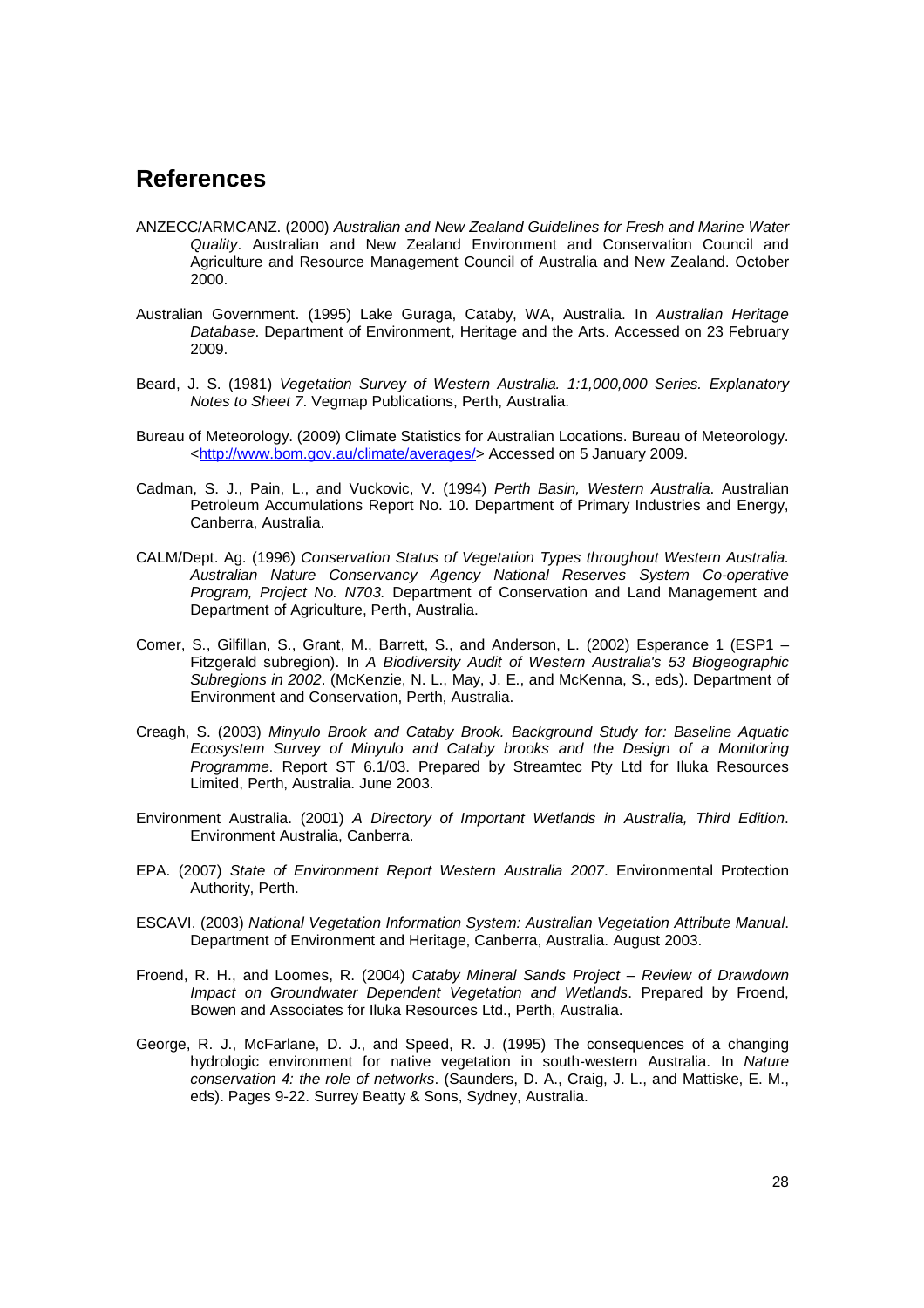- Geoscience Australia. (2008) Perth Basin. Commonwealth of Australia. <http://www.ga.gov.au/oceans/sa\_perth.jsp> Accessed on 25 February 2009.
- Hale, J., and Butcher, R. (2007) Ecological Character Description for the Peel-Yalgorup Ramsar Site. Department of Environment and Conservation and the Peel-Harvey Catchment Council, Perth, Australia.
- Halse, S. A. (1981) Faunal assemblages of some saline lakes near Marchagee, Western Australia. Australian Journal of Marine and Freshwater Research **32**: 133-142.
- Halse, S. A., Jaensch, R. P., Munro, D. R., and Pearson, G. B. (1990) Annual waterfowl counts in south-western Australia - 1988/89. Technical Report No. 25. Department of Conservation and Land Management, Perth, Australia. September 1990.
- Halse, S. A., Vervest, R. M., Munro, D. C., Pearson, G. B., and Yung, F. H. (1992) Annual waterfowl counts in south-west Western Australia - 1989/90. No. 2. Department of Conservation and Land Management. July 1992.
- Halse, S. A., Vervest, R. M., Pearson, G. B., Yung, F. H., and Fuller, P. J. (1994) Annual waterfowl counts in south-west Western Australia - 1990/91. CALM Science **1**: 107-129.
- Halse, S. A., Ruprecht, J. K., and Pinder, A. M. (2003a) Salinisation and prospects for biodiversity in rivers and wetlands of south-west Western Australia. Australian Journal of Botany **51**: 673-688.
- Halse, S. A., Ruprecht, J. K., and Pinder, A. M. (2003b) Salinisation and prospects for biodiversity in rivers and wetlands of south-west Western Australia. Australian Journal of Botany **51**.
- Jaensch, R. P., Vervest, R. M., and Hewish, M. J. (1988) Waterbirds in nature reserves of southwestern Australia 1981-1985: Reserve accounts. Report No. 30. Royal Australasian Ornithologists Union, Perth, Australia.
- Jaensch, R. P. (1992) Guraga Lake WA079. In Australian Wetlands Database. Department of Environment, Heritage and the Arts. Accessed on 19 February 2009.
- Lane, J. A. K., Pearson, G. B., Clarke, A. G., Winchcombe, Y. C., and Munro, D. C. (2004) Depths and salinities of wetlands in south-western Australia: 1977 - 2000. Department of Conservation and Land Management. Dec 2004.
- Mitchell, D., Williams, K., and Desmond, A. (2002) Swan Costal Plain 2 (SWA2 Swan Coastal Plain subregion). In A Biodiversity Audit of Western Australia's 53 Biogeographic Subregions in 2002. (McKenzie, N. L., May, J. E., and McKenna, S., eds). Department of Environment and Conservation, Perth, Australia.
- Mulcahy, M. J. (1978) Salinisation in the southwest of Western Australia. Search **9**: 269-272.
- NACC. (2005) Regional Natural Resource Management Strategy: Northern Agricultural Region of Western Australia. Northern Agricultural Catchments Council, Perenjori, Australia.
- NAIMS. (2000) Northern Agricultural Region Draft Regional Strategy: Natural Resource Management. Unpublished report by Northern Agricultural Integrated Management Study Group.
- Ruprecht, J. R., and Schofield, N. J. (1991) Effects of partial deforestation on hydrology and salinity in high salt storage landscapes. I. Extensive block clearing. Journal of Hydrology **129**: 19-38.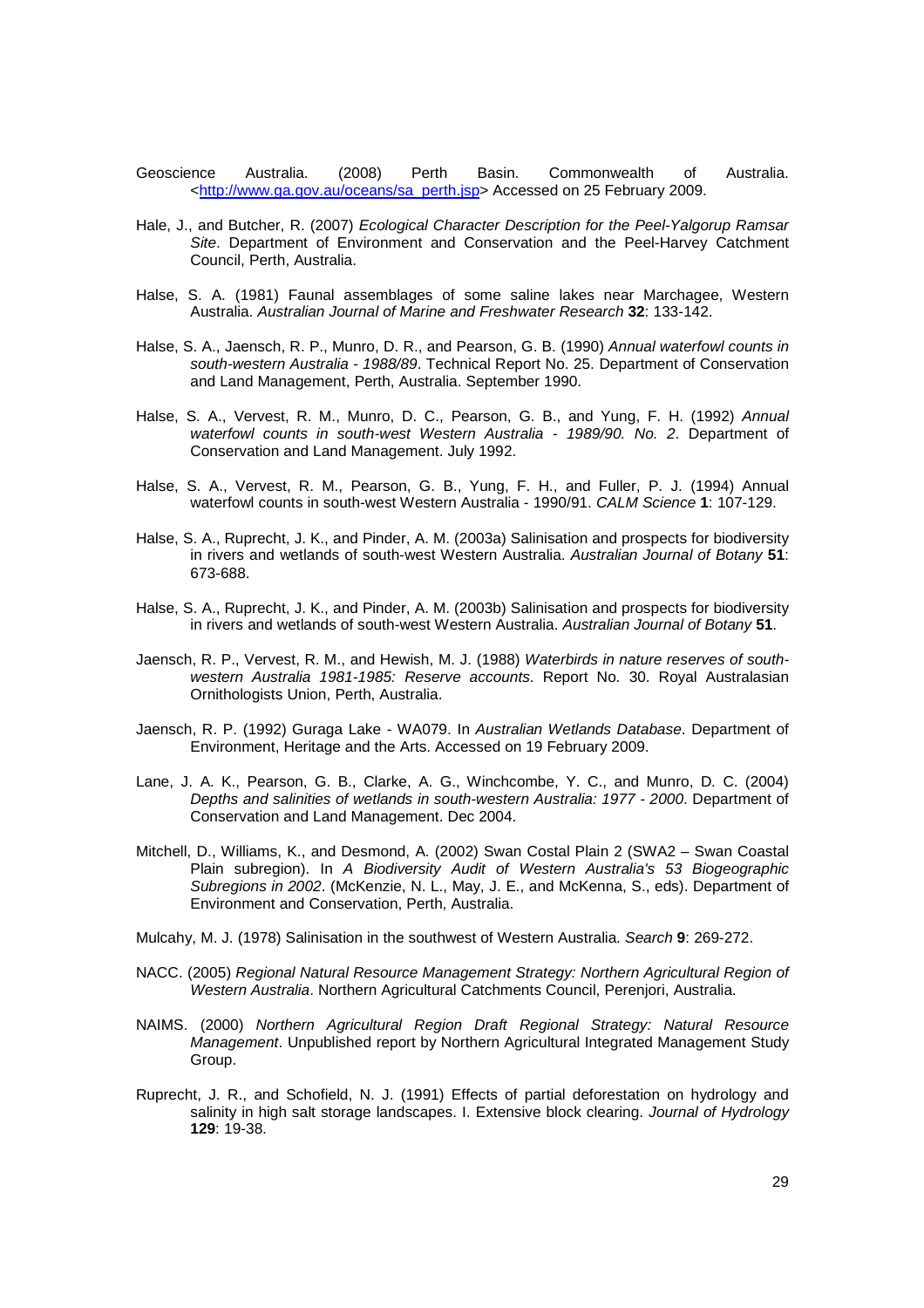- Thackway, R., and Lesslie, R. (2005) Vegetation Assets, States, and Transitions (VAST): accounting for vegetation condition in the Australian landscape. Technical Report. Bureau of Rural Sciences, Canberra, Australia.
- V & C Semeniuk Research Group. (1994) Ecological Assessment and Evaluation of Wetlands in the System 5 Region. Prepared for the Australian Heritage Commission, Canberra, Australia. October 1994.

WA Museum. (2009) FaunaBase. Western Australian Museum.

- Wallace, K. J., B.C. Beecham., B.H. Bone. (2003) Managing Natural Biodiversity in the Western Australian Wheatbelt: a conceptual framework. Department of Conservation and Land Management, Perth, W.A.
- Williams, W. D. (1999) Salinisation: a major threat to water resources in the arid and semi-arid regions of the world. Lakes & Reservoirs: Research and Management **4**: 85-91.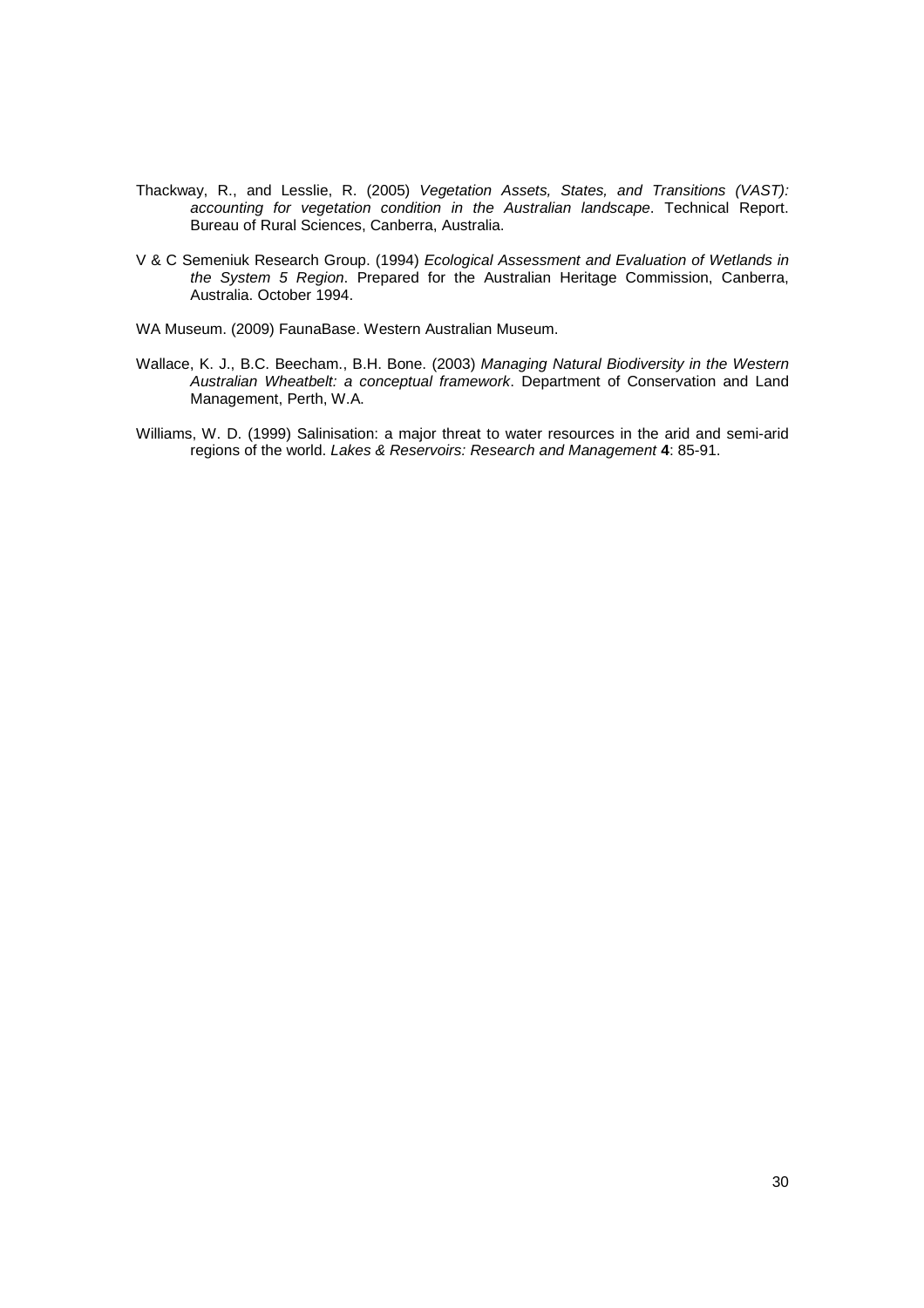## **Appendix 1 – Vegetation Condition**

**Table 12 – Overall Vegetation Community Condition Rating as adapted from Thackway and Lesslie (2005). Shading indicates the condition of Lake Guraga.** 

|                                                      | <b>Overall Community Condition Rating</b>                                       |                                                                                                                                                                    |                                                                                                                                                                        |                                                                                                                                                                       |                                                                                                                                                                       |
|------------------------------------------------------|---------------------------------------------------------------------------------|--------------------------------------------------------------------------------------------------------------------------------------------------------------------|------------------------------------------------------------------------------------------------------------------------------------------------------------------------|-----------------------------------------------------------------------------------------------------------------------------------------------------------------------|-----------------------------------------------------------------------------------------------------------------------------------------------------------------------|
|                                                      | 0                                                                               | $\mathbf 1$                                                                                                                                                        | $\mathbf{2}$                                                                                                                                                           | 3                                                                                                                                                                     |                                                                                                                                                                       |
|                                                      | <b>RESIDUAL BARE</b>                                                            | <b>NATURAL</b>                                                                                                                                                     | <b>IMPACTED</b>                                                                                                                                                        | <b>DEGRADED</b>                                                                                                                                                       | <b>REMOVED/REPLACED</b>                                                                                                                                               |
| <b>Community</b><br><b>Condition</b><br><b>Class</b> | Areas where native<br>vegetation does not<br>naturally persist                  | Native vegetation<br>community structure,<br>composition and<br>regenerative capacity<br>intact - no significant<br>perturbation from land<br>management practices | Native vegetation<br>community structure,<br>composition and<br>regenerative capacity intact<br>but perturbed by land<br>management practices                          | Native vegetation<br>community structure,<br>composition and<br>regenerative capacity<br>significantly altered by land<br>management practices                        | Species present are alien to<br>the locality and either<br>spontaneous in occurrence<br>or cultivated. Alternatively,<br>vegetation may have been<br>removed entirely |
| Regenerative<br>Capacity                             | Natural regenerative<br>capacity unmodified -<br>ephemerals and lower<br>plants | Regenerative capacity<br>intact. All species<br>expected to show<br>regeneration are doing so                                                                      | Natural regenerative<br>capacity somewhat<br>reduced, but endures<br>under current/past land<br>management practices                                                   | Natural regenerative<br>capacity limited and at risk<br>due to land management<br>practices. Rehabilitation<br>and restoration possible<br>through removal of threats | Regenerative potential of<br>native vegetation has been<br>suppressed by ongoing<br>disturbances. There is little<br>potential for restoration                        |
| Vegetation<br><b>Structure</b>                       | Nil or minimal                                                                  | Structural integrity of<br>native vegetation is very<br>high. All expected strata,<br>growth forms and age<br>classes are present                                  | Structure is altered but<br>persists, i.e. some<br>elements of a stratum are<br>missing                                                                                | Structure of native<br>vegetation is significantly<br>altered, i.e. one or more<br>strata are missing entirely                                                        | All structural elements of<br>native vegetation are missing<br>or highly degraded                                                                                     |
| Vegetation<br><b>Composition</b>                     | Nil or minimal                                                                  | Compositional integrity of<br>native vegetation is very<br>high. All species<br>expected at the site are<br>present                                                | Composition of native<br>vegetation is altered. All<br>major species are present,<br>although proportions may<br>have changed. Some<br>minor species may be<br>missing | Significant species are<br>missing from the site and<br>may have been replaced<br>by opportunistic species.<br>Loss of species affects<br>structure of vegetation     | Native vegetation removed<br>entirely +/- replaced with<br>introduced species                                                                                         |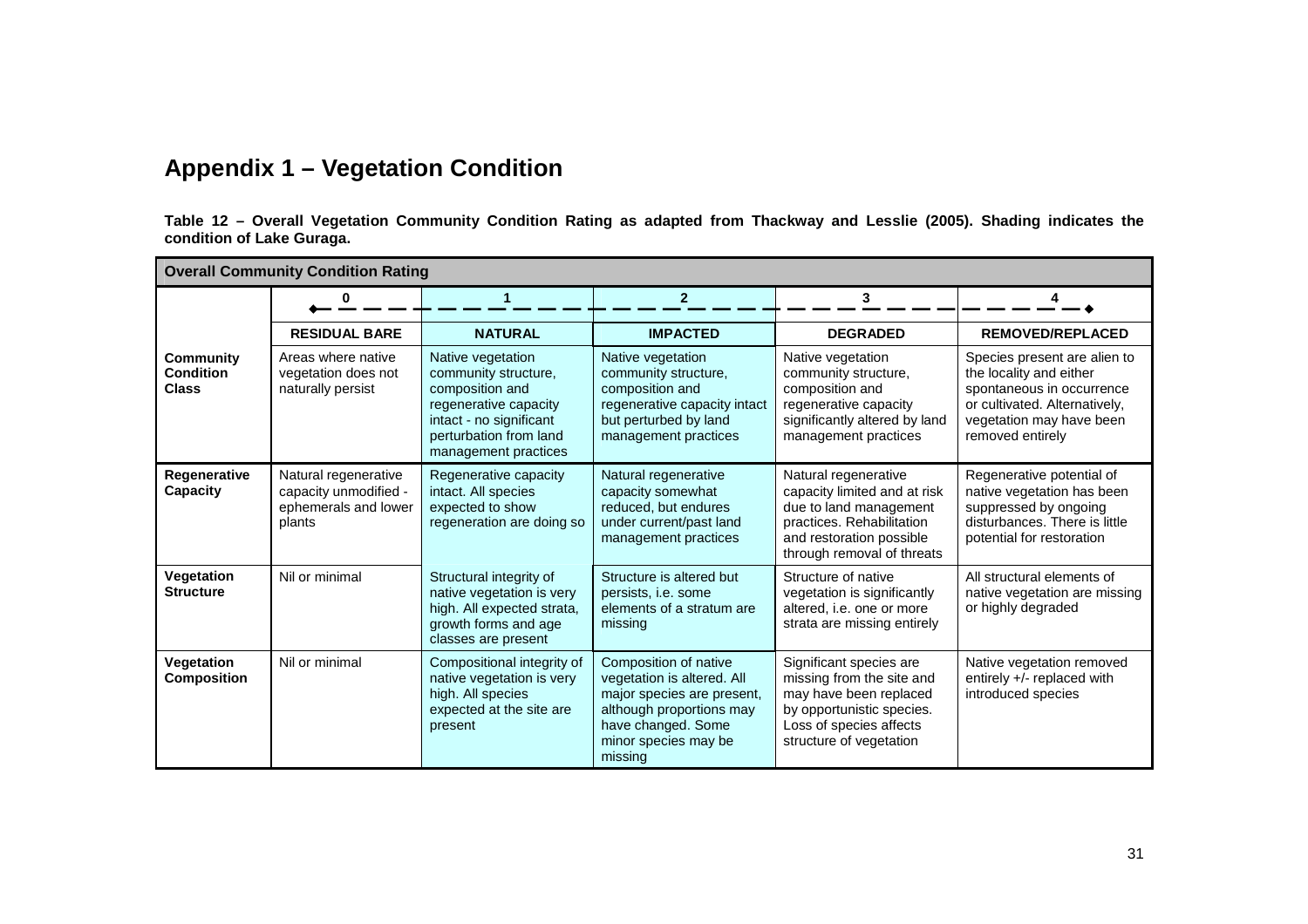# **Appendix 2 – Herbarium Plant Records**

## **Table 13 – Herbarium Records for Lake Guraga.**

| Search Coordinates: | NW corner: 30.8393 S, 115.5384 E;           | SE corner: 30.9499'S, 115.6749'E |                     |
|---------------------|---------------------------------------------|----------------------------------|---------------------|
| Family              | <b>Species</b>                              | <b>Alien</b>                     | <b>Cons. Status</b> |
| Anthericaceae       | Laxmannia ramosa subsp. ramosa              |                                  |                     |
| Anthericaceae       | Thysanotus multiflorus                      |                                  |                     |
| Apiaceae            | Trachymene pilosa                           |                                  |                     |
| Apiaceae            | Xanthosia huegelii                          |                                  |                     |
| Asteraceae          | Pterochaeta paniculata                      |                                  |                     |
| Asteraceae          | Quinetia urvillei                           |                                  |                     |
| Asteraceae          | Waitzia podolepis                           |                                  |                     |
| Boryaceae           | Borya sphaerocephala.                       |                                  |                     |
| <b>Brassicaceae</b> | Heliophila pusilla                          | Υ                                |                     |
| Centrolepidaceae    | Centrolepis aristata                        |                                  |                     |
| Centrolepidaceae    | Centrolepis drummondiana                    |                                  |                     |
| Centrolepidaceae    | Centrolepis inconspicua                     |                                  |                     |
| Chloanthaceae       | Pityrodia uncinata                          |                                  |                     |
| Colchicaceae        | Burchardia congesta                         |                                  |                     |
| Colchicaceae        | Wurmbea dioica subsp. alba                  |                                  |                     |
| Cyperaceae          | Isolepis stellata                           |                                  |                     |
| Cyperaceae          | Lepidosperma sp.                            |                                  |                     |
| Cyperaceae          | Tricostularia neesii var. neesii            |                                  |                     |
| Dasypogonaceae      | Dasypogon obliquifolius                     |                                  |                     |
| Dilleniaceae        | Hibbertia acerosa                           |                                  |                     |
| Dilleniaceae        | Hibbertia crassifolia                       |                                  |                     |
| Dilleniaceae        | Hibbertia huegelii                          |                                  |                     |
| Dilleniaceae        | Hibbertia hypericoides                      |                                  |                     |
| Dilleniaceae        | Hibbertia spicata subsp. spicata            |                                  |                     |
| Dilleniaceae        | Hibbertia subvaginata                       |                                  |                     |
| Epacridaceae        | Conostephium minus                          |                                  |                     |
| Epacridaceae        | Leucopogon oliganthus                       |                                  |                     |
| Epacridaceae        | Leucopogon polymorphus                      |                                  |                     |
| Epacridaceae        | Leucopogon sp. Moore River (M. Hislop 1695) |                                  |                     |
| Epacridaceae        | Leucopogon sprengelioides                   |                                  |                     |
| Euphorbiaceae       | Monotaxis grandiflora var. grandiflora      |                                  |                     |
| Goodeniaceae        | Dampiera linearis                           |                                  |                     |
| Goodeniaceae        | Lechenaultia floribunda                     |                                  |                     |
| Gyrostemonaceae     | Gyrostemon racemiger                        |                                  |                     |
| Haemodoraceae       | Anigozanthos humilis subsp. humilis         |                                  |                     |
| Haemodoraceae       | Blancoa canescens                           |                                  |                     |
| Haemodoraceae       | Conostylis aculeata subsp. spinuligera      |                                  |                     |
| Haemodoraceae       | Conostylis juncea                           |                                  |                     |
| Haemodoraceae       | Conostylis latens                           |                                  |                     |
| Haemodoraceae       | Haemodorum spicatum                         |                                  |                     |
| Haemodoraceae       | Haemodorum venosum                          |                                  |                     |
| Haemodoraceae       | Phlebocarya ciliata                         |                                  |                     |
| Haemodoraceae       | Phlebocarya filifolia                       |                                  |                     |
| Haemodoraceae       | Tribonanthes australis                      |                                  |                     |
| Juncaceae           | Juncus bufonius                             | Υ                                |                     |
| Lentibulariaceae    | Utricularia multifida                       |                                  |                     |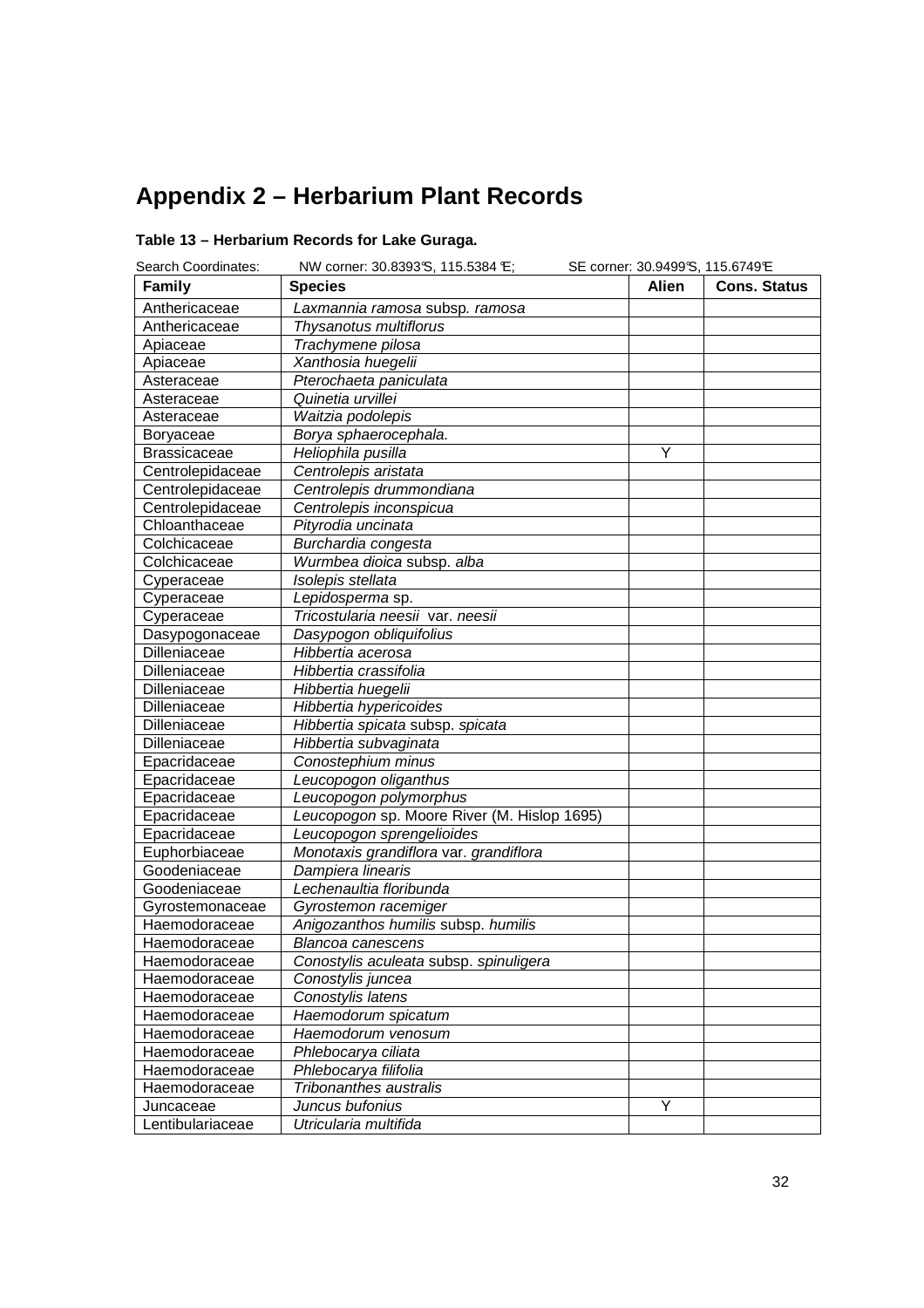| Family           | <b>Species</b>                             | <b>Alien</b> | <b>Cons. Status</b> |
|------------------|--------------------------------------------|--------------|---------------------|
| Lentibulariaceae | Utricularia tenella                        |              |                     |
| Loganiaceae      | Logania campanulata                        |              |                     |
| Loganiaceae      | Logania spermacocea                        |              |                     |
| Lycopodiaceae    | Phylloglossum drummondii                   |              |                     |
| Mimosaceae       | Acacia barbinervis subsp. borealis         |              |                     |
| Mimosaceae       | Acacia blakelyi                            |              |                     |
| Mimosaceae       | Acacia pyrifolia                           |              |                     |
| Mimosaceae       | Acacia sp.                                 |              |                     |
| Mimosaceae       | Vachellia farnesiana                       | Y            |                     |
| Myrtaceae        | Baeckea grandiflora                        |              |                     |
| Myrtaceae        | Baeckea sp. Mingenew (M.E. Trudgen 12029)  |              |                     |
| Myrtaceae        | Calothamnus quadrifidus                    |              |                     |
| Myrtaceae        | Calytrix sapphirina                        |              |                     |
| Myrtaceae        | Chamelaucium uncinatum                     |              |                     |
| Myrtaceae        | Conothamnus trinervis                      |              |                     |
| Myrtaceae        | Darwinia neildiana                         |              |                     |
| Myrtaceae        | Darwinia pinifolia                         |              |                     |
| Myrtaceae        | Eremaea asterocarpa subsp. asterocarpa     |              |                     |
| Myrtaceae        | Eremaea fimbriata                          |              |                     |
| Myrtaceae        | Eremaea pauciflora var. calyptra           |              |                     |
| Myrtaceae        | Eremaea pauciflora var. lonchophylla       |              |                     |
| Myrtaceae        | Eucalyptus pluricaulis                     |              |                     |
| Myrtaceae        | Hypocalymma xanthopetalum                  |              |                     |
| Myrtaceae        | Kunzea micrantha Schauer                   |              |                     |
| Myrtaceae        | Malleostemon sp. Cooljarloo (B. Backhouse) |              | P <sub>1</sub>      |
| Myrtaceae        | Melaleuca ciliosa                          |              |                     |
| Myrtaceae        | Melaleuca clavifolia                       |              | P <sub>1</sub>      |
| Myrtaceae        | Melaleuca preissiana                       |              |                     |
| Myrtaceae        | Melaleuca teretifolia                      |              |                     |
| Myrtaceae        | Scholtzia involucrata                      |              |                     |
| Myrtaceae        | Verticordia nitens                         |              |                     |
| Orchidaceae      | Drakaea elastica                           |              | R                   |
| Orchidaceae      | Elythranthera brunonis                     |              |                     |
| Orchidaceae      | Paracaleana nigrita                        |              |                     |
| Orchidaceae      | Thelymitra antennifera                     |              |                     |
| Orchidaceae      | Thelymitra campanulata                     |              |                     |
| Papilionaceae    | Aotus procumbens                           |              |                     |
| Papilionaceae    | Bossiaea eriocarpa                         |              |                     |
| Papilionaceae    | Daviesia nudiflora subsp. hirtella         |              |                     |
| Papilionaceae    | Daviesia nudiflora subsp. nudiflora        |              |                     |
| Papilionaceae    | Gompholobium pungens                       |              |                     |
| Papilionaceae    | Gompholobium tomentosum                    |              |                     |
| Papilionaceae    | Isotropis cuneifolia subsp. cuneifolia     |              |                     |
| Papilionaceae    | Ptychosema pusillum                        |              | R                   |
| Philydraceae     | Philydrella pygmaea subsp. pygmaea         |              |                     |
| Poaceae          | Amphipogon turbinatus                      |              |                     |
| Proteaceae       | Adenanthos drummondii                      |              |                     |
| Proteaceae       | Banksia candolleana                        |              |                     |
| Proteaceae       | Banksia hewardiana                         |              |                     |
| Proteaceae       | Banksia sessilis var. sessilis             |              |                     |
| Proteaceae       | Banksia shuttleworthiana                   |              |                     |
| Proteaceae       | Conospermum nervosum                       |              |                     |